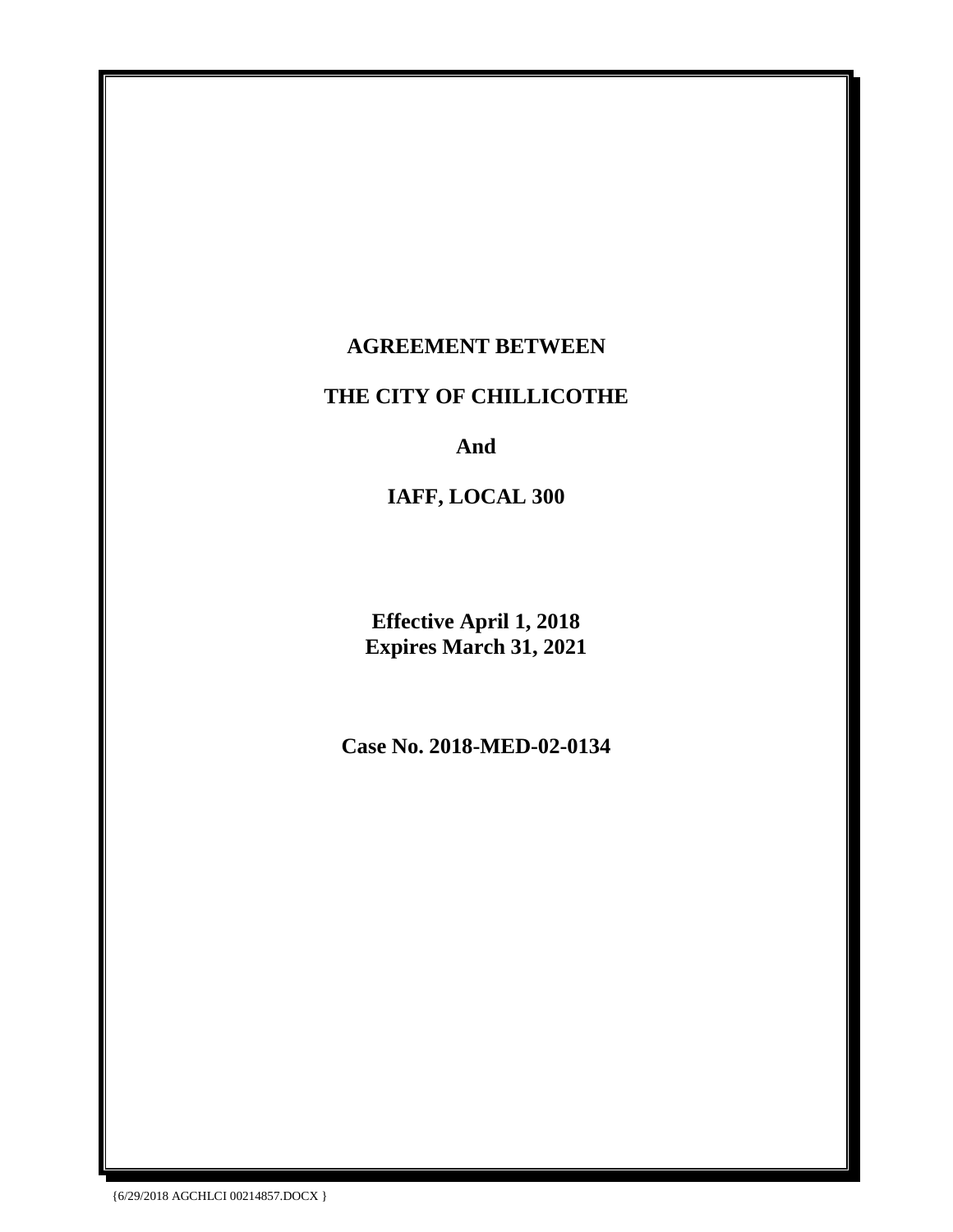## **TABLE OF CONTENTS**

## Article

#### Page

| Article 1  |                                                                          |  |
|------------|--------------------------------------------------------------------------|--|
| Article 2  |                                                                          |  |
| Article 3  |                                                                          |  |
| Article 4  |                                                                          |  |
| Article 5  |                                                                          |  |
| Article 6  |                                                                          |  |
| Article 7  |                                                                          |  |
| Article 8  |                                                                          |  |
| Article 9  |                                                                          |  |
| Article 10 |                                                                          |  |
| Article 11 |                                                                          |  |
| Article 12 |                                                                          |  |
| Article 13 |                                                                          |  |
| Article 14 |                                                                          |  |
| Article 15 |                                                                          |  |
| Article 16 |                                                                          |  |
| Article 17 |                                                                          |  |
| Article 18 |                                                                          |  |
| Article 19 |                                                                          |  |
| Article 20 | Application and Interpretation of Work Rules, Policies, and Directives33 |  |
| Article 21 |                                                                          |  |
| Article 22 |                                                                          |  |
| Article 23 |                                                                          |  |
| Article 24 |                                                                          |  |
| Article 25 |                                                                          |  |
| Article 26 |                                                                          |  |
| Article 27 |                                                                          |  |
| Article 28 |                                                                          |  |
| Article 29 |                                                                          |  |
| Article 30 |                                                                          |  |
|            |                                                                          |  |
|            |                                                                          |  |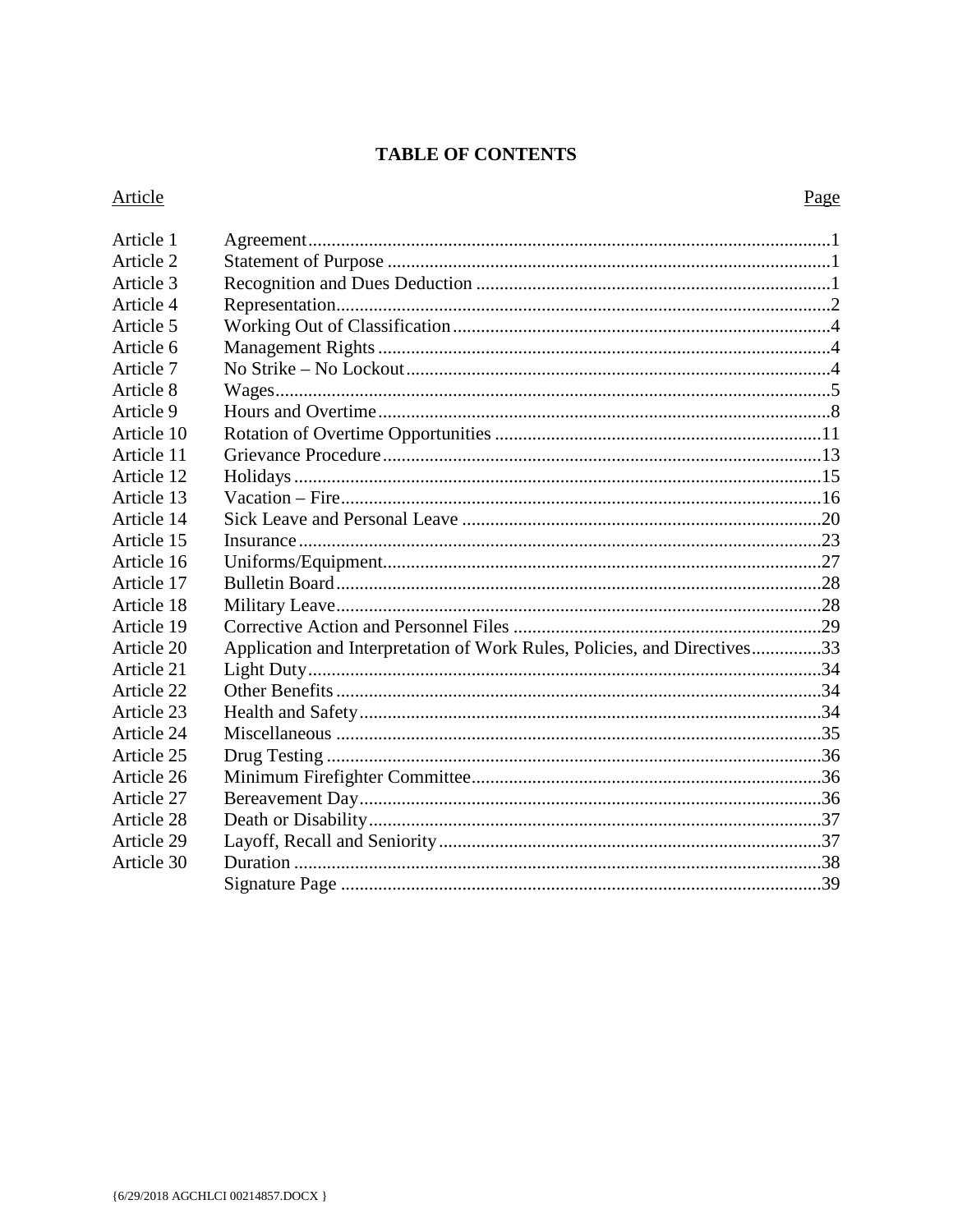#### **ARTICLE 1 AGREEMENT**

<span id="page-2-0"></span>**Section 1.1.** This Agreement is between the City of Chillicothe, Ohio, hereinafter referred to as the "City" and IAFF Local 300, hereinafter referred to as the "Union." References to the "Administration" in this contract mean the Mayor or his or her designee.

**Section 1.2.** Should any part of this agreement be declared invalid by operation of law or tribunal of competent jurisdiction, such invalidation of such part shall not invalidate the remaining portions hereof and they shall remain in full force and effect for the term of this agreement.

**Section 1.3.** If any term of this agreement is made illegal by state or federal laws, the parties shall meet to negotiate over the changes these laws had on the Agreement. If an agreement on the terms affected is reached, the parties shall incorporate the changes into this Agreement. Where no agreement can be reached, the parties shall submit the changes to binding arbitration.

**Section 1.4.** The terms of this agreement shall be binding upon the parties and may not be amended or altered by City ordinance or resolutions or by any action by the Union. The express provisions of this Agreement may be changed only by mutual written agreement between the parties dated and signed by the Mayor and on behalf of the Union by the Executive Board.

## **ARTICLE 2 STATEMENT OF PURPOSE**

<span id="page-2-1"></span>**Section 2.1.** It is the intent and purpose of the parties to use their best efforts to serve the citizens of the City of Chillicothe and the public in general; and to achieve better understanding, communication and cooperation between the City, the Union, and its members in the bargaining unit; to assure the proper and uninterrupted provision of fire and EMS service to the citizens; and to promote orderly and harmonious employee relations, and an attitude of mutual respect and fair dealing among the City, the Union, and the bargaining unit.

**Section 2.2.** Chillicothe and the IAFF, Local 300 agree that Chillicothe is the sole provider of Fire and EMS services, excluding mutual aid and/or automatic aid agreements for the life of this contract. This provision shall cease to have force and effect at the expiration of this contract, April 1, 2021.

## **ARTICLE 3 RECOGNITION AND DUES DEDUCTION**

<span id="page-2-2"></span>**Section 3.1.** The City recognizes the Union as the sole and exclusive representative of all bargaining unit employees (referred to as "all employees") as to all matters concerning their wages, hours, and terms and conditions of employment and as a spokesman for members in the bargaining unit requesting representation.

- A. "Bargaining Unit" includes fire inspectors and all firefighters, except the Chief and Assistant Fire Chiefs.
- B. Excluded are clerical stenographic and non-uniform employees.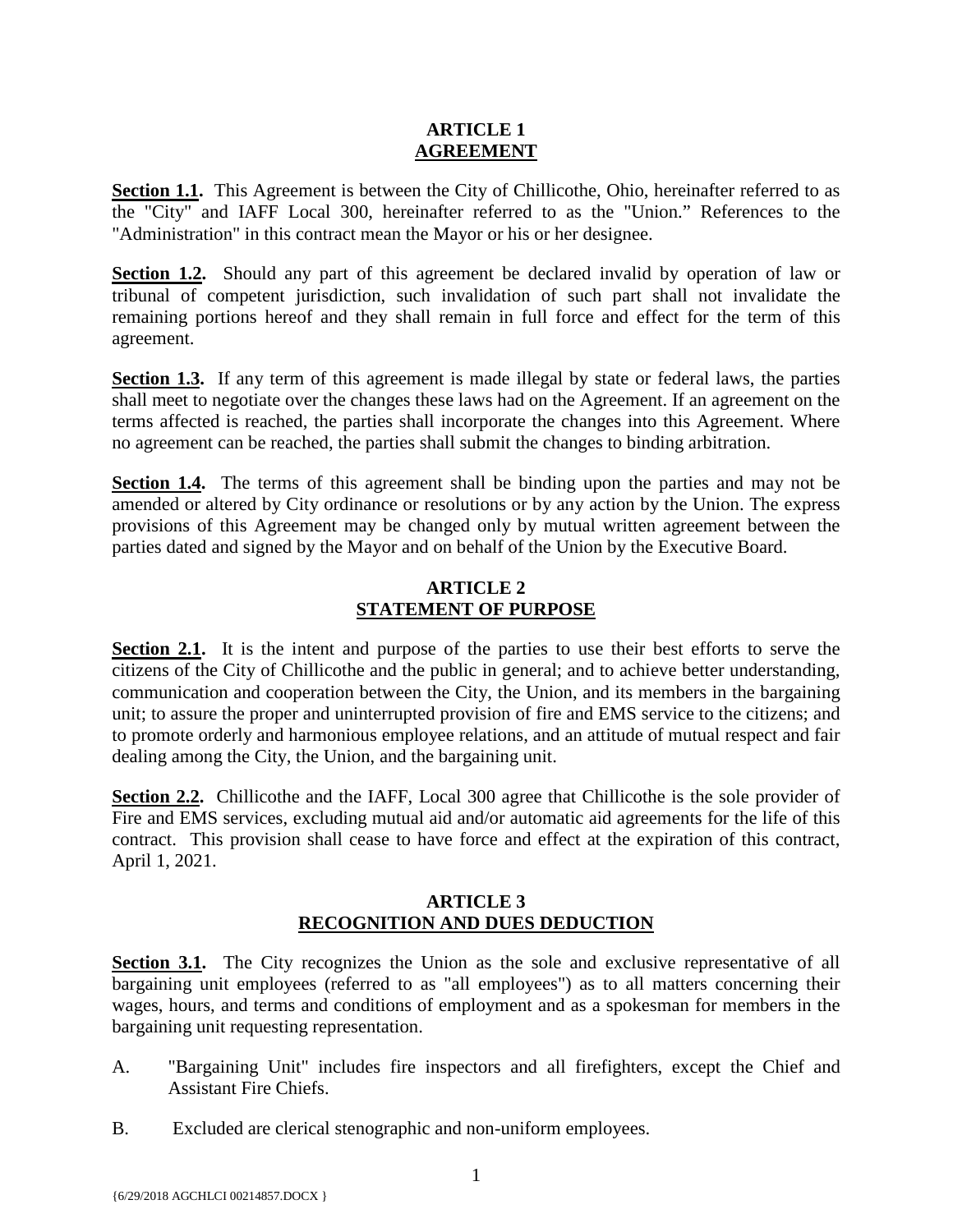**Section 3.2.** While this agreement is in effect, the City will deduct once each month the regular monthly union dues and assessments from the wages of employees who individually and voluntarily authorize and direct such deductions in writing. The authorization and direction shall be irrevocable for the remaining period of the applicable collective bargaining agreement between the City and the Union and shall be automatically renewed and irrevocable for successive applicable bargaining agreements between the City and the Union unless written notice to revoke such authorization is given by the employees to the City and to the Union not more than forty (40) calendar days nor less than ten (10) calendar days prior to the expiration of any such collective bargaining agreement. The Union shall hold the City harmless from liability arising out of any action taken by it or omitted by it in compliance with or in any attempt to comply with the provisions of the Agreement. Such dues and assessments shall be transmitted by the City to the designated bargaining unit representative. Such designation shall be filed with the City Auditor. Any change in designation shall immediately be made known to the Auditor.

**Section 3.3.** All employees in the bargaining unit who are not members in good standing of the Union shall, as a condition of employment, pay a fair share fee to the Union. All employees hired who do not become members in good standing with the Union shall, as a condition of employment, pay a fair share fee to the Union the first day of the first full pay period following sixty (60) calendar days of employment. The deduction of the fair share fee from the earnings of the employee shall be automatic and does not require a written authorization for payroll deduction.

The Union shall submit information to its members regarding the amounts of money it expended for collective bargaining and contract administration for the benefit of members and nonmembers in the previous fiscal year (January 1 to December 31) and the amount of the proposed fair share fee. The statement shall set forth all expenditures in sufficient detail so all bargaining unit members can gauge the propriety of the proposed fee. In no event shall the amount of the proposed fee exceed the amount of Union dues. The Union shall meet with any bargaining unit member who requests further information. The Union shall provide any interested member information about appeals of fair share fees.

No member of the bargaining unit is required by this article to become a member of the Union. Any person who objects to paying the fair share fee because of religious beliefs as provided in Section 4117.09 (c) of the Ohio Revised Code shall be exempted.

The Auditor shall also send an alphabetized member list and Fair Share Fees list including mailing addresses to the designated union representative.

**Section 3.4. Indemnification.** The Union agrees to indemnify and hold the Employer harmless against any and all claims, suits, orders, or judgments brought or issued against the Employer as a result of any action taken or not taken as a result of the Union under the provisions of this Article.

## **ARTICLE 4 REPRESENTATION**

<span id="page-3-0"></span>**Section 4.1.** The City agrees that no more than two (2) professional staff, IAFF paid representatives, of the Union shall be admitted to the City's facilities and work sites during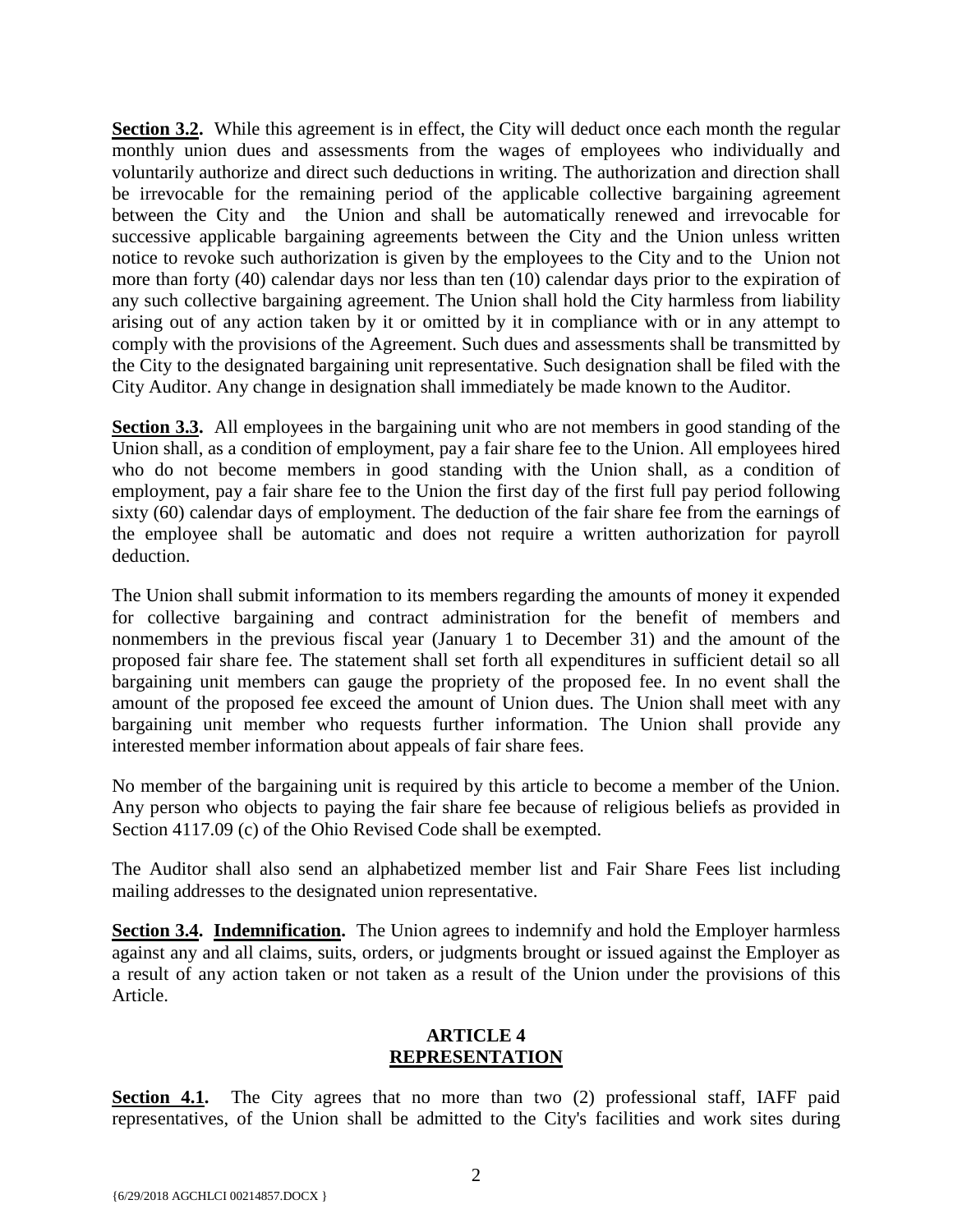working hours upon reasonable advance notice to the City. Such visitations may be for: (1) ascertaining whether or not this Agreement is being observed by the parties; (2) participating with the City in the discussion of problems; (3) processing and participating in the adjustment of grievances; and (4) attending other meetings. Said professional personnel shall contact the Department Head or a designated supervisor before such visits. The Union agrees that such activities shall not interfere with the normal work duties of employees except to the extent authorized by the City.

**Section 4.2. Labor Management Committee.** The City and the Union, desiring to foster better day to day communications, and to achieve and maintain a mutually beneficial relationship through the use of a continuing communications program to effectively maintain stable labor management relations and avoid controversies, do hereby establish a labor management committee.

The purpose of the committee is to discuss, explore, and study problems referred to by the parties to this agreement. This committee, by mutual agreement, shall be authorized to make recommendations on those problems that have been discussed, explored and studied.

In order to have a frank and open discussion, the committee shall have no authority to change, delete, or modify any of the terms of the existing City Union Agreement, nor to settle grievances arising under the City Union Agreement. Committee discussions shall not be publicized except for those recommendations that have been mutually agreed upon.

The committee shall be composed of eight (8) members, four (4) representing the Union and four (4) representing the City.

Chairing the committee shall alternate between a representative appointed by Management and a representative appointed by the Union. The representative appointed as chair shall serve a term commencing with the close of the meeting at which the appointment is announced and continued until the end of the next meeting.

Meetings will be held quarterly and may be called by either party, prior to scheduled meeting, if necessary. An agenda shall be submitted seven (7) calendar days prior to the meeting by both parties.

**Section 4.3.** Meetings of the Chapters or Committees of the Union will be permitted at #1, #3, or #4 Fire Stations when and where work is not interrupted by such meetings. General meetings of the Union Body shall be permitted at # 1 station after 1700 hours on City business days, and after 1200 noon on weekends and observed holidays. Members on duty shall be allowed to attend said meetings. These meetings shall not address partisan political issues and be held in an area designated by the Fire Chief. At no time will Union meetings of any kind interrupt emergency service to the City. All meetings, time and place are to be with the Fire Chief's knowledge and approval. Meetings are to be scheduled in advance in writing to the Fire Chief or his or her designee.

**Section 4.4.** At the request of the Union, members of the Union selected by the Union to participate in any Union activity shall be granted a leave of absence with pay, with approval of the Fire Chief. A leave of absence for such Union activity shall not exceed more than 120 hours per contract year total. An hour is counted for each person who takes it off.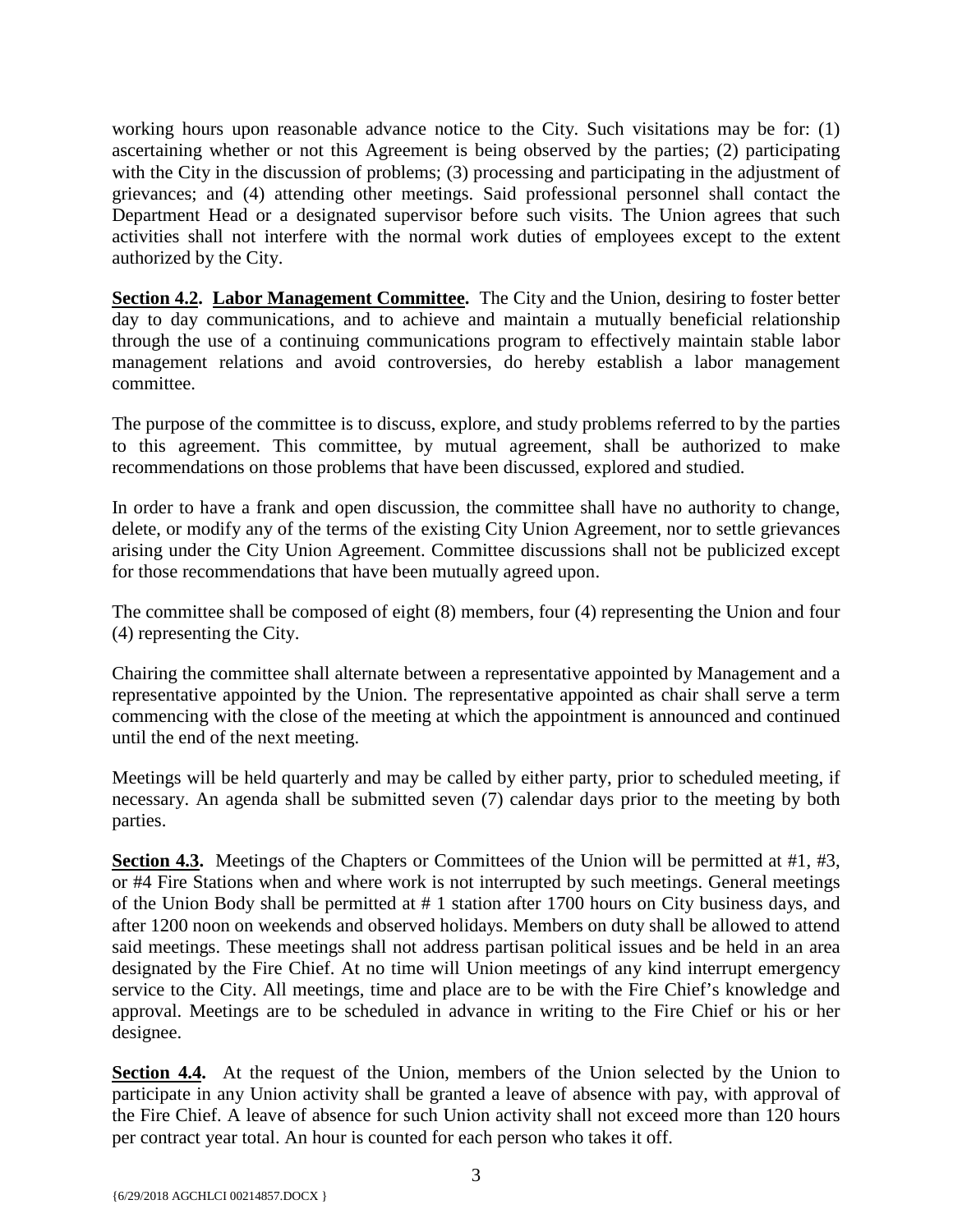**Section 4.5.** The City agrees to allow up to five (5) bargaining unit representatives (not more than two (2) on a paid shift) and up to two (2) professional staff, IAFF paid representatives, of the Union to serve on the Union bargaining Committee for time spent in actual negotiations with the City to negotiate or renegotiate this agreement pursuant to Article 26. Where such meetings occur during such bargaining unit representatives regularly scheduled straight time hours on the days in question, they shall be attended without loss of pay or benefits. The Union will notify the City of the names and normal work schedules of representatives selected for this purpose at least one (1) calendar week prior to the first scheduled negotiation date.

#### **ARTICLE 5 WORKING OUT OF CLASSIFICATION**

<span id="page-5-0"></span>There are times when a temporary opening within the promoted ranks of each shift is created by approved absences such as vacation, sick, or any of the other various leaves. Such temporary openings will be filled by the person ranking highest on the eligibility list for the position where the opening occurs. When there is no one on the shift that is on the existing eligibility list, that position will be filled by the most senior qualified person on the shift where the opening exists, with one caveat. Anyone filling the position of Acting Captain must be a sworn Lieutenant; no exceptions. In a situation where no Lieutenants are available for temporary assignment on the shift where the opening exists, the City reserves the right to make any transfers deemed necessary by the Fire Chief to make the appropriate assignments to the position of Acting Captain. Firefighters will not fill the position of Acting Captain.

Acting position appointments may not continue longer that one hundred twenty days, and in no case shall successive acting appointments be made. An acting appointment longer than one hundred twenty days may be made if necessary by reason of sickness, disability, or other approved leave of absence of regular officers, in which case it may continue during the period of sickness, disability, or other approved leave of absence, when deemed necessary by the Fire Chief.

#### **ARTICLE 6 MANAGEMENT RIGHTS**

<span id="page-5-1"></span>**Section 6.1.** Both parties recognize and acknowledge they are bound by the collective bargaining provisions of Ohio Revised Code Section 4117.08 and any deletions or amendments thereto.

**Section 6.2.** Management will only do bargaining unit work when an emergency exists, or for the purpose of training bargaining unit employees. Management also has the right to do bargaining unit work when a union member is not available.

## **ARTICLE 7 NO STRIKE – NO LOCKOUT**

<span id="page-5-2"></span>**Section 7.1.** Inasmuch as this Agreement provides machinery for the orderly resolution of grievances, including resolution by an impartial third party, the City and the Union recognize their mutual responsibility to provide for uninterrupted services to the Citizens of Chillicothe. Therefore: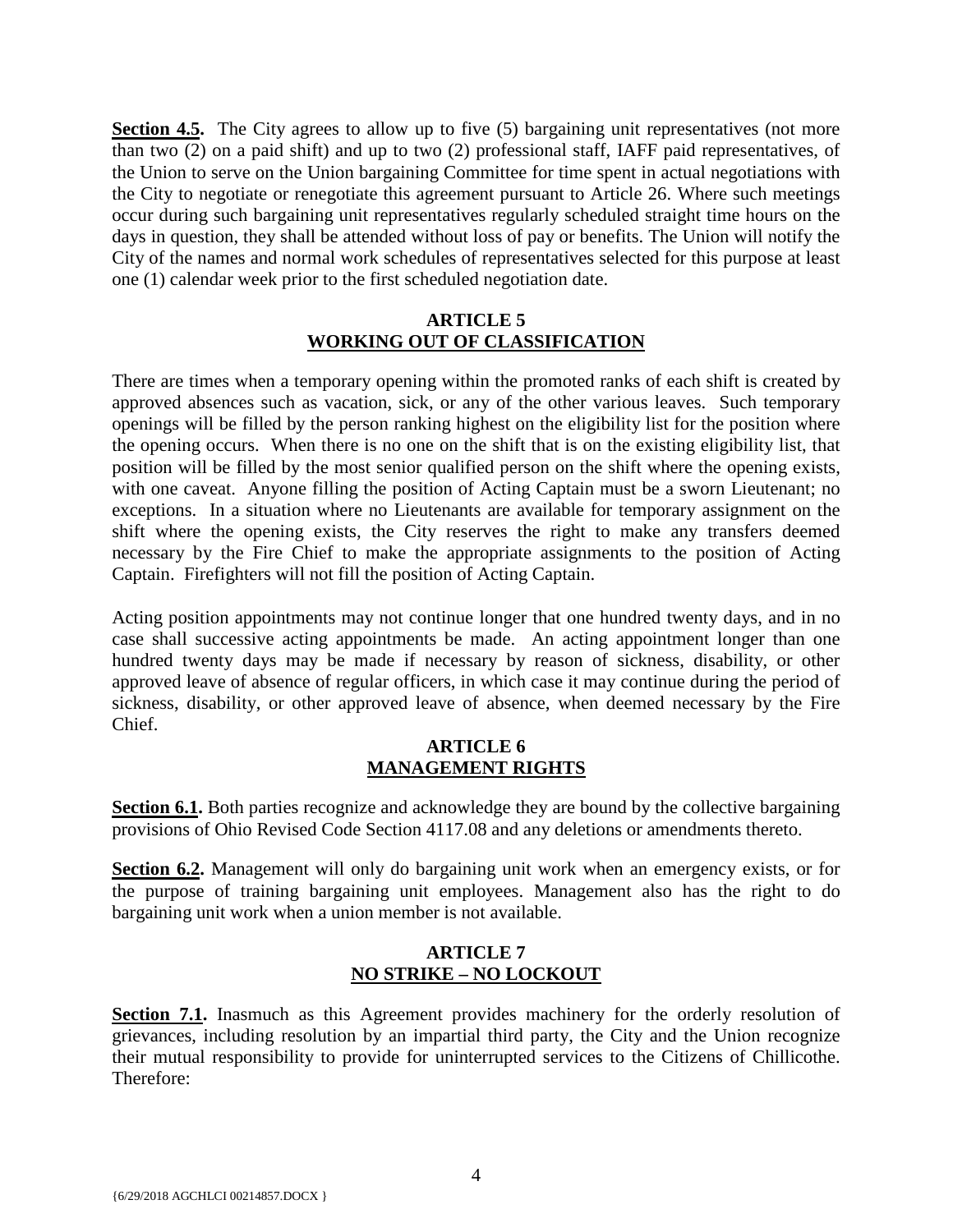- A. The Union agrees that neither it, its officers, agents, representatives, nor members will authorize, instigate, cause, aid, condone, or participate in any strike or work stoppage or other concerted activity by its members or other employees of the City. When the City notifies the President of IAFF Local 300, by certified mail that any of its members are engaged in any such activity in Section 7.1(A), the Union shall immediately order such members to return to work.
- B. The City agrees that it, its officers, agents, representatives, neither individually nor collectively, will authorize, instigate, cause, aid or condone any lockout of members of the Union. A lockout is a cessation of the furnishing of work to employees in an effort to get more favorable bargaining concessions for the Employer. Layoffs, extra time off, or reduction in hours is not a lockout.
- C. In the event any other employee or group of employees of the City engages in any interruption of the City's business by way of strike or work stoppage of any kind, members of the Union shall make every reasonable effort to come to or continue to do their work. Where any member desires to come to work but is prevented from doing so due to the strike or work stoppage activities of other employees, he or she shall call his or her first level of supervision that can be reached, express his or her concerns, and request assistance in coming to the workplace. Any member who undertakes such reasonable efforts shall be guaranteed no loss of pay or benefits for each day he or she makes reasonable efforts.

#### **ARTICLE 8 WAGES**

<span id="page-6-0"></span>**Section 8.1. Composition of the Pay Plan.** The fire department pay plan shall be effective the first full pay period that includes April  $1<sup>st</sup>$  of each year.

## **Class Title Safety-Fire Department**

**Firefighter**

## **HOURLY SALARY RANGE**

| r il chemici   |      |                     |          |          |             |         |         |         |
|----------------|------|---------------------|----------|----------|-------------|---------|---------|---------|
|                | Work | <b>Probationary</b> | A        | B        | $\mathbf C$ | D       | E       | F       |
|                | Week | Rate                | $(10\%)$ | $(10\%)$ | (8%)        | (8%)    | (5%)    | (5%)    |
| Effective 2018 | 40   | \$19.53             | \$21.47  | \$23.62  | \$25.51     | \$27.55 | \$28.94 | \$30.37 |
|                | 53   | \$14.74             | \$16.22  | \$17.83  | \$19.25     | \$20.79 | \$21.83 | \$22.92 |
| Effective 2019 | 40   | \$19.92             | \$21.90  | \$24.10  | \$26.02     | \$28.10 | \$29.52 | \$30.97 |
|                | 53   | \$15.03             | \$16.54  | \$18.19  | \$19.63     | \$21.20 | \$22.26 | \$23.38 |
| Effective 2020 | 40   | \$20.32             | 22.34    | \$24.58  | \$26.54     | \$28.66 | \$30.11 | \$31.59 |
|                | 53   | \$15.33             | \$16.87  | \$18.55  | \$20.02     | \$21.63 | \$22.71 | \$23.85 |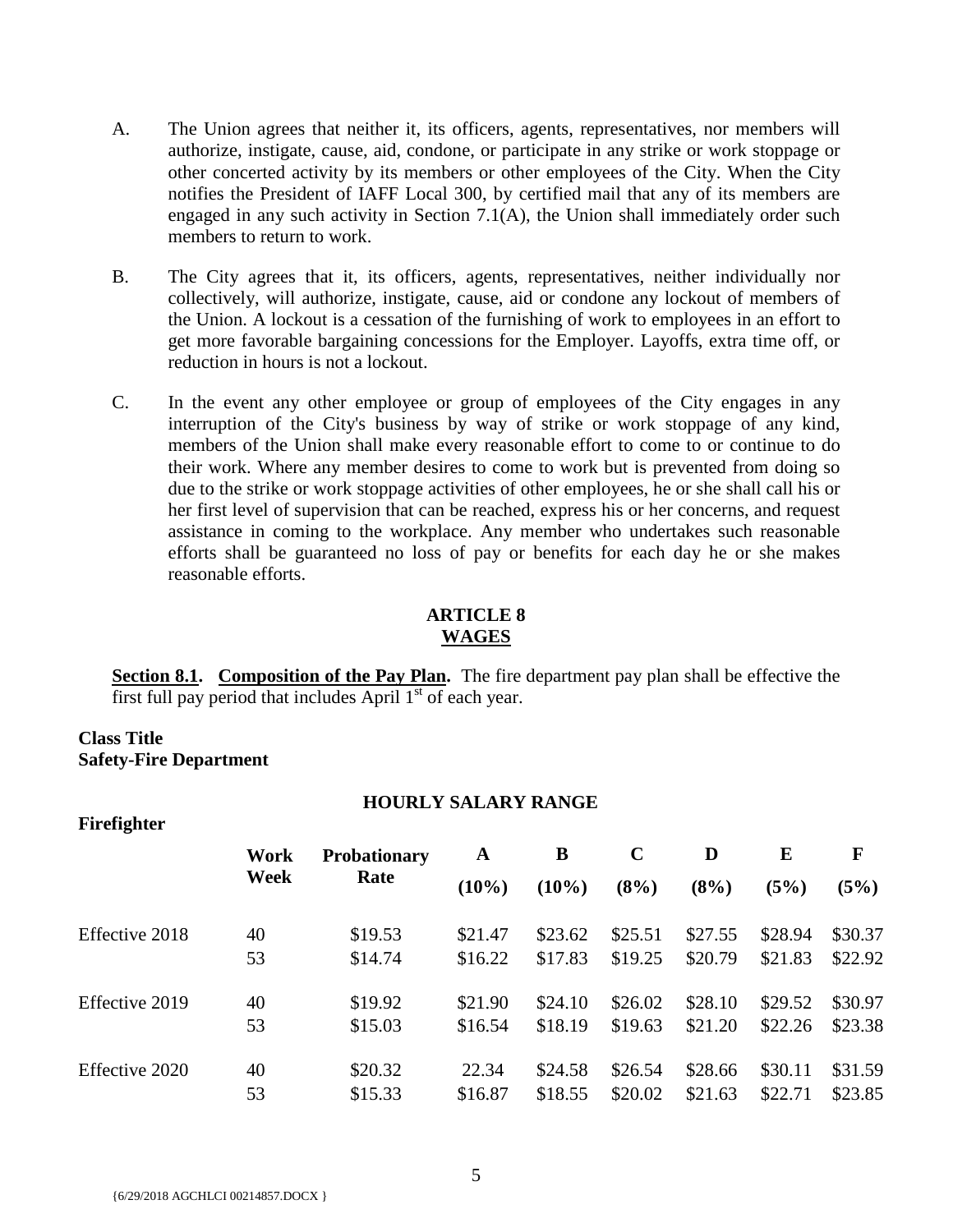**Class Title Safety-Fire Department** 

|                                                     |              | <b>HOURLY SALARY RANGE</b> |           |  |
|-----------------------------------------------------|--------------|----------------------------|-----------|--|
|                                                     | Work         | A                          | B         |  |
| <b>Fire Lieutenant</b>                              | Week         | (5%)                       | (5%)      |  |
| Effective 2018                                      | 40           | \$31.89                    | \$33.48   |  |
|                                                     | 53           | \$24.07                    | \$25.27   |  |
| Effective 2019                                      | 40           | \$32.52                    | \$34.15   |  |
|                                                     | 53           | \$24.55                    | \$25.78   |  |
| Effective 2020                                      | 40           | \$33.17                    | \$34.83   |  |
|                                                     | 53           | \$25.04                    | \$26.29   |  |
| <b>Class Title</b><br><b>Safety-Fire Department</b> |              | <b>HOURLY SALARY RANGE</b> |           |  |
| <b>Fire Captain</b>                                 | Work<br>Week | A<br>(5%)                  | B<br>(5%) |  |
| Effective 2018                                      | 40           | \$35.15                    | \$36.91   |  |
|                                                     | 53           | \$26.53                    | \$27.86   |  |
| Effecitve2019                                       | 40           | \$35.86                    | \$37.65   |  |
|                                                     | 53           | \$27.07                    | \$28.42   |  |
| Effective 2020                                      | 40           | \$36.57                    | \$38.40   |  |
|                                                     | 53           | \$27.60                    | \$28.98   |  |

\*\*Lieutenant A step equals Firefighter F step plus 5% and Lieutenant B Step equals Lieutenant A step plus 5%. Captain A Step equals Lieutenant B step plus 5% and Captain B Step equals Captain A step plus 5%.

#### **Section 8.2.**

- A. The pay plan shall be composed of two pay rates, a forty (40) hour pay rate and a fiftythree (53) hour pay rate. The fifty-three (53) hour rate is a mathematical computation of the base pay for Fire Department employees working twenty four (24) consecutive hours and off forty eight (48) consecutive hours. The forty (40) hour rate will be the rate used for Fire Department employees working eight (8) hours in a twenty four hour period, and/or forty (40) hours in a seven (7) day period.
- B. The City shall equalize an employee's pay check, 106 hours per pay.

Annual salaries are based upon 2080 hours (for forty [40] hour rate) and 2756 hours (for fifty-three [53] hour rate).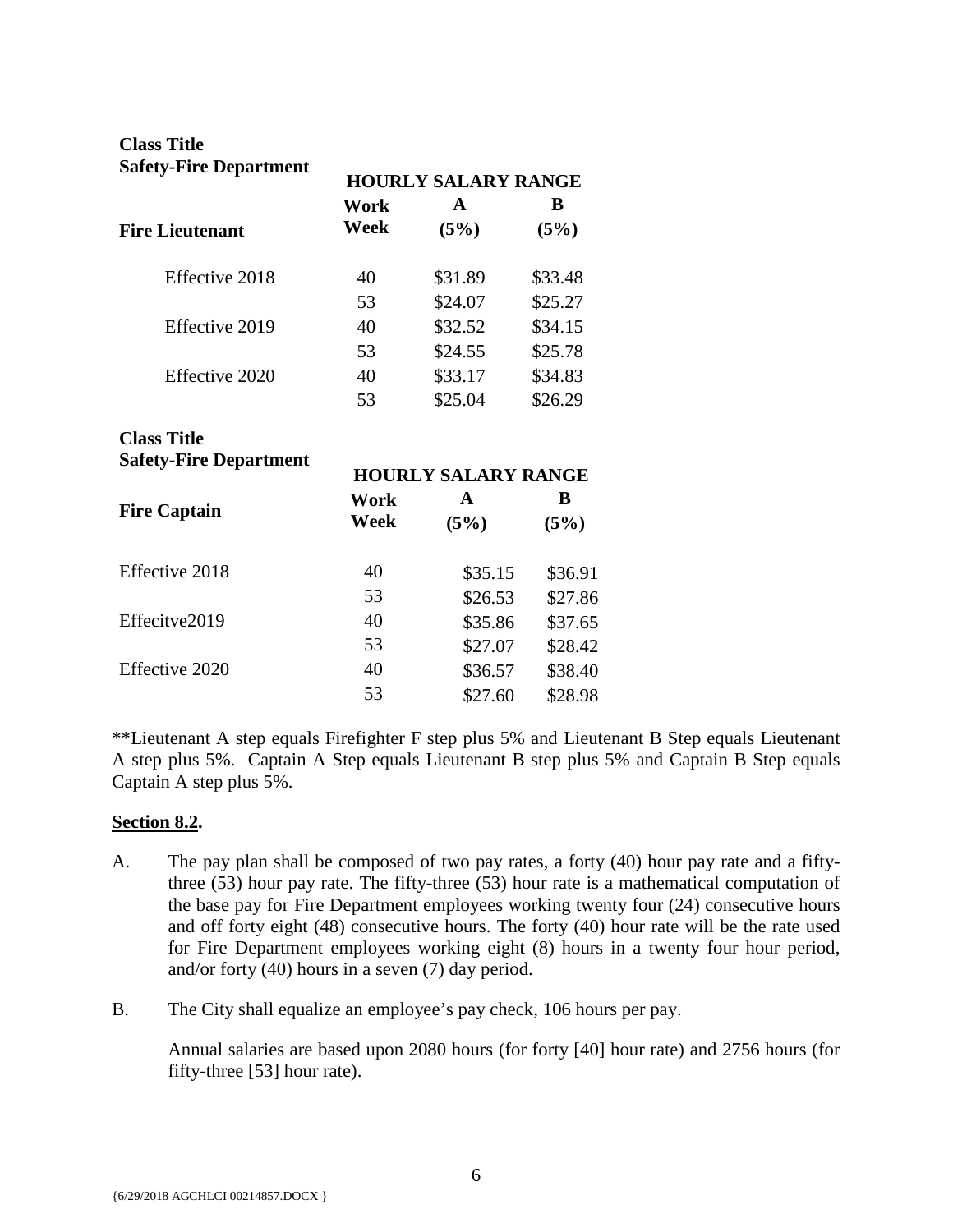#### **Additional Items.**

#### **Section 8.3. Additional Remuneration.**

A. A member of the Fire Department assigned as a Fire Inspector or Fire Investigator shall receive on a pro rata per annum basis, based on years of service as a Fire Inspector or Fire Investigator at the Chillicothe Fire Department, the following scheduled amounts:

| <b>Years</b>     | <b>Per</b><br>Annum |
|------------------|---------------------|
| $0-2$ years      | \$500.00            |
| 3-5 years        | \$550.00            |
| 6-8 years        | \$600.00            |
| $9-11$ years     | \$650.00            |
| $12-14$ years    | \$700.00            |
| 15 or more years | \$750.00            |

- B. A uniformed member of the Fire Department with EMT certification shall receive \$1,000.00 per annum payable in a lump sum December 1 of each year, on a pro rata basis as to actual time certified as an EMT. Employees hired after April 1, 2015 shall not receive such payment.
- C. A qualified paramedic assigned by the City to perform paramedic duty shall be entitled to \$1,500.00 annual additional compensation payable per annum in a lump sum December 1 of each year on a prorated basis as to actual time certified as a paramedic. Employees hired after April 1, 2015 shall receive \$1,000.00 pro-rated, if eligible under this section.

**Section 8.4.** Longevity Benefits. All eligible Fire Department employees shall be entitled to longevity benefits according to the following schedule for the total service in the City of Chillicothe:

| Five years, but less than ten years of service           | \$800.00   |
|----------------------------------------------------------|------------|
| Ten years, but less than fifteen years of service        | \$950.00   |
| Fifteen years, but less than twenty years of service     | \$1,100.00 |
| Twenty years, but less than twenty-five years of service | \$1,250.00 |
| Twenty-five or more years of service                     | \$1,400.00 |

Longevity benefit qualifications shall begin on the anniversary date of the employment with the city and shall be payable December 1 of each year. However, if an employee's anniversary date falls in the month of December and provided there is no reason to anticipate he shall not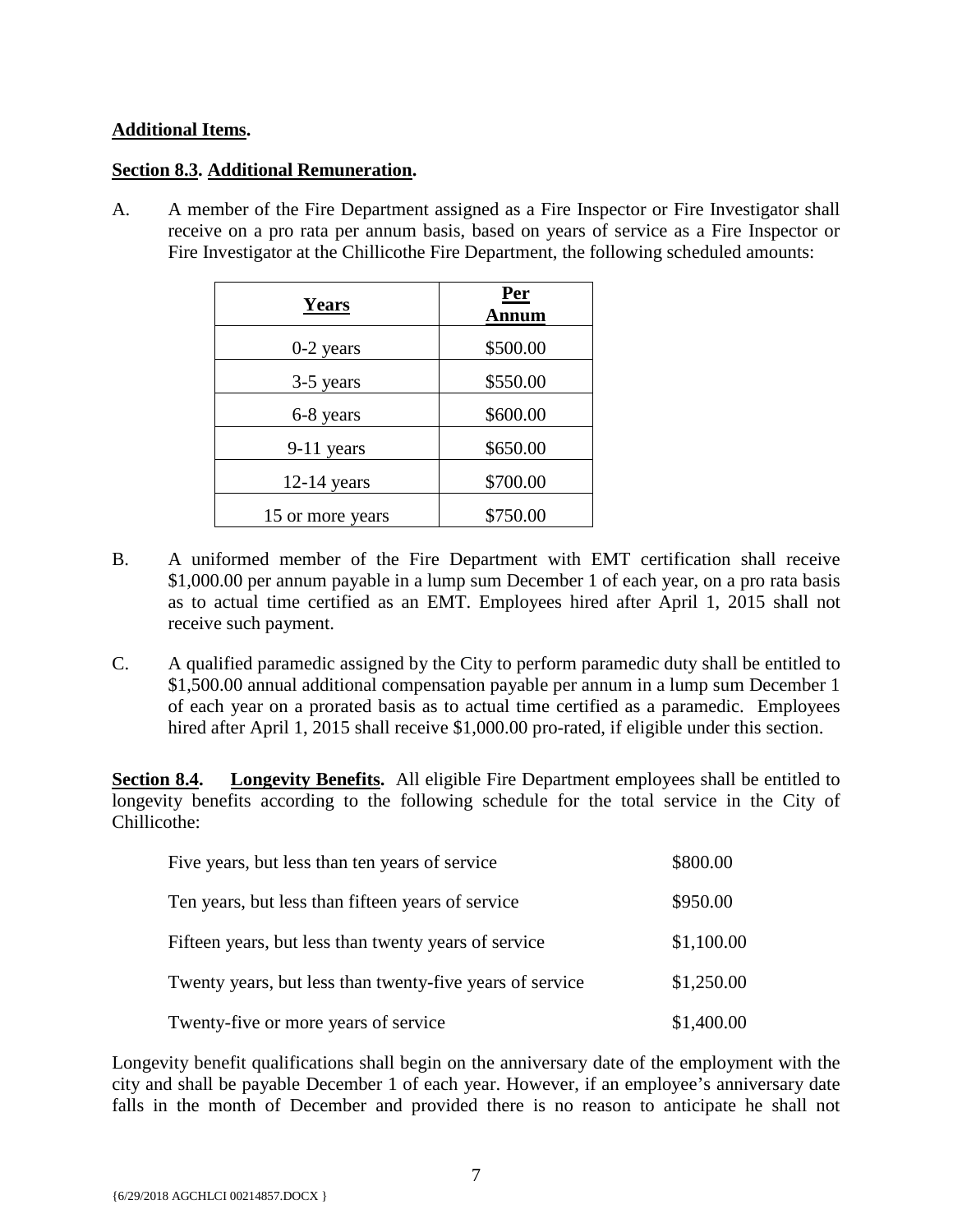complete the month's work, he shall also be paid longevity benefits on December 1 as long as years of service will be satisfied as of his December anniversary date.

**Section 8.5. Promotion Salary Range.** Any person who is acting out of classification shall be paid at the next step in their classification that pays at least a five percent (5%) increase in salary, or the first step of the higher class title position if they are already in the top step of their current classification. Any person who receives or earns a promotion to a job in a higher class title position shall start at the first step of the new salary range.

#### **Section 8.6. Automatic Salary Range Adjustment and Exceptions.**

Class Title employees listed in the official pay plan contained in this agreement shall be advanced to the next succeeding step in the annual range for their class title and shall receive an automatic salary adjustment equivalent to this next higher step within the annual salary range for their Class Title for each full year's service commencing on the employee's anniversary date. Employees are required to meet State of Ohio certification as a Paramedic to advance to Step E on the Firefighter hourly salary range, as long as the city takes all reasonable steps for the employee to complete training during the first four years of employment. However, if the Department Head files in writing with the Secretary of the Civil Service Commission thirty (30) days prior to the employee's anniversary date reasons why the employee should be denied the automatic advancement and salary adjustment, the Chillicothe Civil Service Commission shall immediately, upon receipt of this writing, mail a copy to the employee by Certified Mail, a return receipt requested. The Commission shall within a fifteen (15) day period from the receipt of this writing conduct a hearing on the facts with a copy of the notice of the hearing date to the employee and the Department Head, allowing both parties to be present and to present any evidence on the question. The Commission shall within fifteen (15) days of the hearing give a final decision on the granting or disallowance and shall reduce their conclusions in writing and mail a copy to the Department Head, Employee, and the City Auditor. The Commission's decision shall be final and conclusive on the advancement and automatic salary adjustment for the employee for that year and shall not be subject to appeal by either the City or the Employee.

**Section 8.7. Employees Deferred Compensation Program.** The employer shall make a matching contribution of 9% of the employee's contribution to the employees deferred compensation program.

An employee may elect to have compensation from the sale of unused vacation, compensatory time and/or sick leave rolled into their deferred compensation account, per Section 13.1 H. and Section 14.2 B. It is understood the nine percent (9%) matching does not apply to this transaction. All rules, requirements, and conditions of deferred compensation accounts shall apply.

#### **ARTICLE 9 HOURS AND OVERTIME**

## <span id="page-9-0"></span>**Section 9.1.**

A. Except for eight (8) hours per day forty (40) hours per week personnel, the normal work schedule for bargaining unit employees shall be twenty-four (24) consecutive hours on duty, followed by forty-eight (48) consecutive hours off duty. Every eight (8) weeks,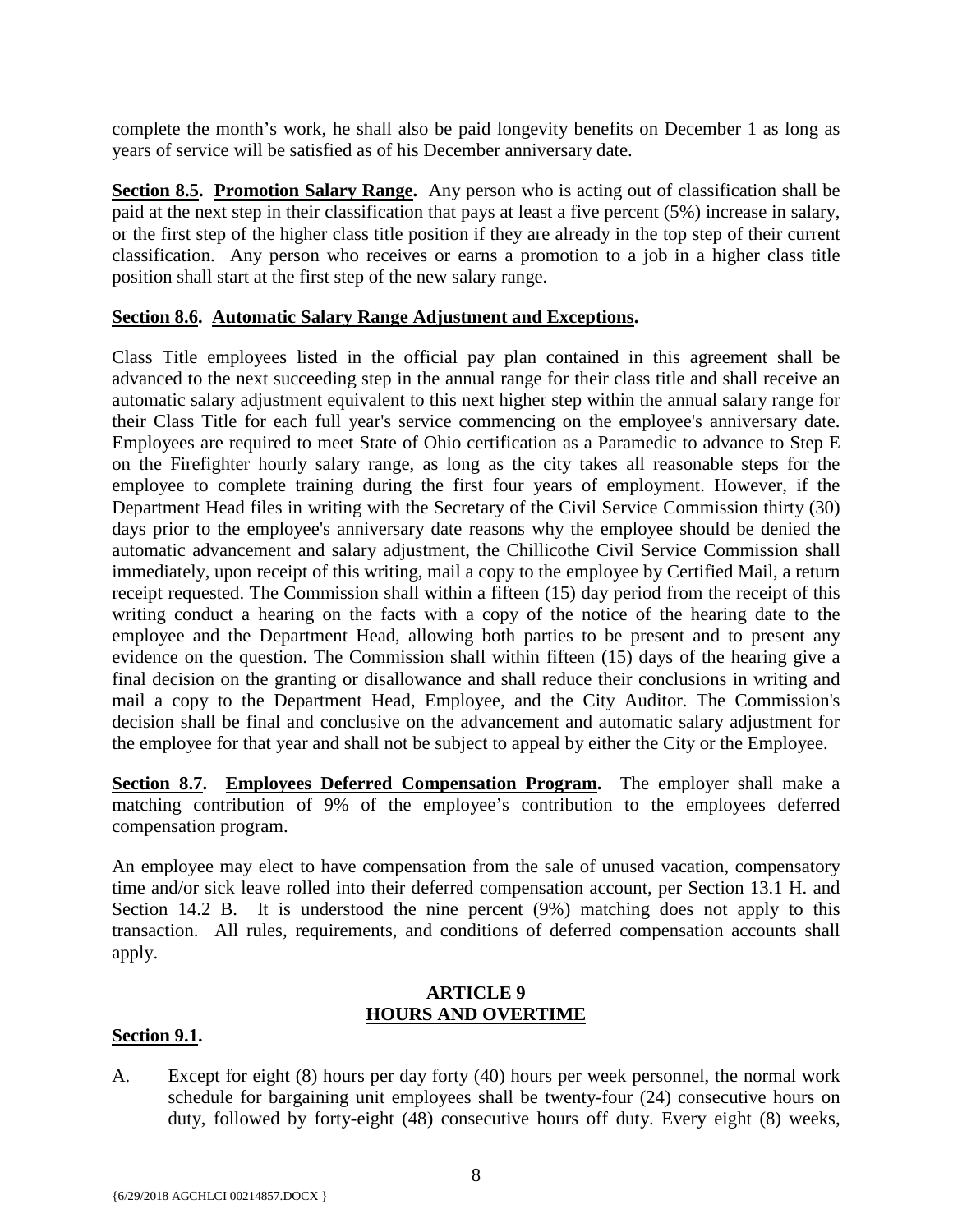each bargaining unit member shall be granted one (1) unpaid Kelly Day, a 24-hour tour of duty off to effect an average work week of 53 hours to comply with FLSA. The one (1) 24-hour tour of duty off without pay for each bargaining unit employee shall be granted only for those employees in active pay status during the normal work schedule as work schedule is defined herein.

Kelly Days shall be scheduled concurrently with Holivac Days on the following basis; on each unit, Kelly Days will be granted first to the employee with the highest classification or rank; and so on, to the employee with the least classification or rank on each unit. In the event of equal classification or rank, seniority will be used to determine who will have the first choice. Accumulated time pursuant to the provisions of the section shall be prorated upon the employees' termination of employment with the City of Chillicothe, Ohio.

B. Overtime is assigned by the Chief or his or her designee, and may be subject to final approval by the administration. All overtime must be approved first before it is worked. Overtime is not guaranteed.

**Section 9.2.** Fifty three (53) hour, and forty (40) hour bargaining unit members working outside their schedule shall be paid time and one half  $(1 \frac{1}{2})$  of the forty (40) hour rate. Fifty three (53) hour bargaining unit members not regularly scheduled to work on a holiday and actually working on that holiday shall receive two (2) times the forty (40) hour rate for hours actually worked. Firefighters regularly scheduled to work on a holiday and actually working on that holiday shall receive time and one half  $(1 \frac{1}{2})$  of the fifty-three (53) hour rate for all hours worked.

**Section 9.3.** Officer in charge of the shift will notify bargaining unit employees as soon as possible upon changes in the work schedule and or duty assignments.

**Section 9.4.** The City may temporarily assign employees to fill class title vacancies while any Civil Service procedure is being conducted to fill such vacancy. The employee shall receive the appropriate rate of pay, but not less than his or her regular rate. In no event will this procedure continue for one individual for longer than ninety (90) days.

**Section 9.5.** Any employee who accepts a request by the City to work during the hours outside his or her regularly scheduled straight time hours on the day in question, which hours will not abut his or her regularly scheduled shift hours on that day, will receive a minimum of two (2) hours pay at the applicable hourly rate.

**Section 9.6.** Any employee who accepts a request by the City to work during hours outside his or her regularly scheduled straight time hours on the day in question shall only be paid for the actual hours worked at the applicable rate of pay, where such additional hours abut his or her regularly scheduled straight time shift hours on that day.

**Section 9.7.** Any employee who shows up for work at his or her scheduled starting time on any regularly scheduled day and is sent home other than for disciplinary reasons or illness or injury shall receive a minimum of two (2) hours pay for each such incident, at the applicable rate, where the City cannot provide work for the employee.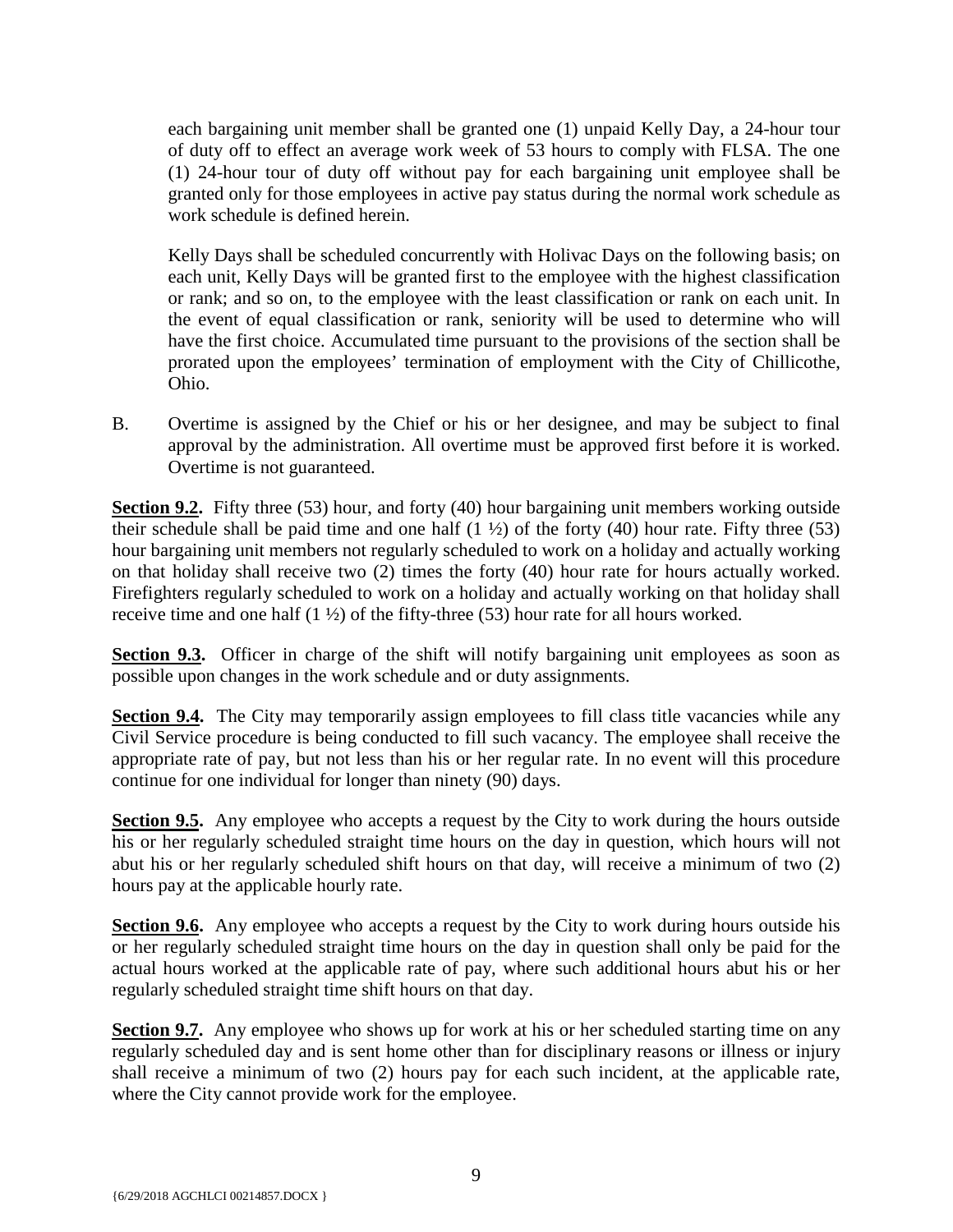**Section 9.8.** Whenever the City requires an off duty bargaining unit member to appear in any court on matters pertaining to or arising out of City business, such Fire employees shall be compensated a minimum of two (2) hour's overtime pay.

Any off-duty employee who is subpoenaed or otherwise required to attend court for the City in any proceeding, shall be paid his or her overtime rate of pay for such periods. The employee shall obtain and remit to the City Auditor whatever sum is paid to him or her as compensation by the court for his or her appearance or service. The employee shall provide a copy of the subpoena notice as evidence that he or she appeared and served as mentioned above to receive pay for the same. Employees will not be compensated for any court related service which is a non-work related civil case.

**Section 9.9.** Any overtime worked in any week may be taken by the close of the next pay period in which the overtime is worked as compensatory time off the job in lieu of overtime, by approval of the employer. In the event scheduling compensatory time off creates a scheduling problem; in the sole discretion of the Chief, the Chief may extend such period to accommodate the employee's request for time off. Such compensatory time shall be granted at the rate of one and one half  $(1 \frac{1}{2})$  hours for each hour worked. No more than eighty  $(80)$  hours of comp. time may be accumulated. All comp. time must be used or cashed in as prescribed by Department policy.

**Section 9.10.** Any employee required to serve on jury duty will be compensated at his or her regular rate of pay while serving on a jury on his or her scheduled shift. The employee shall obtain and remit to the City Auditor whatever sum is paid to him or her as compensation by the court for his or her appearance or service. The employee shall provide a copy of the jury duty notice as evidence that he or she appeared and served as mentioned above to receive pay for the same.

**Section 9.11.** Leap Year Day: Leap Year Day shall be exempted from the work schedule set down in Section 9.1, Article 9. The additional hours of Leap Year Day will be covered by splitting the day into eight (8) hour shifts for each work unit.

An example of how this will be done follows: preceding day, February 28th, #1 on duty. Instead of being relieved at 0800 on February 29th, #1 Unit remains on duty for the first eight (8) hours of Leap Year Day. At 1600 hours on February 29th, #3 Unit relieves #1 Unit and remains on duty until midnight February 29th, at this time #2 Unit comes on duty and remains on duty until 0800 March 2nd. Then #3 Unit comes on duty and the normal work schedule is resumed until the next Leap Year Day.

Employees actually working scheduled hours from 0800 February  $29<sup>th</sup>$  through 0800 March 1<sup>st</sup> of any Leap Year shall receive one and one-half  $(1 \frac{1}{2})$  times the employee's fifty-three (53) hour rate for all scheduled hours actually worked. Such hours are not overtime, and compensation for these hours shall not pyramid.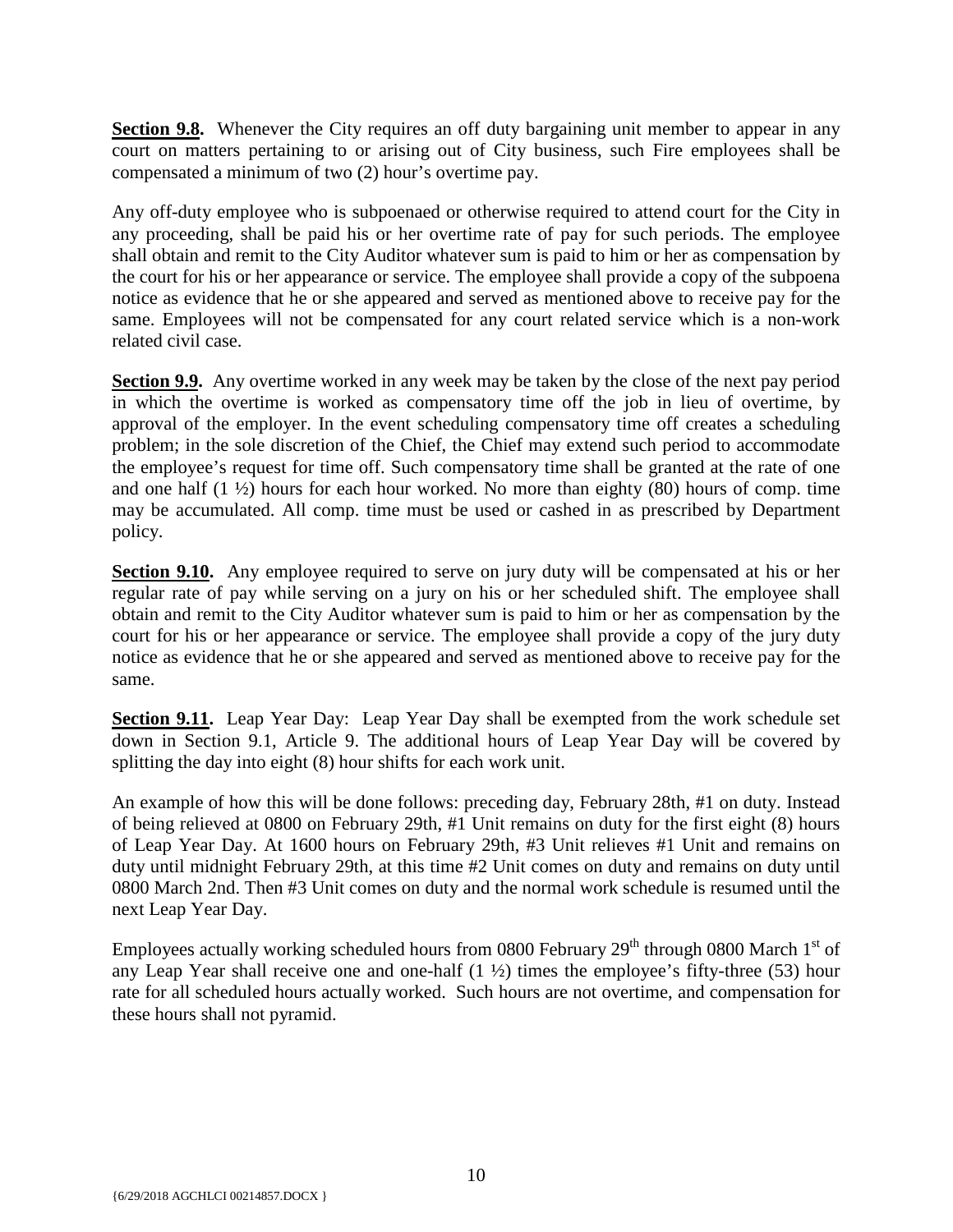#### **ARTICLE 10 ROTATION OF OVERTIME OPPORTUNITIES**

<span id="page-12-0"></span>**Section 10.1.** When the Chief or his or her designee determines overtime is necessary, he or she will rotate overtime opportunities among qualified full time employees. The City agrees to post and maintain overtime rosters which shall be made available to the steward upon request. Any employee, who is not in current working status due to a personal illness, injury leave or transitional duty, shall not be entitled to consideration for overtime except in dispatch as long as the maximum hours do not exceed the number of hours allowed by the physician. Any employee who is currently on personal leave or military leave shall not be entitled to consideration for overtime during the paid hours of leave. Said rosters will be posted in an appropriate location in the facility and will include a list of overtime hours worked and refused, with overtime offered to the employee within the department or unit who, on the roster, has the lowest aggregate hours worked and refused. Overtime is not guaranteed.

#### **Section 10.2.**

The following rules shall apply to overtime opportunity equalization:

- A. The equalization groups shall be:
	- 1. O= Operator/Dispatcher
	- 2.  $S = Squad$
	- $3.$  E= Engine
	- 4.  $T = Tower$
	- 5.  $P = \text{Parameter}$
- B. The designated officer in charge of the shift shall have the responsibility of calling the employees based on the board computations of overtime credits.
- C. All overtime hours worked will be recorded on the overtime roster regardless of said overtime.
- D. When overtime for an entire shift is necessary, the employee with the lowest aggregate overtime hours on the overtime list will be given the opportunity to work the first or second twelve hours. This is not a guarantee that a minimum twelve hours overtime will be worked.
- E. Where there are errors in the distribution of overtime opportunities, as determined by agreement between the steward and the officer in charge of the shift, the City will be given one opportunity to correct the error by granting to any member whose rights were violated the next similar opportunity for overtime within his or her overtime group.
- F. Members entering or reentering the overtime groups.
	- 1. When a member first enters the overtime list the member will be charged the number of opportunity hours plus one of the member(s) who have the most overtime credits on the overtime list. If there is more than one member entering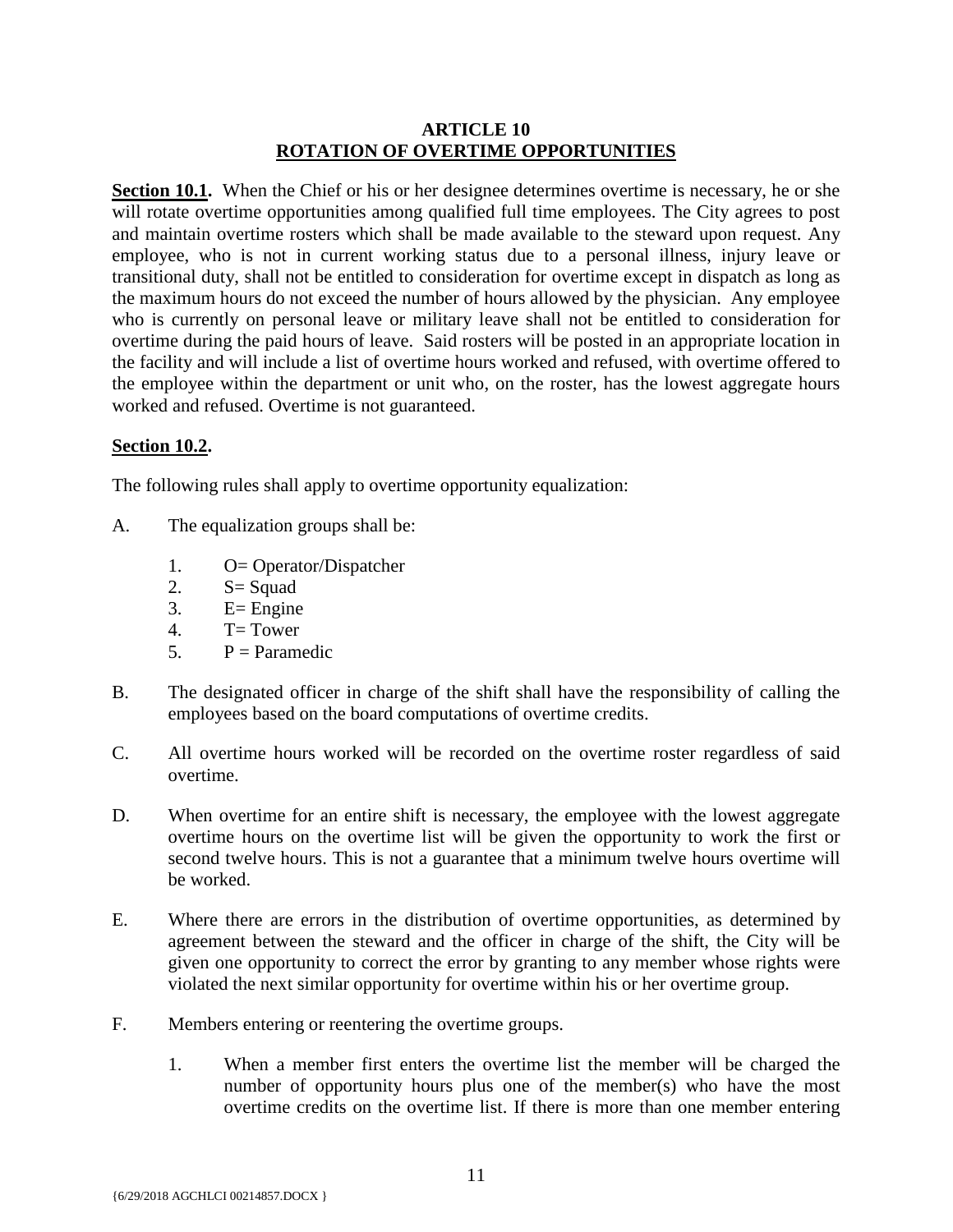the list at the same time seniority will be the deciding factor with the least senior being added last.

- 2. When a member drops a group (OSETP) and then wishes to re-add that group, the member will be re-entered at the level of the member(s) who have the most opportunity hours in that group plus one. If there is more than one member entering the list at the same time seniority will be the deciding factor with the least senior being added last.
- 3. When a member adds a group after first entering the overtime list the member will stay at the level of overtime credits the member has on that date. There will be no penalty for adding new groups. The final deciding factor for adding groups will be the Captain in charge of said member's shift.
- G. When the officer in charge determines that overtime is necessary on the relieving shift, he or she will schedule the overtime, beginning with the employee with the lowest aggregate overtime hours. Attempts to contact a firefighter for overtime for the day shift shall not be made after 10:00 p.m., unless an emergency. The next attempt to assign day shift overtime shall be made at 7:00 a.m. If no one is assigned by 8:00 a.m., a firefighter on the current shift shall be held over.
- H. Where the officer in charge determines that there is an immediate unanticipated need for overtime hours to be worked at the end of a shift and determines that this imminent need cannot wait for an off shift employee to be called in to work, the City may assign overtime to the employee on the currently scheduled shift, who will not be relieved. The overtime roster may also be disregarded in the event of an emergency call-in due to fire, natural disaster, or immediate need for on-duty fire personnel. Such overtime shall be charged on the roster for purposes of equalization, but a temporary imbalance thereby caused shall not be grievable.
- I. When an employee's name comes up on the overtime roster while the employee is on vacation, or Kelly Day, he or she shall be eligible for overtime.

**Section 10.3.** Those employees who do not wish to be called for overtime may have their names removed from the overtime rotation roster upon request by the following method:

- A. Submit to the Chief of the Department a letter stating your desire to be removed from the list.
- B. Indicate time and date such action is requested.
- C. If an employee wishes to be reinstated to the list he or she may do so indicating by the method stated in Section 10.2, Subsection H above.

**Section 10.4.** Notwithstanding any of the provisions of Article 10, all employees shall be subject to emergency mandatory overtime call in. Thus, if all eligible employees are called on the overtime list and the Department still needs more employees, overtime is mandatory and the least senior qualified employee shall be called and required to report for overtime duty.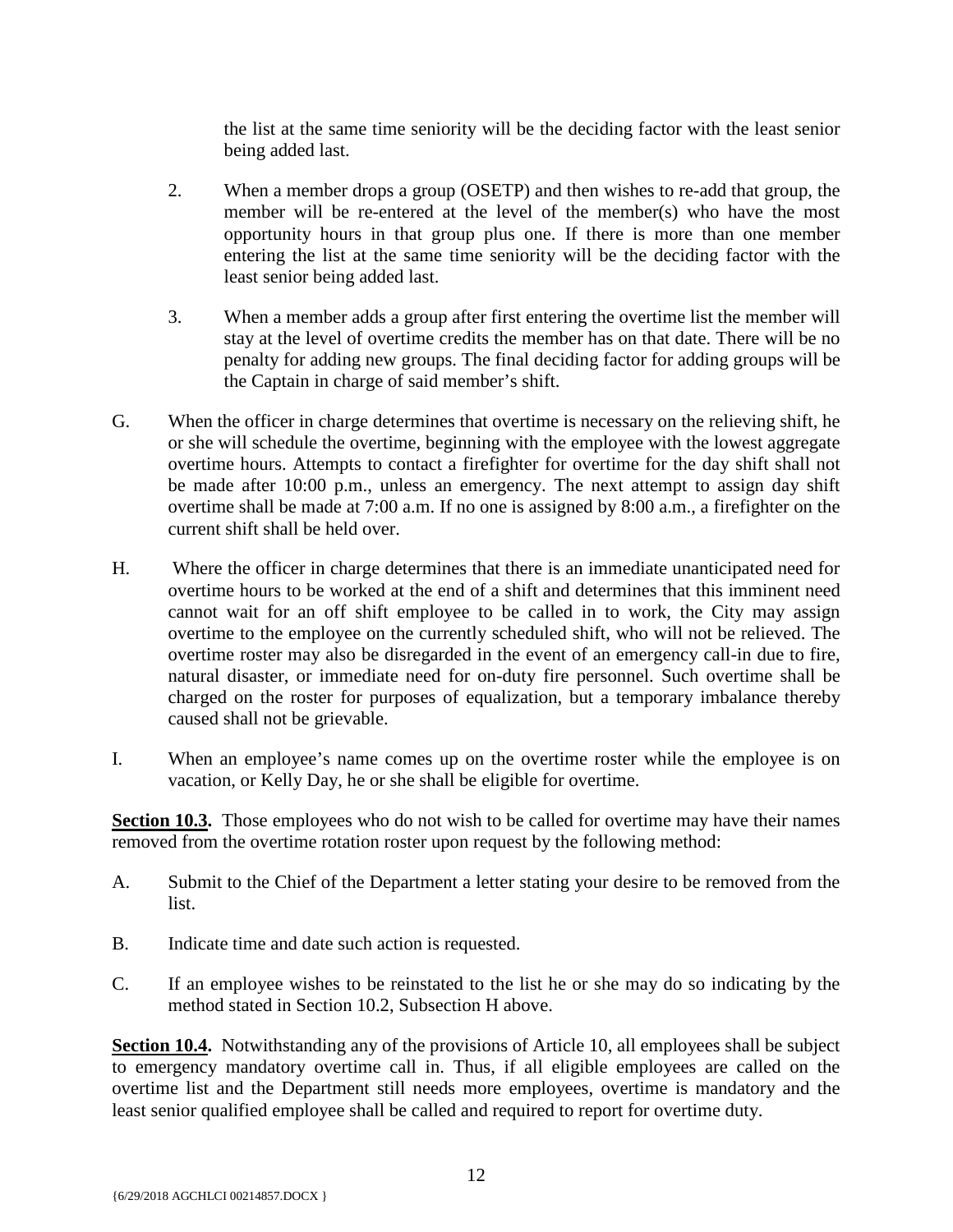**Section 10.5.** An overtime committee consisting of three (3) people representing the City including the Human Resources Director, Fire Chief and a designee of the Chief, and for the Union three (3); the Vice-President, an Executive Board member and a designee of the Union President. This committee will implement overtime policies and procedures within the guidelines of this contract.

**Section 10.6.** The language in Article 10 will be the guidelines for the rotation of overtime opportunities. If a situation exists or arises that is not addressed within this agreement, the situation will be addressed at a meeting of the Overtime Committee and subsequently this agreement will be amended.

#### **ARTICLE 11 GRIEVANCE PROCEDURE**

<span id="page-14-0"></span>**Section 11.1.** A grievance as used in this Agreement is defined as a complaint involving the interpretation, application, or enforcement of the terms of this Agreement.

**Section 11.2.** A grievance, under the procedure, may be brought by an employee who is in the bargaining unit. Where a group of employees desire to file a grievance involving a situation affecting each employee in the same manner, one member selected by such group will process the grievance while still identifying each affected employee in writing.

**Section 11.3.** The Union will designate not more than one (1) steward per watch or unit. Should the bargaining unit increase by half during the term of the Agreement, the parties will negotiate over selection of an additional steward. The Union will provide, upon request, a list of all those bargaining unit members designated as a steward.

**Section 11.4.** A member of the Union may choose to have his or her appropriate unit steward represent him or her beginning with the informal step of this Grievance Procedure. The absence of the union steward has no effect on Management's right to make investigations or discipline employees. If a member brings any grievances to the Employer's attention beginning with Step One without first having notified an appropriate steward, the City representatives to whom such grievance is brought shall notify the steward or union alternate that a grievance has been filed. This notification requirement shall not apply, however, to informal verbal attempts to resolve a grievance prior to Step One.

**Section 11.5.** Employees will always first attempt to resolve a grievance informally with their immediate supervisor at the time the incident which led to the grievance occurred.

**Section 11.6**. Any employee may be given a reasonable time to consult with his or her appropriate steward during working hours relative to a grievance matter after first notifying his or her immediate supervisor of such desire. The employee need not reveal to his or her supervisor the nature of the potential grievance matter. The employee's supervisor will arrange a meeting to take place as soon as possible for the employee with his or her appropriate steward. Employees and stewards will be permitted a reasonable amount of time off that will not be abused by the member, the appropriate steward, or the Employer. In a group grievance, discussed in Section 2 of this Article, only one (1) of the grievant plus the Steward shall be in pay status during the investigation and processing steps provided by this Article.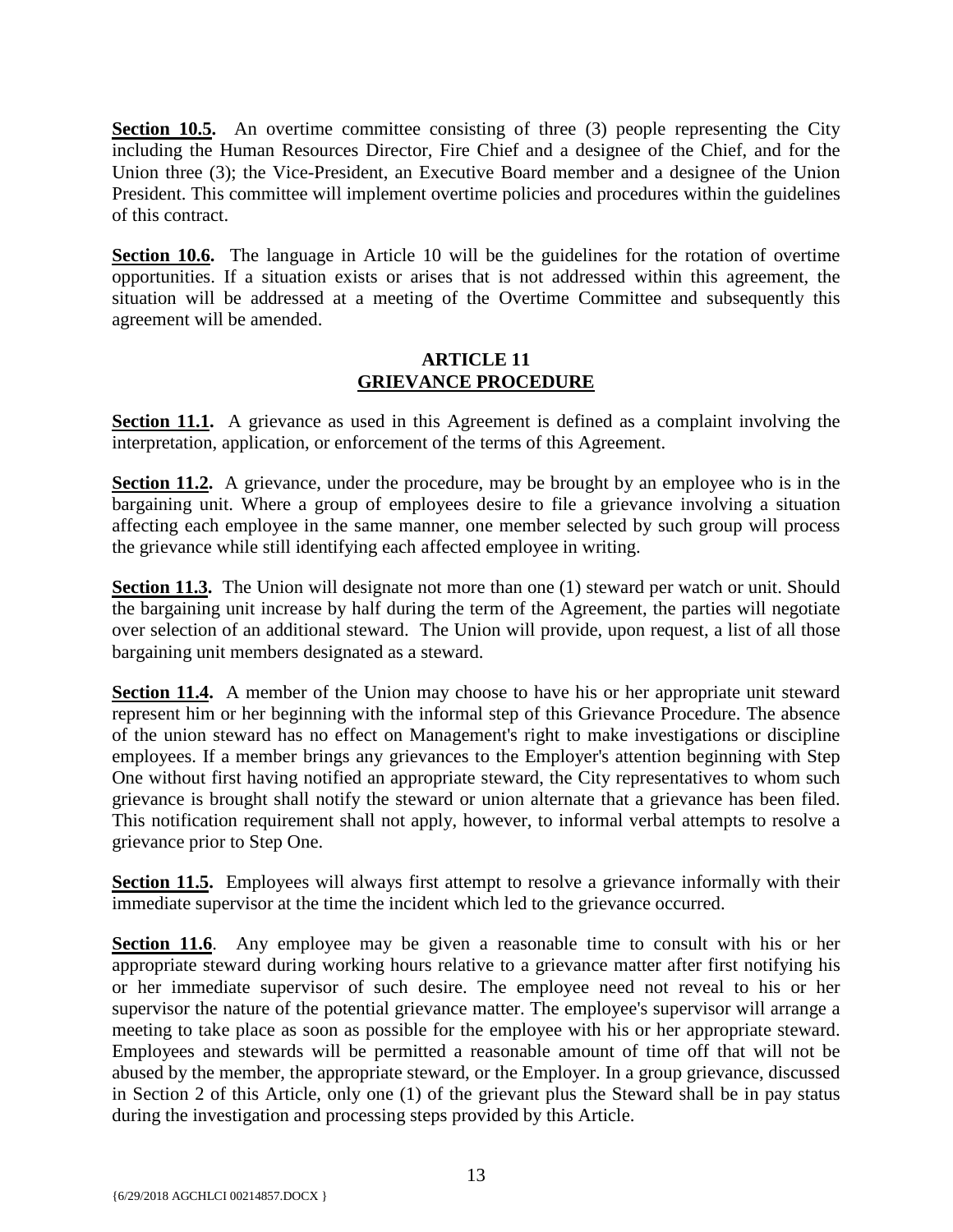The Union agrees to limit the time spent by the stewards in handling grievances to that reasonably required to handle the grievance. The steward shall be permitted to investigate and handle grievances during working hours. They shall be compensated at their normal rate of pay for all time spent during shift working hours in handling grievances. The handling of grievance procedures shall not unreasonably interfere with their work schedule.

**Section 11.7.** The following are the steps for handling employee grievances:

- A. Informal Step: Any employee having a grievance must first take it up with his or her immediate supervisor within six (6) calendar days as outlined in Section 5 above. The immediate supervisor will attempt to solve the grievance and render a verbal decision within six (6) calendar days. The grievant shall be accompanied by his or her steward if he or she so desires.
- B. **Step One:** If the employee is not satisfied with the adjustment provided in the informal step, the grievance, in writing, shall be submitted by the employee and/or Union representative to the Fire Chief, or his or her designated representative, within six (6) calendar days from the receipt of reply from the informal step. The Fire Chief shall meet with the grievant and the Union within six (6) calendar days thereafter and provide a written decision within six (6) calendar days of this meeting The Fire Chief's approval of the grievance is subject to final review and approval by the Mayor.
- C. **Step Two:** If the employee is not satisfied with the written decision received from Step One, the grievance shall be presented by the grievant or union representative to the Mayor or his or her designated representative within six (6) calendar days from receipt of Step One answer. A hearing with grievant and union representative shall be scheduled, within six (6) calendar days, with the Mayor or designated representative to discuss the grievance. A decision in writing shall be presented to the grievant and the union within six (6) calendar days after this meeting.
- D. In the event the employee is not satisfied with the decision received from Step Two, the Union shall submit to the Mayor, in writing, a notice of intent to arbitrate within twelve (12) calendar days after the receipt of the written decision from Step Two. The decision of the arbitrator within his or her jurisdiction shall be binding upon both parties. For the purpose of counting time, the first calendar day of any particular time period will not be counted and the last calendar day will be counted. All references to calendar days in this section shall not include weekends and holidays.
- E. In the event the employee and employer agree, the time periods set forth in Section 11.7 (B), (C) and (D) may be extended by mutual agreement in writing.

## **Section 11.8. Arbitrator Authority.**

- A. The arbitrator shall not change wage rates already in effect within the agreement.
- B. The arbitrator may not amend, modify, add to or detract from the provisions of this contract.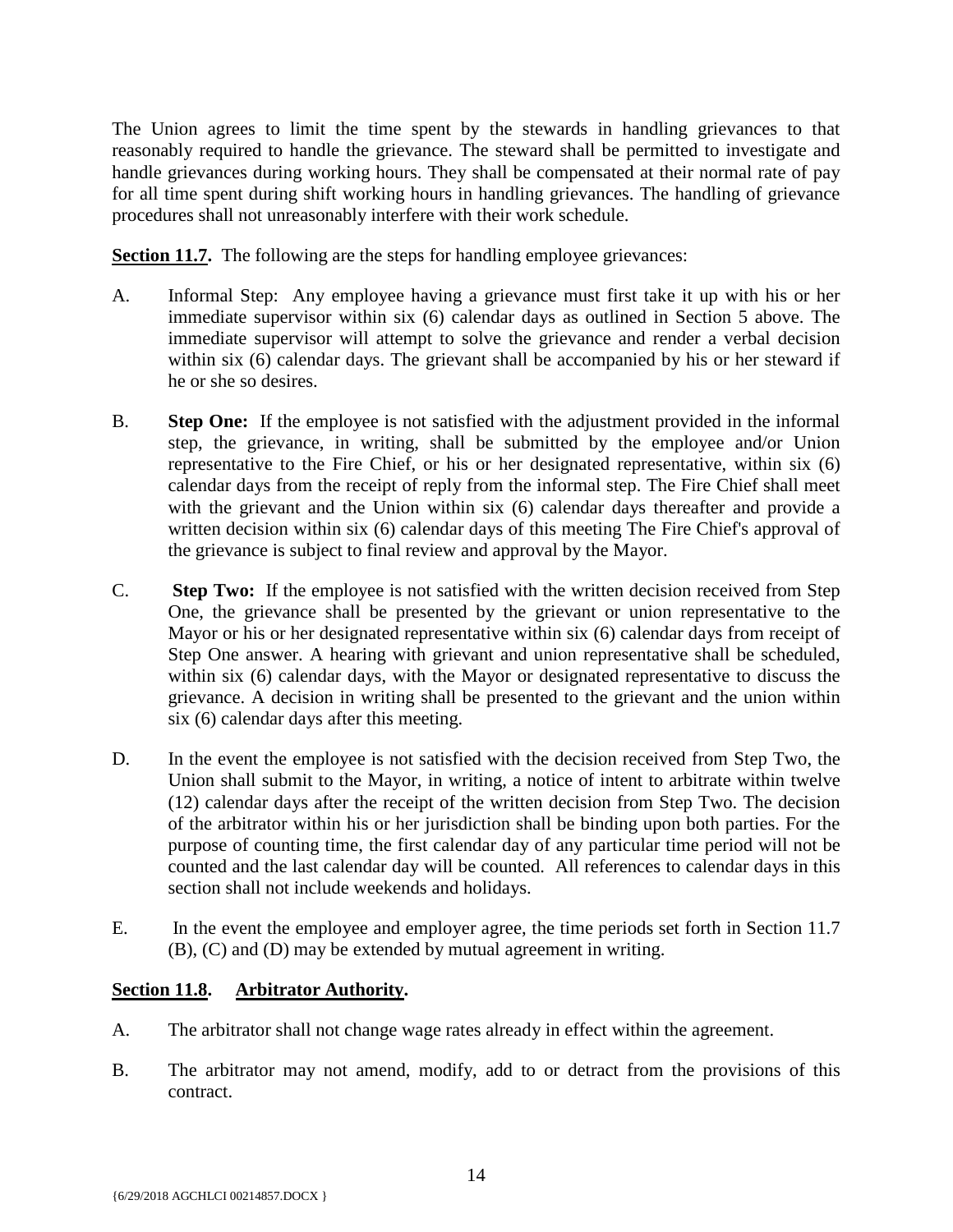- C. The arbitrator shall reduce his or her award to writing and state his or her reasons for reaching the award. Said award shall be reduced to writing within thirty (30) days after the record is closed. Copies of the award are to be forwarded to both parties. The parties agree that the arbitrator's decision shall be final and binding and subject only to appeal as provided in the Ohio Revised Code.
- D. The American Arbitration Association shall be used for selection of arbitrators.
- E. The costs of the services of AAA in providing a panel or panels, the cost of any evidence produced at the direction of the arbitrator, the fee of the arbitrator, and rent (if any) for the hearing room shall be borne by the losing party. Where such arbitrator's decision is not consistent with the resolution sought by either party, the arbitrator shall rule as to which party is the loser. The fees for a court reporter shall be borne by the party requesting one, but shall be divided equally if both parties desire a reporter or request a copy of any transcript.

Either party may submit a written request to AAA for the names of eleven (11) qualified arbitrators, domiciled in Ohio, including personal history and arbitration experience of each. AAA rules shall apply to the selection of the Arbitrator.

**Section 11.9.** If one party refuses to sign the request letter, the remaining party may submit the letter for the arbitrators list.

#### **ARTICLE 12 HOLIDAYS (Also see Article 13, Section 13.2)**

<span id="page-16-0"></span>**Section 12.1.** Forty (40) hour firefighters shall be entitled to eight (8) hours of regular pay, and fifty-three (53) hour employees shall be entitled to pay pursuant to Article 9, Section 9.2 for the following days:

- First of January
- ♦ Third Monday in January
- ♦ Third Monday in February
- ♦ Last Monday in May
- ♦ Fourth of July
- ♦ First Monday in September
- ♦ Second Monday in October
- ♦ November Eleventh
- ♦ Fourth Thursday in November
- ♦ Friday after Fourth Thursday in November
- Twenty fifth of December
- ♦ Patriot's Day, September Eleventh
- ♦ One half day on Twenty fourth of December
- One-half day on Thirty first of December

**Section 12.2.** In the event any of the above mentioned holidays falls on Sunday and the same is officially observed on the next succeeding day, holiday, as used in this section, applies to such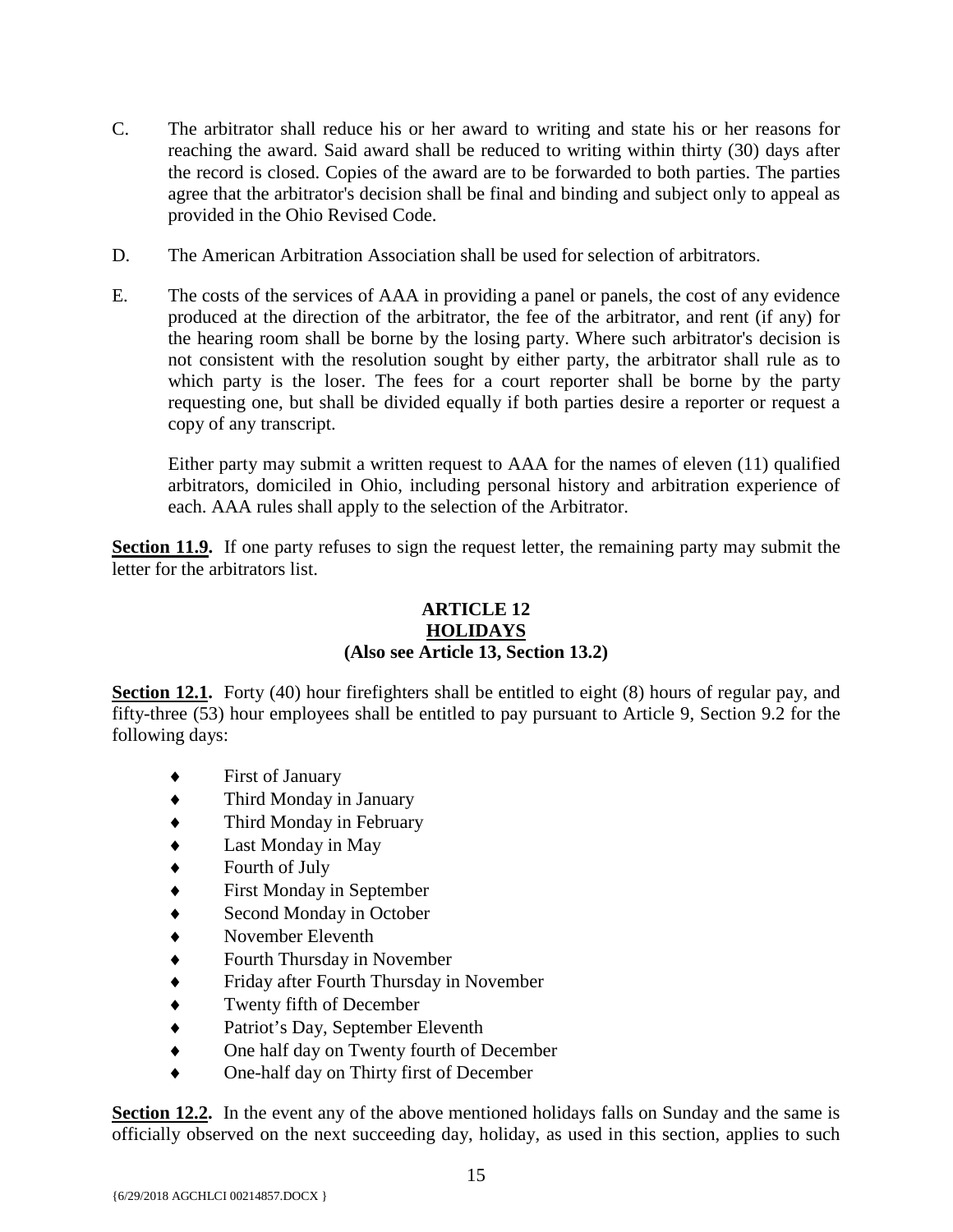succeeding day of observance. No employee shall receive pay for a holiday unless he or she works the day before and the day after such holiday. However, if either of these two days is included in the regular time off for shift work or is either vacation time, sick leave, or an excused absence, it shall be accepted.

#### **ARTICLE 13 VACATION – FIRE**

<span id="page-17-0"></span>**Section 13.1.** For those members of the Fire Department working the eight (8) hour day, forty (40) hour week, earned vacation with pay shall be granted to each full time employee of the City. Such earned vacation with pay shall be computed with the following schedules:

| <b>Forty (40) Hour Employees</b>                         |                                                      |                                                       |  |
|----------------------------------------------------------|------------------------------------------------------|-------------------------------------------------------|--|
| <b>Anniversary Date</b><br>to<br><b>Anniversary Date</b> | <b>Hours of Vacation</b><br><b>Accrued per Month</b> | <b>Total Vacation Hours</b><br><b>Earned For Year</b> |  |
| 1st to 5th                                               | 6.6667                                               | 80                                                    |  |
| 5th to 11th                                              | 10.0000                                              | 120                                                   |  |
| 11th to $16th$                                           | 13.3333                                              | 160                                                   |  |
| 16th to 21st                                             | 16.6667                                              | 200                                                   |  |
| 21st and over                                            | 20.0000                                              | 240                                                   |  |

- A. The above vacation provision shall not apply to employees whose appointments were made prior to the passage of this section where the application of this provision would reduce the amount of vacation to which such employees were entitled prior to the passage of this section.
- B. One (1) vacation day will be added if a paid holiday falls in a forty hour firefighter's vacation period.
- C. During the first full calendar year following date of hire, an employee shall be entitled to earned vacation on a prorate basis as to hours accrued during the calendar year of the date of hire. Each anniversary date of the employee thereafter shall determine the employee's accrual rate for earned vacation, pursuant to the above formula, with the hours of vacation accrued being scheduled during the following calendar year.
- D. Vacation earned as of the end of each calendar year shall be taken during the next succeeding calendar year unless permission is granted by the department head to allow the employee to carry over to the following calendar year any unused vacation. At the discretion of the department head, an employee's vacation may be scheduled and taken at any time during the calendar year after the calendar year in which it is earned, subject to subdivision (F) below.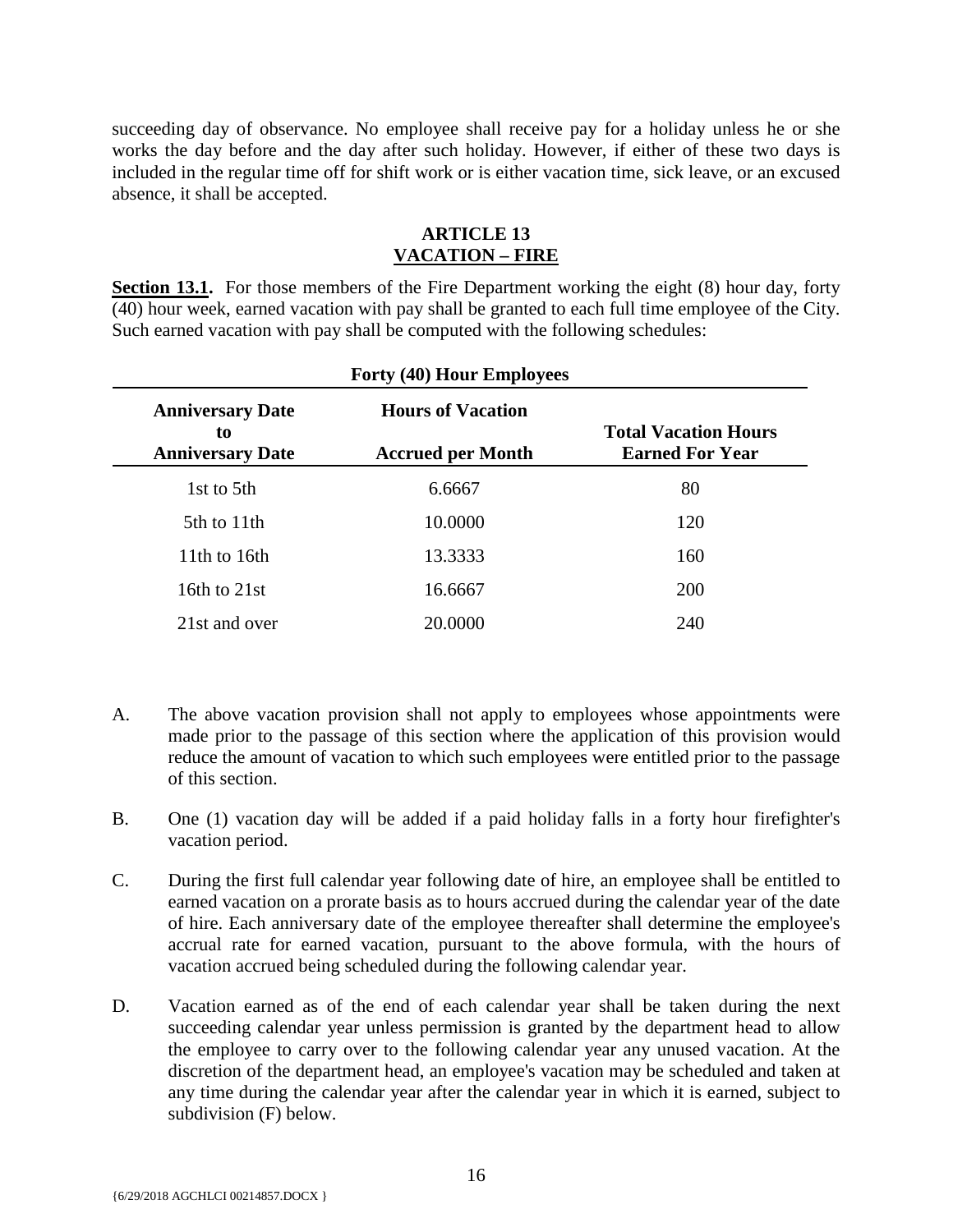- E. Any employee who leaves City employment after six months shall be entitled to earned vacation pay earned up to that time, with the amount of vacation payable to be determined in accordance with the above schedule. If an employee leaves City employment prior to six months, no vacation pay is earned.
- F. Vacation schedules for employees in each department shall be developed by the department head. It shall be the policy of each department head to schedule vacations over as wide a period as possible in order to maintain operations without resorting to the hiring of additional help. The employee may request a vacation preference, but the Fire Chief's or designee's decision is final. A duplicate vacation request for the same period, if granted, will be made on the basis of seniority.
- G. Accumulation of vacation time for employees hired prior to October 1, 1999 shall be limited to 1,440 hours as of December 31 of each year. Any temporary imbalance of vacation time above 1,440 hours shall be accepted to allow Fire Department personnel to use earned vacation time throughout the year.

Vacation sellback at time of retirement, separation, or death of employee shall remain at 1,440 hours, paid at the (40) hour rate if earned prior to April 1, 2015. Vacation sellback under this section accrued after April 1, 2015 shall be paid at the forty (40) hour rate if earned as a forty (40) hour employee and at the fifty-three (53) hour rate if earned as a fifty-three (53) hour employee.

- H. Employees will also have the option of rolling vacation time at the current fifty–three (53) hour rate into the Deferred Compensation Program, limited to the maximum total contribution amount set forth by Deferred Compensation. Any employee hired after October 1, 1999 will only be able to roll any unused or unsold vacation time into Deferred Compensation.
- I. Employees shall be granted an opportunity to receive payment (instead of time off) for unused vacation in addition to their regular pay (at straight time) by requesting same, in writing, to the Fire Chief or designee. Regarding forty (40) hour employees, payment in lieu of vacation is limited to two (2) weeks per year and must be taken in one (1) week increments. Requests for payment in lieu of vacation shall be limited to two (2) requests per year, per employee.
- J. Any employee who is hospitalized while on vacation shall have the option of converting vacation leave to sick leave for all days of such hospitalization. The employee shall provide documentation of such hospitalization.
- K. Any request for vacation sellback under subsection G, rollover into deferred compensation under subsection H, or cash out under subsection I, shall be made at least thirty (30) days in advance to all ow time for such request to be properly processed. Such payments shall be made as soon as practicable and within thirty (30) days of the request.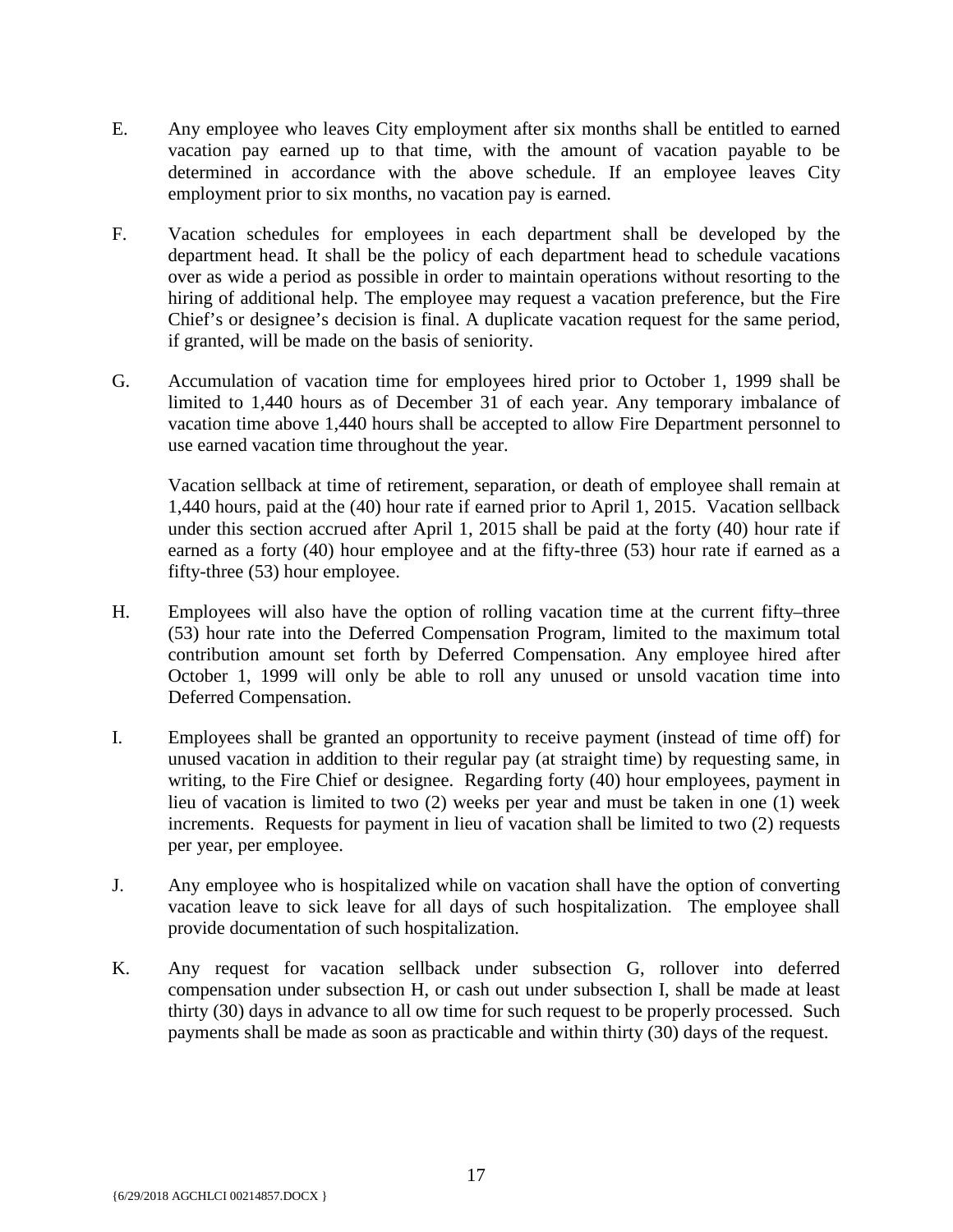## **Section 13.2. Holivac Days.**

For those members of the Fire Department working the 24-hour on/48-hour off**,** fifty-three (53) hour workweek schedule:

A. That the term "HOLIVAC" will be used to express the combination of vacation and holidays for the personnel of the Chillicothe Fire Department. Fire Department employees who, because of rotation of days of duty, are unable to observe holidays as specified, may with prior approval of the Fire Chief, observe these holidays on other duty days. For purposes of calculation two and eight hundreds (2.08) holidays shall equal one twenty four (24) hour tour of duty. Holivac days will be granted with the approval of the Fire Chief on the following basis: on each unit Holivac days will be granted first to the employee with the highest classification or rank; and so on to the employee with the least classification or rank on each unit. In the event of equal classification of rank, seniority will be used to determine who will have the first choice. Holivac days will be computed on the following basis:

| <b>Employees Hired Before</b><br>April 1, 2003 | <b>Employees Hired After</b><br>April 1, 2003 |  |
|------------------------------------------------|-----------------------------------------------|--|
| 11 days                                        | 10 days                                       |  |
| 13 days                                        | 12 days                                       |  |
| 16 days                                        | 16 days                                       |  |
| 18 days                                        | 18 days                                       |  |
| 20 days                                        | 20 days                                       |  |
|                                                |                                               |  |

- B. An employee shall be entitled to the first series of Holivac days during the first full calendar year following date of hire on a pro rated basis as to the calendar year of date of hire. Each anniversary date of the employee thereafter shall determine the employee's eligibility for earned Holivac days, which shall be scheduled during the next succeeding calendar year after the year in which they are earned. These Holivac days will be scheduled on the employee's regular shift work days and will be twenty four (24) hour duration of all personnel who work the regular schedule of twenty four (24) consecutive hours on duty and forty eight (48) consecutive hours off duty.
- C. A maximum of ten (10) earned Holivac days may be placed in an account for further use. These days may be used with a (3) calendar day notice on a first come first served basis whenever there are less than two (2) personnel already on vacation. Any unused Holivac days remaining on December 31st of that year may not be carried over into the next year, but shall be saved or rolled into Deferred Compensation at the current fifty-three (53) hour rate. Any employees hired after October 1, 1999 will only have the option of rolling any unused days into Deferred Compensation.
- D. Holivac days earned as of the end of each calendar year shall be taken during the calendar year following such calendar year in which they are earned unless permission is granted by the department head to allow the employee to carry over to the next following calendar year any unused Holivac days.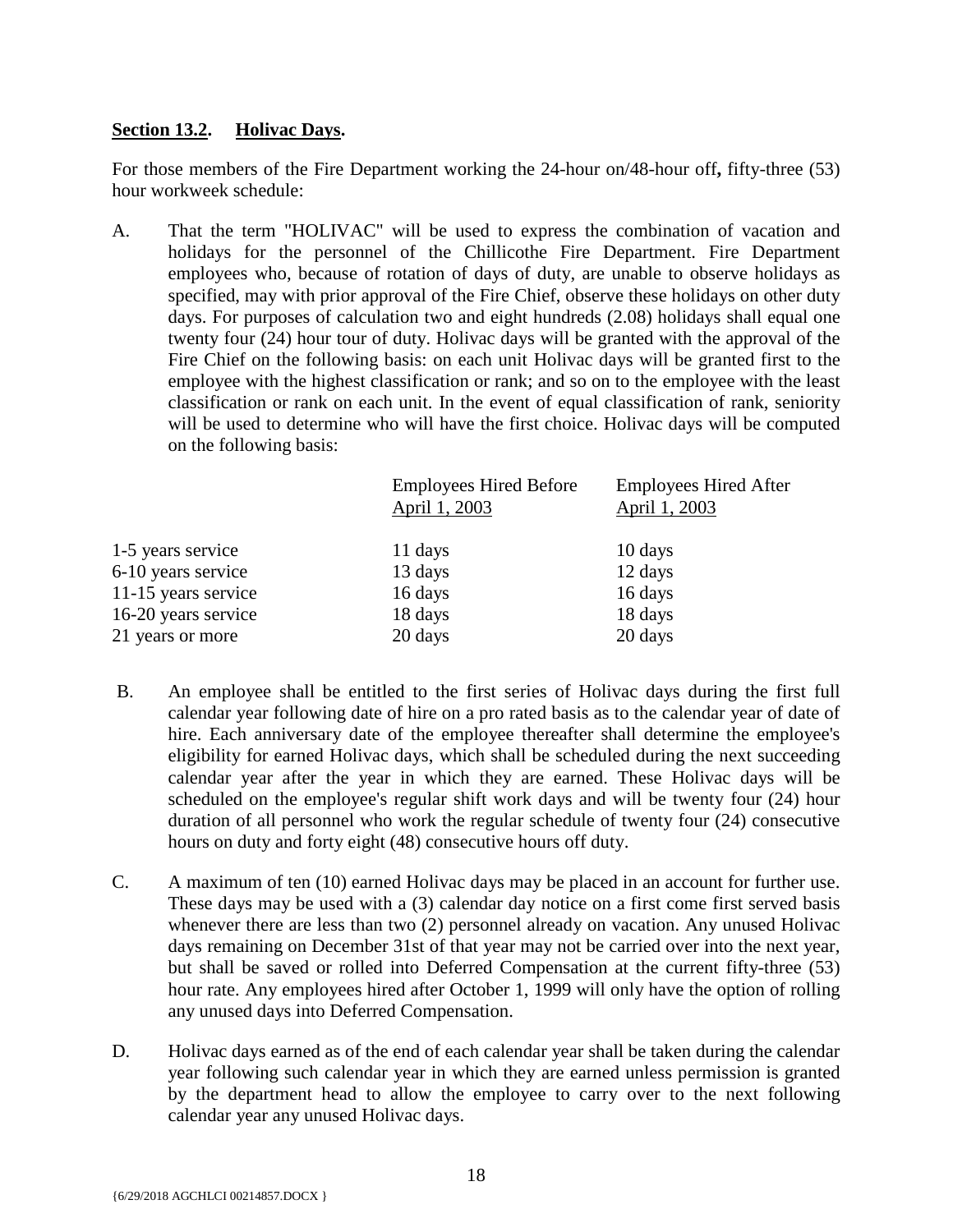- E. Any employee who leaves City employment after six months shall be entitled to earned Holivac days with the amount to be determined in accordance with this Article. Any Holivac time made available by the departure of an employee from the department shall be available by seniority to the remaining employees on such shift.
- F. Holivac schedules for employees shall be developed by the Fire Chief or designee. It shall be the policy of the Fire Chief or designee to schedule Holivac days over as wide a period as possible in order to maintain operations without resorting to the hiring of additional help.
- G. Employees shall be granted an opportunity to receive payment (instead of time off) for unused Holivac in addition to their regular pay (at straight time) by requesting same, in writing, to the Fire Chief or designee. Such cash out is limited to five (5) Holivac days per year and must be paid in a minimum of one (1) Holivac day increments. This language provision is designed to pay out a partial Holivac day created by day of hire. Requests for payment in lieu of Holivac shall be limited to two (2) requests per year, per employee.
- H. When the City deems it necessary to transfer an employee from one shift to another and said employee has Holivac time scheduled and approved, such pre-approved time shall be rescheduled within the same time frames for the employee's new assignment. A voluntary shift transfer voids pre-scheduled vacation. Time made available on the shift the employee is departing shall be made available, by seniority, to the remaining employees on said shift.
- I. Accumulation of Holivac time for employees hired prior to October 1, 1999 shall be limited to 1,440 hours as of December 31 of each year. Any temporary imbalance of Holivac time above 1,440 hours shall be accepted to allow Fire Department personnel to use earned Holivac time throughout the year. Holivac sellback at time of retirement, separation, or death of employee shall remain at 1,440 hours if earned prior to April 1, 2015. Holivac sellback under this section accrued after April 1, 2015 shall be paid at the forty (40) hour rate if earned as a forty (40) hour employee and at the fifty-three (53) hour rate if earned as a fifty-three (53) hour employee.
- J. Any employee who is hospitalized while on vacation shall have the option of converting vacation leave to sick leave for all days of such hospitalization. The employee shall provide documentation of such hospitalization.
- K. Any request for Holivac rollover into deferred compensation under subsection C, cash out under subsection G, or sell back under subsection I, shall be made at least thirty (30) days in advance to allow time for such request to be properly processed. Such payments shall be made as soon as practicable and within thirty (30) days of the request.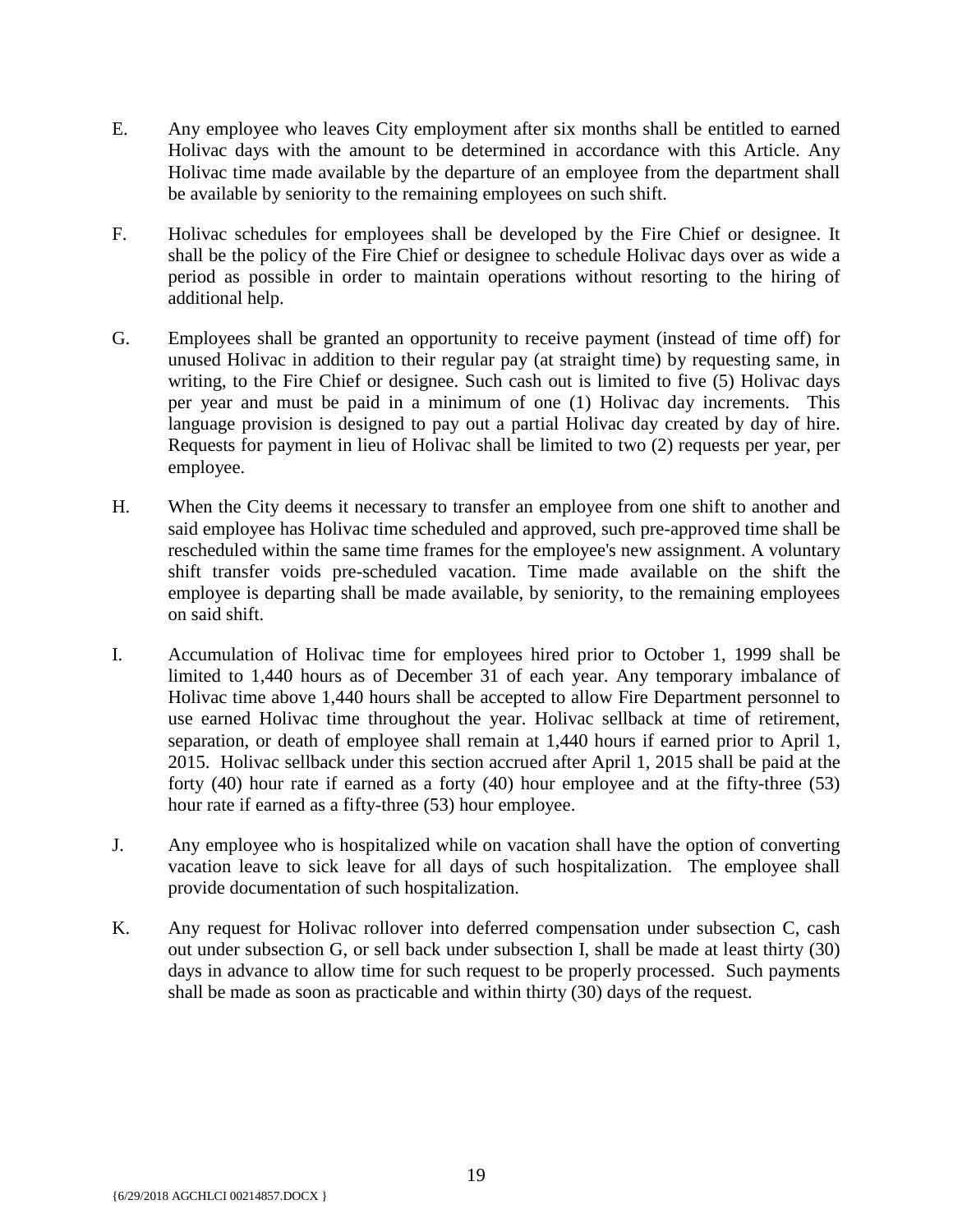#### **ARTICLE 14 SICK LEAVE AND PERSONAL LEAVE**

<span id="page-21-0"></span>**Section 14.1** Upon retirement, accumulated sick leave for employees hired prior to April 1, 2015, shall be paid as follows:

## **Accumulated from and after**

#### **April 1, 1987** 60 percent (60%) rate

Upon retirement, the accumulated sick leave shall be paid at the forty (40) hour rate.

Employees hired after April 1, 2015 may receive a max of four hundred eighty (480) hours of sick leave upon retirement from active service. Payment for sick leave shall be at the fifty-three (53) hour rate and considered to eliminate all sick leave credit accrued by the employee at that time. Such payment shall only be made once.

#### **Section 14.2.**

- A. Sick leave accumulation shall be at .0575 per hour in active paid status.
- B. For any sick leave accumulation over four hundred eighty (480) hours, all employees have the option of rolling this excess into Deferred Compensation, 100% at the fifty-three (53) hour rate. If an employee has three hundred (300) monthly pension credits, any sick leave that the employee accumulates over two hundred forty (240) hours may be rolled into Deferred Compensation, 100% at the fifty-three (53) hour rate. For any employee hired after October 1, 1999, all sick leave accumulation in excess of (1200) one thousand two hundred hours will be rolled into Deferred Compensation, 100% at the fifty-three (53) hour rate. Requests to rollover sick leave into deferred compensation shall be made at least thirty (30) days in advance to allow time for such request to be properly processed.
- C. If there is a pattern of abuse of sick leave, the employee may be subject to progressive discipline for consistent periods of sick leave usage.

For example:

- 1. before, and/or after holidays;
- 2. before, and /or after weekends or regular days off;
- 3. after pay days;
- 4. any one specific day;
- 5. absence following overtime worked;
- 6. half days;
- 7. continued pattern of maintaining zero or near zero leave balances; or
- 8. excessive absenteeism.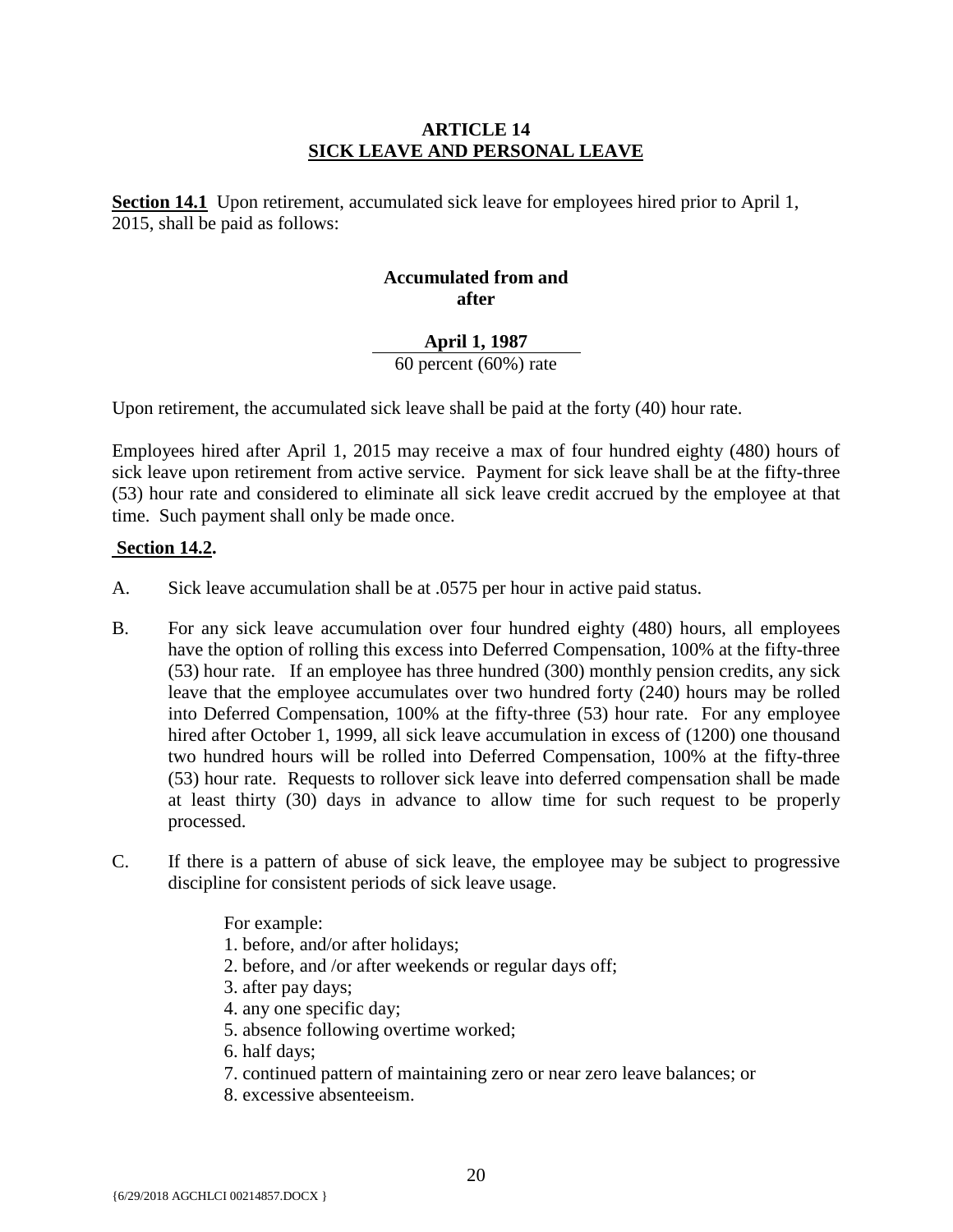**Section 14.3.** Upon the exhaustion of accumulated sick leave for an employee who remains disabled from injury or illness, the City will extend for the remainder of the disability, but not to exceed twelve (12) months, the City paid insurance coverage to said employee and his or her family.

#### **Section 14.4. Injury Leave.**

A. The City shall grant an employee unable to work because of a job related injury/illness, as determined by the Bureau of Worker's Compensation, a leave of absence at his or her regular rate of pay for up to one (1) year from the date of injury. The City shall pay the amount by which Worker's Compensation is less than the employee's regular pay for up to the first 120 calendar days following the injury until a determination has been made by the Bureau of Worker's Compensation. The City may extend such initial period in its sole discretion. A medical examination report or other satisfactory written documentation sustaining the cause, nature, and the extent of the injury or illness may be required prior to granting such leave.During such leave of absence, the employer will maintain regular payments into all medical and pension plans to insure coverage for the employee and his or her dependents. Seniority, vacation benefits, and pension credits shall be given for the time spent on such injury leave.

"Compensable" (approved by the Bureau of Worker's Compensation) shall mean hospital and medical expenses approved for the payment by the Bureau of Worker's Compensation which shall indicate "job relatedness" is established.

In the event there is a final decision by the Bureau of Worker's Compensation denying the claim on the basis that "job relatedness" is not established, then any injury leave taken will be charged against the accumulated sick leave of the employee member. If the employee member has no accumulated sick leave, or if the accumulated sick leave is not sufficient to cover the amount of injury leave taken, then any uncovered amount shall be treated as an unpaid leave of absence due to a non-job related injury or illness and the employee member shall be responsible to reimburse the City all amounts received but not covered by accumulated sick leave.

An employee shall also receive injury leave for Worker's Compensation hearings and employer or Worker's Compensation required physicians appointments, subject to the limitations contained herein.

The words "final decision" shall mean that the employee has exhausted all rights of appeal, or has failed to prosecute an appeal, leaving standing an adverse decision.

B. When an employee is required to take a medical examination by the Employer's physician pursuant to a disabling condition or a medical surveillance program and he or she is not satisfied with the report, or if the report may adversely affect the employee's employment, the employee may, within thirty (30) calendar days, at his or her own expense, have a competent physician conduct an independent examination. "The Employer shall agree..." A copy of the employee's physician's report shall be furnished to the Employer. If the two physicians disagree, a third physician can be called in by the employer to make an independent examination, and at the Employer's expense. The third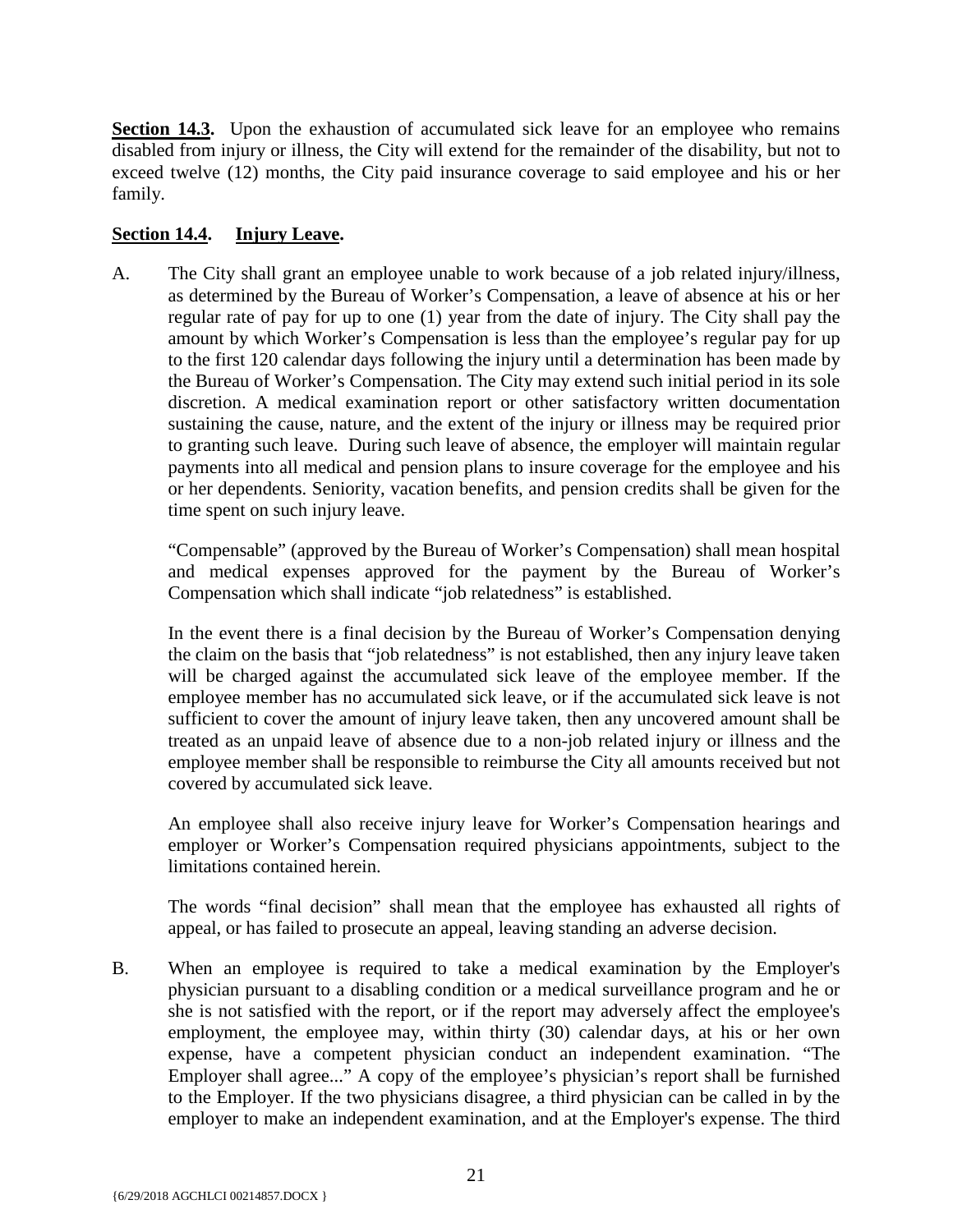doctor shall be selected with the recommendations of the two physicians first mentioned and must be a specialist in the field regarding the condition or injury in question. "The Employer shall agree..." to provide the employee and the employee's physician with copies of the employee's medical records. Such records shall be furnished at the expense of the Employer. If the third physician disagrees with the Employer's physician's original report, any action taken by the Employer based on such report shall be revoked. The employer will make every reasonable effort within its control to give at least three (3) calendar days notice (excluding holidays) of the scheduled appointment.

- C. A Workers' compensation form must be filed within twenty-four (24) hours, if possible, of sustaining an injury on the job. In the event worker's compensation makes payment to an employee, the employee must pay to the City such payment for the same period of time he or she receives injury pay.
- D. A physical or mental evaluation administered by a licensed physician and a statement or medical report stating that an employee is physically or psychologically ready to return to work may be required before an employee can return to duty.

**Section 14.5.** The members of the Fire Department of Chillicothe, Ohio working twenty-four (24) on and forty-eight (48) off (fifty-three [53] hour employees) are hereby entitled to two (2) personal leave days (24 hour shifts) which equals forty-eight (48) hours each calendar year, commencing with the first full year following the date of hire. The members of the Fire Department working forty (40) hours are hereby entitled to three (3) personal days (8 hour shifts) which equals twenty-four (24) hours each calendar year commencing with the first full year following the date of hire. Upon time of vacation selection, the employee shall have the option to select one personal day by seniority, after which, such personal leave shall be granted on a first come, first served basis. Personal leave days shall be taken in two (2) hour increments or more. In the event of duplicate requests for a personal leave day, the Department Head shall use seniority in his or her decision in granting the personal leave day. These personal leave days shall not be carried over from one calendar year to the next calendar year.

**Section 14.6. New Transfer into the City.** Employees transferring into the City after April 1, 2015 may only transfer up to four hundred eighty (480) hours of sick leave from a previous public employer. Such employee shall provide documentation of unused sick leave from the previous public employer. If the employee leaves the City Service before five (5) years of service for any reason, sick leave cannot be cashed out.

**Section 14.7. Sick Leave Incentive.** Fifty-three (53) hour employees shall receive twelve (12) hours of personal time if they use twenty-four (24) hours or less of sick time every six (6) months (beginning July 1, 2015). Forty (40) hour employees shall receive eight (8) hours of personal time if they use sixteen (16) hours or less of sick time every six (6) months (beginning July 1, 2015). Personal time will be posted the first pay period after it is earned and shall be used during the calendar year it is posted.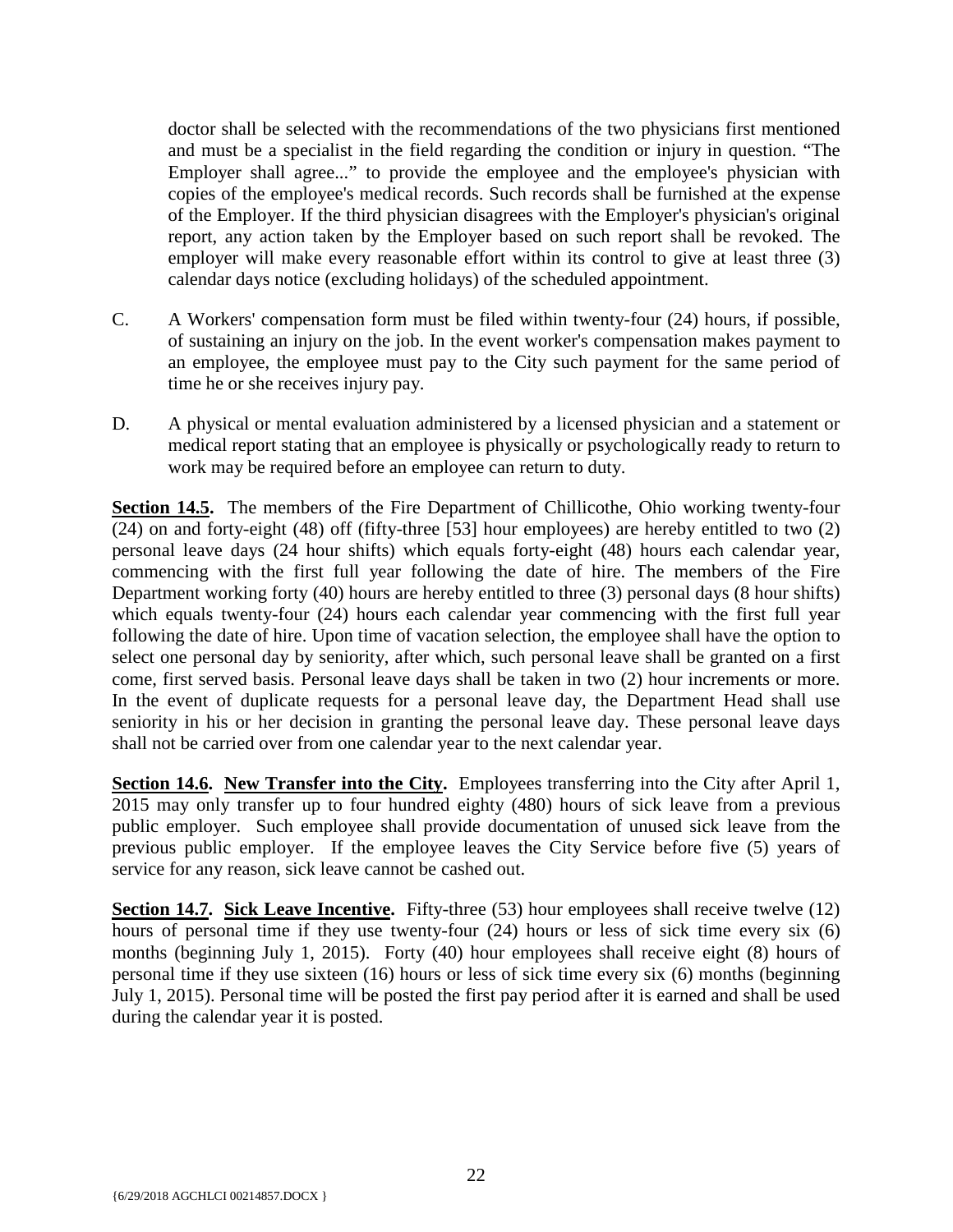## **ARTICLE 15 INSURANCE**

#### <span id="page-24-0"></span>**Section 15.1.**

Effective for the life of this Agreement, bargaining unit members shall contribute 13% of the total cost of the monthly premium.

The following plan details will be guaranteed for 2018 only:

## **PPO**

The City shall provide hospitalization and major PPO medical coverage with a deductible of \$250.00 per person to a maximum of \$500.00 per family. Out of network deductibles shall be \$500.00 single/\$1000.00 family.

Office visit co-pay of \$20.00 for in network and paid at 70% for out of network.

Healthcare expenses will be paid at 90% in network with a maximum out of pocket at \$750 single/\$1500 family per year. Out of network expenses will be paid at 70% up to a maximum out of pocket expense of \$1500 single/\$3,000 family per year.

Prescription drug plan available at \$10.00 for generic drug, \$30.00 brand formulary and \$50.00 brand non-formulary. Mail in drug plan, cost for a 90 day supply at the same rate as that of the 30 day prescription.

The City shall continue to provide the AFSCME, Ohio Council 8 Health and Welfare Plan. The City shall pay the cost of such coverage not to exceed \$47.50 per employee.

In patient hospital in network paid at 90% after deductible and out of network hospital paid at 70% after deductible, until maximum out of pocket expense is made.

Emergency room co-pay of \$50.00 in network and 70% for out of network after deductible. Urgent Care co-pay of \$25.00 in network and 70% out of network after deductible.

## **HSA**

Employees will have the option to choose between the original PPO coverage and a HSA (Health Savings Account) plan. Effective April 1, 2012 all newly hired employees will have health care coverage under the HSA. If any current or newly hired employee can show verification that they are not eligible for the HSA, then the employee can be covered by the PPO but will pay the cost of the premium for the HSA coverage. Employees enrolled in the HSA plan as of January 1, 2018, will not voluntarily return to the PPO plan.

This HSA plan will consist of a \$1500 single / \$3000 family in network deductible and a \$3500 single / \$7000 family non-network deductible.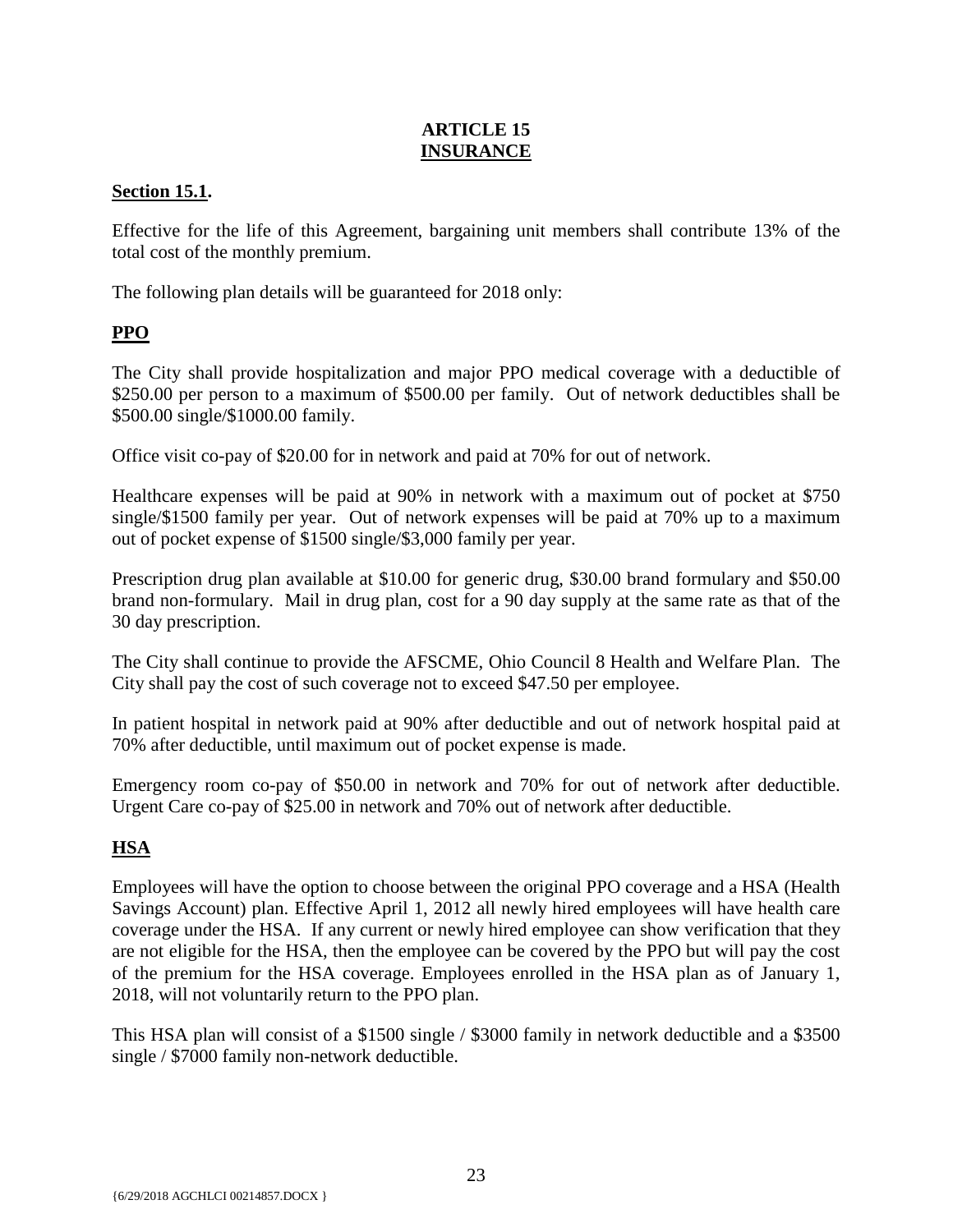Healthcare coverage will be made at 100% in network and 80% non-network after the deductible has been met. There will be a maximum out of pocket expense of \$2500 single / \$5000 family in network and \$4500 single / \$9000 family non-network.

Prescription drug coverage will be available at \$10 for generic, \$30 for brand formulary and \$50 for brand non-formulary. A mail in drug plan will be available at the same rate as a 30 day prescription.

Office visits, urgent care and emergency room charges will be covered at 100% after the deductible is met.

The City agrees to contribute \$1250 single / \$2500 family in to each employee's account, for accounts that have been established, by January 15th of each year that the employee is enrolled in the HSA. There will be no lifetime maximum "cap" on the amount of insurance coverage or on the contribution amount accrued from the city. The employee is required to comply with all Federal guidelines concerning their HSA plan.

New hires HSA deposit will be pro-rated quarterly, unless the full amount is necessary. To obtain additional HSA funds the employer shall submit documentation and the employer shall provide such money within seven (7) days.

## **Section 15.2**

A health care committee will be created for the purposes of reviewing usage, studying cost containment programs and options for health plan coverage (medical, hospitalization, dental, eye-care and prescription), and recommending changes to the plan and benefit levels. Once created, the Union agrees to participate in the committee. The committee shall consist of one (1) representative from each of the current bargaining units (FOP, IAFF, and AFSCME), one (1) non-bargaining unit employee, and three (3) management representatives of the Employer. The one (1) non-bargaining unit employee will be jointly selected by the management and union representatives. The non-bargaining unit employee will be selected from the employees of the City Law Director's Office; the Law Director shall not be eligible for selection.

The health care committee shall have the authority to recommend alterations to the plan and benefit levels and/or recommend adjustments to coverage levels through majority vote. The committee's authority will vest and begin with the 2019 plan year.

Specifically, the committee may recommend any of the following options:

- A. To keep the same plan and/or benefit levels and pass on any cost increase; or
- B. To change the plan and/or alter the benefit levels to reduce or minimize the cost increase to be passed on;
- C. To change the plan and/or alter the benefit levels so that there is no increase in the cost of the plan; or
- D. To make any other insurance related recommendation approved by majority vote of the committee.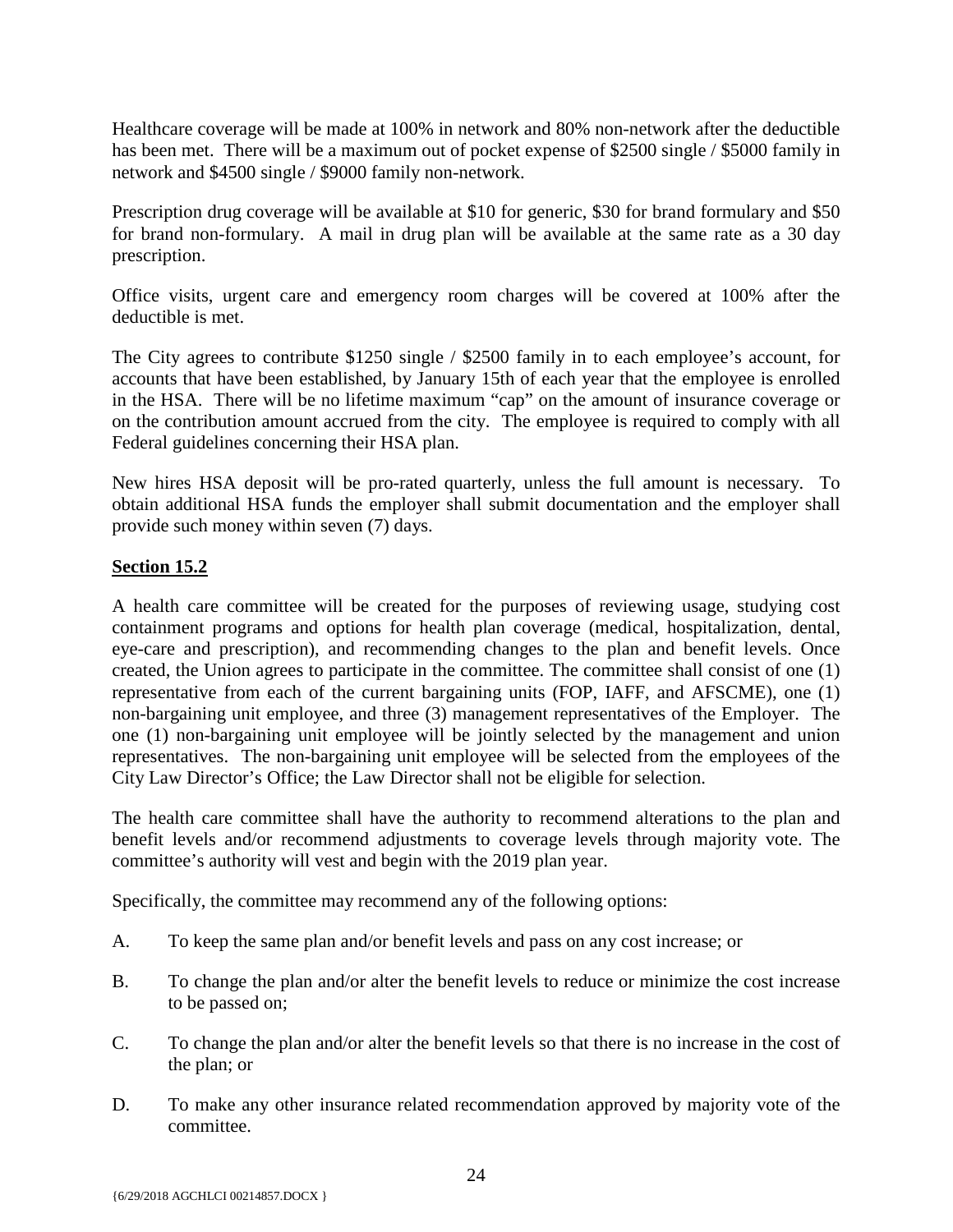Recommendations of the committee shall not result in costs to participating employees exceeding the maximum permitted by the ACA. A valid recommended option of the committee shall be considered, and may be implemented by the City. The Employer's implementation of the committee's recommendation is final and binding on all parties involved and shall not be subject to the grievance procedure or any other avenue of appeal. If the City rejects the committee's recommendation, the IAFF and the City will proceed to reopener to negotiate the article.

In conjunction with the plan recommended by the Committee and implemented by the City, the City shall maintain an HSA or create an HSA and HRA combination. Either option shall ensure that the out of pocket cost to employees for the plan's in network deductible amount is limited to two hundred fifty dollars (\$250) for single plan coverage and five hundred dollars (\$500) for family plan coverage.

## **Section 15.3.**

The City shall provide available coverage to meet or exceed the present level of EMT Liability insurance of \$1,000,000.00

#### **Section 15.4.**

The City of Chillicothe shall contribute up to \$47.50 per month to the Ohio AFSCME care plan for each employee who is covered by the Collective Bargaining Agreement between the City of Chillicothe and the International Association of Firefighters, Local 300 for the AFSME Care Vision Plan, Life Insurance, Dental Level I, Prescription Reimbursement and Hearing Benefits

The following participation requirements have been met:

- 1. There is currently a collective bargaining agreement between the City of Chillicothe and AFSCME (Local 1562). There is a current collective bargaining agreement between the City of Chillicothe and IAFF Local 300. The City of Chillicothe is obligated to make contributions on behalf of an AFSCME bargaining unit.
- 2. IAFF is the sole and exclusive representative of all the employees in the non AFSCME bargaining unit.
- 3. All employees in the bargaining unit are covered.
- 4. The City of Chillicothe shall contribute up to \$47.50 per month for each employee who is covered by the agreement.
- 5. There is specific language in the agreement requiring the City of Chillicothe to pay the premium contribution rate.

#### **Section 15.5.**

The City shall provide group term life insurance in the amount of \$50,000.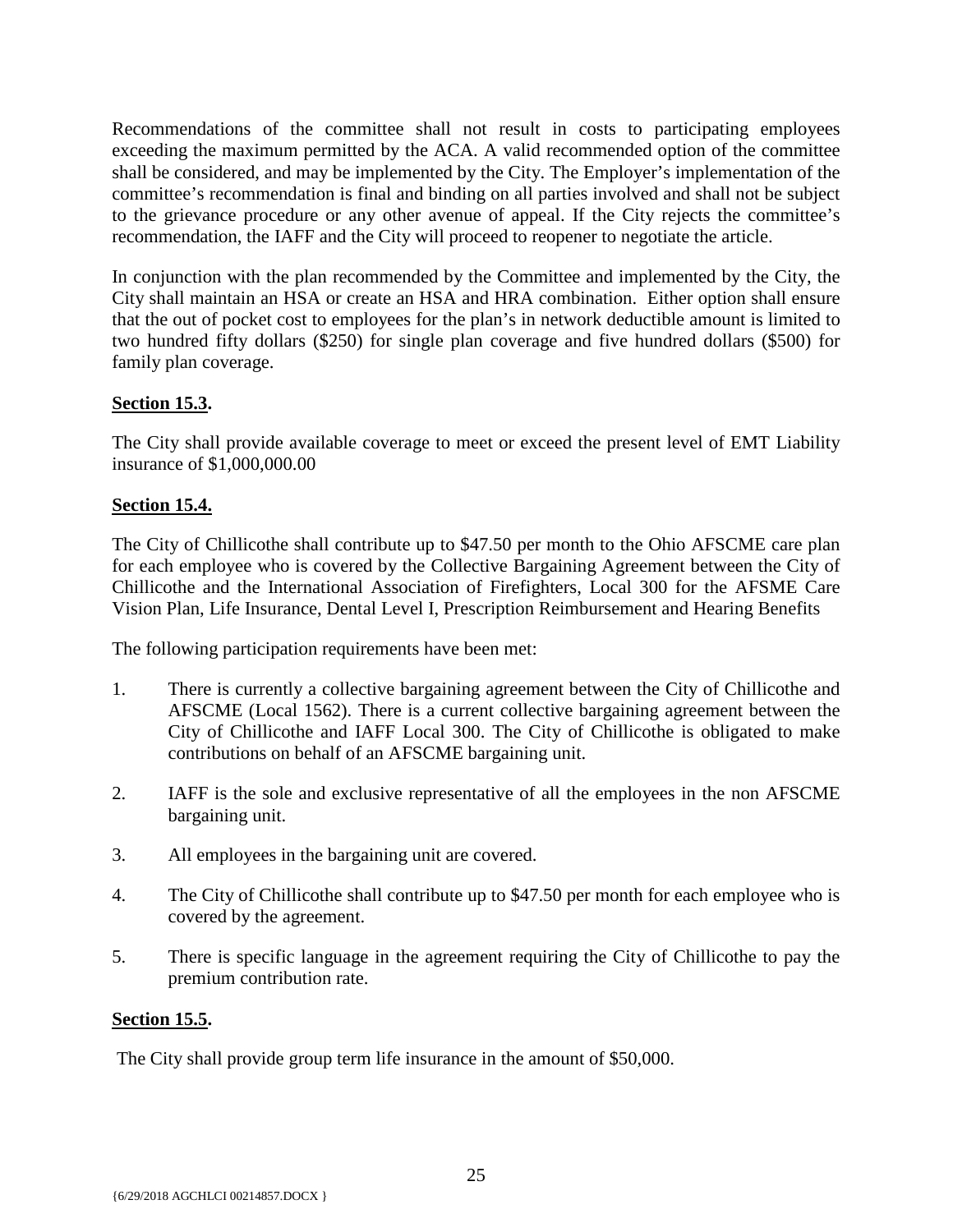## **Section 15.6.**

The City shall have a Section 125 Plan as allowed by the IRS and offer participating IAFF employees in the Healthcare Plan offered by the City to make required monthly contributions on a pre-tax basis.

#### **Section 15.7**

The City will continue to provide dental insurance at no cost to bargaining unit employees.

#### **Section 15.8**

If both spouses work for the City, only one can carry the City's Health Insurance as the primary member. The most senior employee shall be the primary member and the other spouse will be covered as a dependent. The spouse not designated as the primary member shall not be entitled to payment under the "Opt Out" provisions described below.

Bargaining unit members are able to discontinue receiving medical benefits through the City, due to the fact that they have insurance coverage through another source.

It is understood that by waiving coverage through the City of Chillicothe, bargaining unit employees and their dependents may not submit claims for reimbursement. This includes, but is not limited to, any claims paid or denied by the other insurance company regardless of the reason.

In order to be eligible for the Buyout, employees and their dependents must currently be enrolled in another health plan. The participating employee and spouse (if any) must sign a waiver and provide verification of coverage under the other plan.

Any employee covered under the Buyout Agreement shall receive a supplemental payment every pay period of the year as follows:

| <b>Single Coverage</b> | Dual Coverage | <b>Family Coverage</b> |
|------------------------|---------------|------------------------|
| \$35.00                | \$75.00       | \$125.00               |

Such payment will be afforded to the employee the first pay period following the employee's effective date of enrollment under an alternative plan.

Participants of the Buyout may return to the City of Chillicothe Employee Benefit Plan for health care coverage during the plan year, only when one of the following events has occurred resulting in the loss of primary plan coverage:

- Death of person who held the primary coverage
- Divorce or legal separation
- Loss of other coverage due to reduction in hours
- Discontinuation of entire health care benefits by the other plan participant's employer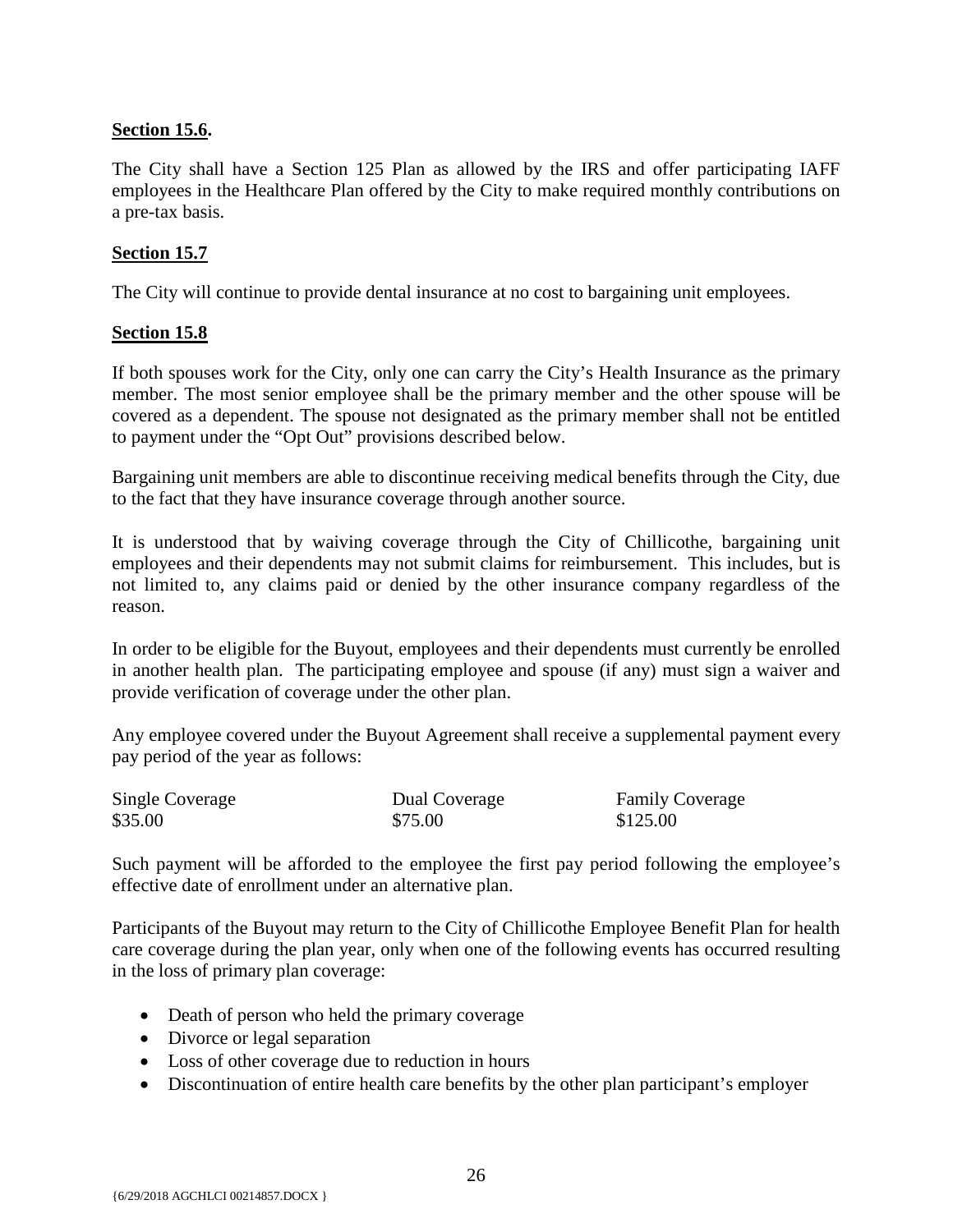Confirmation that one of the qualifying events has occurred is required within 30 days of occurrence. If the qualifying event is death, divorce, or legal separation, written confirmation with proof of the qualifying event will be provided by the employee.

All other qualifying events require written confirmation from the medical benefits provider or its covered individual's employer. Upon written confirmation, any member returning to the City's employee benefit plan will be re-enrolled the first of the following month after receipt of the written confirmation.

When one of the above reasons has not occurred, but the employee wishes to return to the City of Chillicothe Employee Benefit Plan, he may do so during the annual enrollment period each year. Pre-existing conditions will be waived.

In the event that one of the above qualifying events has not occurred, or an employee fails to provide written confirmation within thirty (30) days of a qualifying event, any employee that elected to Opt Out pursuant to this agreement may select to receive benefits, including dental and vision, as then provided by the City and available to members of Local #300 not participating in the Opt Out agreement, only by making such election during the annual enrollment period each year. Pre-existing conditions will be waived subject to HIPAA portability requirements.

#### **ARTICLE 16 UNIFORMS / EQUIPMENT**

<span id="page-28-0"></span>**Section 16.1.** The City shall provide a new Fire Department employee with uniforms and equipment which shall include or be comparable to the following: 1 Class "A" uniform, 1 white dress shirt, 1 necktie, 1 garrison belt, 1 garrison hat, 1 pair shoes, 1 squad cap, 1 pair fire gloves, 1 flashlight, 1 work jacket with liner, 3 work pants, 3 work shirts, 2 night shirts, 1 helmet with liner, 1 fire coat with liner, 1 pair fire boots, 1 coat badge, 1 shirt badge, 1 hat badge, 2 name tags and all necessary patches, 1 bunker pants, 1 approved fire hood, and approved gloves. The City shall continue to provide \$650 effective 2018, \$700 effective 2019, and \$750 effective 2020, replacement for the foregoing, and for other equipment requested by the Fire Chief and approved by the Administration. Receipts shall be provided to verify all purchases. No carry overs or refunds are provided to those firefighters not using the uniform/equipment allowance indicated above. In addition, said allowance may be used for bedding and specialty items (such as corrective lenses for breathing apparatus, squad glasses shields, training manuals and other fire and EMS related equipment) with the approval of the Fire Chief.

The City will repair or replace turnout gear (fire coat with liner, bunker pants, bunker boots and fire helmet), like item for like item, that is damaged or when deemed necessary by state, federal or other mandate. These replacements or repairs will be on the approval of the Fire Chief.

At 0800 the firefighters shall be dressed in either a Class "A" uniform or fatigues and ready to assume their duties. Firefighters shall be permitted to wear either civilian clothes, Class "A" uniform, or clean uncontaminated fatigues to and from work.

The City agrees to reimburse the firefighters upon the City's reimbursement for any payment received for the contamination or loss of items for which the employee must pay for from his or her clothing allowance.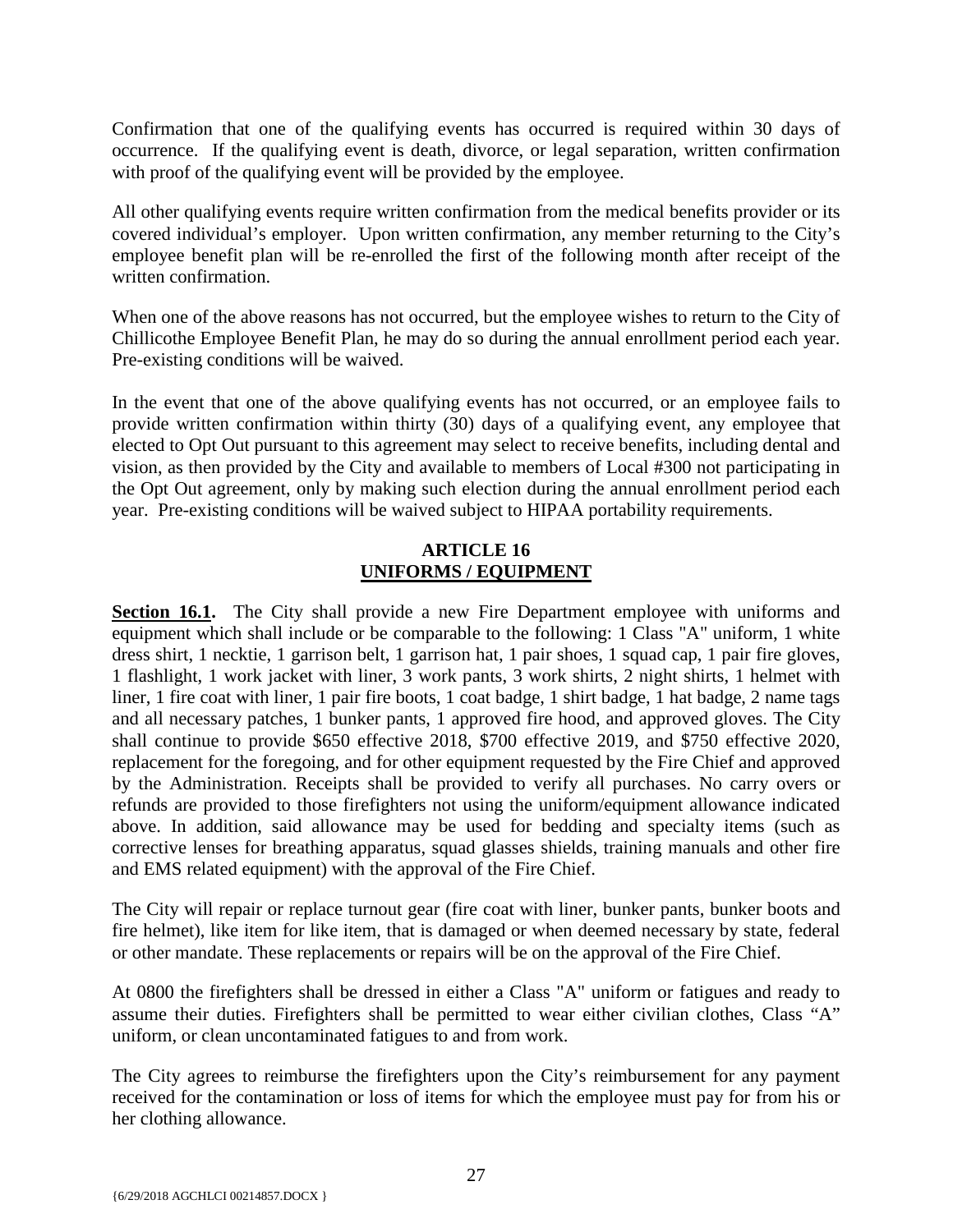Employees shall not receive uniform allowance while on injury leave, extended sick leave, or extended leave (in excess of 30 calendar days); however, the allowance will be prorated for the length of time actually worked. The Chief, in his or her discretion, may waive this provision in the event that an employee's protective clothing is damaged in the course of duty.

Pro-rata Uniform/Equipment allowance shall be granted for the year worked.

**Section 16.2.** Upon separation of employment from the Fire Department for reasons other than retirement, issued turnout gear and badges (shirt, coat, hat and Fire Department Identification) that are determined to be serviceable by the Fire Chief shall be returned to the department.

**Section 16.3.** All clothing allowance purchases must be made no later than November 1 of each year. All receipts must be turned in no later than November  $30<sup>th</sup>$  of each year.

#### **ARTICLE 17 BULLETIN BOARD**

<span id="page-29-0"></span>**Section 17.1.** The City shall allow a locked bulletin board in each facility for the exclusive use of the Union members of the bargaining unit. The keys to such a bulletin board shall be provided to the top Union official in the bargaining unit, who shall be responsible for posting and/or approving the posting of notices thereon which employees may read when reporting to or leaving their work stations, or during their free time. The minimum size of this bulletin board shall be two (2) feet by four (4) feet

**Section 17.2.** The Union agrees that no notices will be placed on the bulletin board which contain:

- A. Personal attacks upon any City employee or official;
- B. Scandalous, scurrilous or derogatory attacks upon the Administration;
- C. Attacks on any other employee organization;
- D. Attacks on and/or favorable politically oriented comments regarding a candidate for public office or Union office; and
- E. Any other material which offends adults of normal sensibility.

**Section 17.3.** The City shall allow a file cabinet to be maintained on Fire Department property for storage of Union records. The cabinet is to be kept in a readily accessible location approved by the Fire Chief.

#### **ARTICLE 18 MILITARY LEAVE**

<span id="page-29-1"></span>**Section 18.1.** Pursuant to Section 5923.05 Ohio Revised Code, any employee who is a member of the Ohio National Guard, the Ohio military reserve, the Ohio naval militia, or a member of any other reserve component of the armed forces of the United States shall be entitled to a leave of absence from his or her respective duties for such time as he or she is in the military service on field or active duty for periods of not to exceed twenty-two (22) days or one-hundred seventy-six (176) hours in any one calendar year for 40 hour employees, or seventeen (17) 24 hour work days or four hundred eight (408) hours for employees working a 24-hour on and 48 hour off schedule. If the employee's military pay or compensation during such leave of absence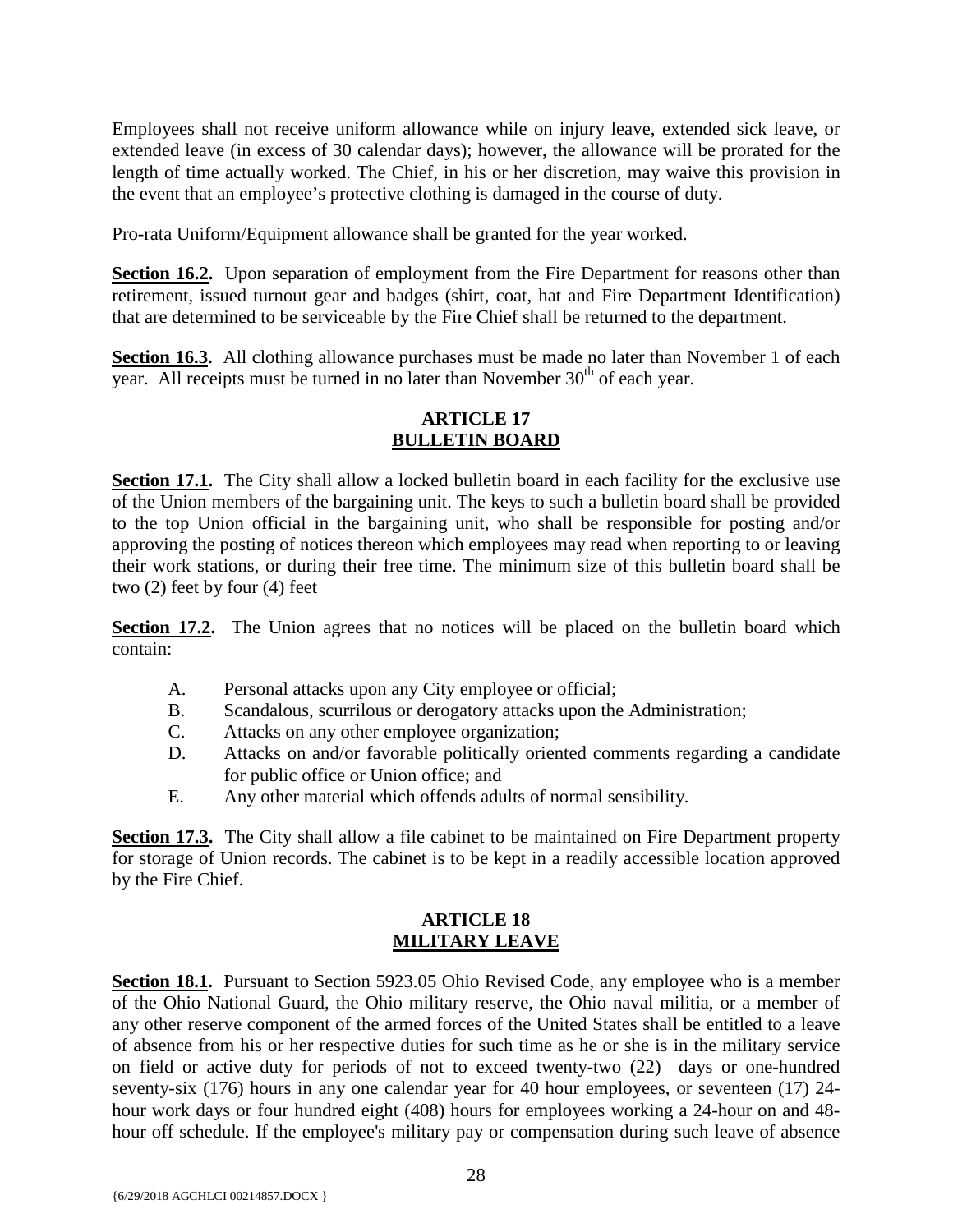is less than what his or her city pay would have been for such period, the employee shall be paid by the City the difference in money between the city pay and his or her military pay for such period. Each such employee shall submit evidence from the military to show the actual amount of military compensation received or payable as a result of such time as the employee is on leave of absence.

#### **ARTICLE 19 CORRECTIVE ACTION AND PERSONNEL FILES**

<span id="page-30-0"></span>**Section 19.1.** No employee shall be disciplined except for just cause.

**Section 19.2.** It is recognized by the parties that the City may prescribe regulations for the custody, use, and preservation of the records, papers, books, documents, and property pertaining to the City. Every member shall be allowed to review his or her personnel file at any reasonable time during regular business hours upon request in the presence of the Fire Chief or designee. If any member is involved in a grievance regarding matters in his or her personnel file which may be material, the Union representative will be granted access to the member's personnel file at reasonable times where such access is authorized, in advance, by the employee member in the presence of the Fire Chief or designee. The employee may make copies of all documents in his or her personnel file. Should any member have reason to believe that there are inaccuracies in documents in his or her personnel file, the member shall have the right to submit a written statement detailing his or her objection(s) to the materials in question. Any such statement shall be attached to the objectionable material. This does not prohibit any rights under the grievance procedure.

Information in an employee's personnel file shall be disclosed in accordance with State and Federal law.

Certain records shall not be disclosed:

- A. Medical records;
- B. Adoption, probation and parole proceedings;
- C. Information about O.R.C. 3107.42(A), regarding releases and proceedings of adopted persons;
- D. Trial preparation records;
- E. Confidential law enforcement investigatory records;
- F. Records, the release of which is prohibited by state or federal law.
- G. Incident reports relevant to employee files and injury reports.
- H. Any other records pursuant to law.

**Section 19.3.** No document which does not include as a part of its normal distribution a copy to the employee, or which does not originate with the employee, shall be placed in the personnel file unless the employee is first provided a copy. Anonymous material shall never be placed in the employee's personnel file.

**Section 19.4.** A written performance evaluation shall be made of each employee at least once in every calendar year. The employee shall receive a copy of the evaluation in its final form. Evaluations can be grieved only under two (2) conditions: 1) the evaluation did not occur at least once in a year; and 2) the evaluation was arbitrary.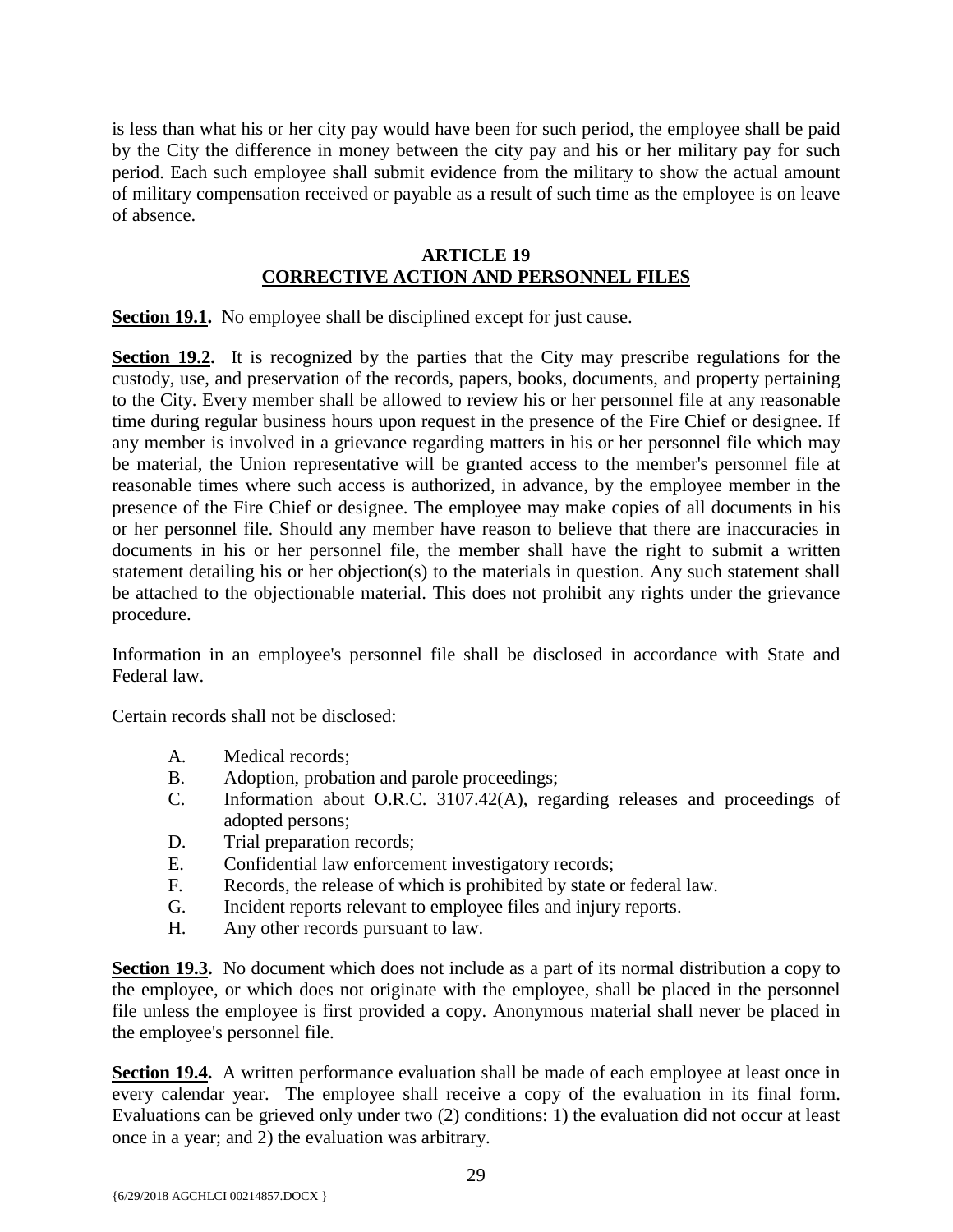Recognizing that "Employee Performance Evaluations" should be factual, informative and constructive in nature, the City and the Union agree that the following guidelines will be followed:

Upon completion of the evaluation form, the person rating will arrange for a conference with the person rated to:

- A. Specifically explain, discuss and comment upon each section of the evaluation form.
- B. Answer questions pertinent to the evaluation.
- C. Elicit comments and questions from the person being rated.
- D. Give constructive comments as to how to improve in specific areas.

Each section of the evaluation having been rated less than satisfactory shall be documented. Every effort will be exerted by the rater to be professional, unbiased, and informative in his or her rating. The employee being rated shall view the evaluation as a factual, informative key to the efficiency of his or her performance with the Fire Department of Chillicothe. It is fully expected that the rating will serve to cause improvement in the future. The purpose of the performance evaluation shall only be used to inform the employee of their job performance. The performance evaluation shall not be used for discipline purposes.

**Section 19.5.** The Employee's signature on any performance evaluation shall be viewed by the parties only as a representation that he or she reviewed the evaluation; it shall not be viewed as a representation that he or she concurred in any or all of the data contained therein. The employee shall always be the last person to sign his or her evaluation, and he or she shall receive a copy of the evaluation in its final form when he or she signs it.

**Section 19.6.** Performance evaluations for firefighters shall be made annually by three (3) separate individuals of higher rank than the employee including his or her immediate supervisor, who are sufficiently familiar with the employee's performance to accurately perform such evaluation.

**Section 19.7.** The Employer will administer a system of progressive discipline based on its assessment of the circumstances as follows:

- A. A warning is a written statement to an employee that certain behavior or job performance is unacceptable or unsatisfactory and if continued would subject him or her to further discipline. There may be instances where a greater level of discipline will occur without any written warning.
- B. A reprimand is a written statement to an employee outlining his or her unacceptable or unsatisfactory behavior or job performance and, noting that as a matter of discipline, his or her activity is being documented for future Employer evaluations of him.
- C. A suspension is a written statement to an employee outlining his or her unacceptable or unsatisfactory behavior or job performance and ordering him or her to suspend his or her work performance for a specified number of work days without pay.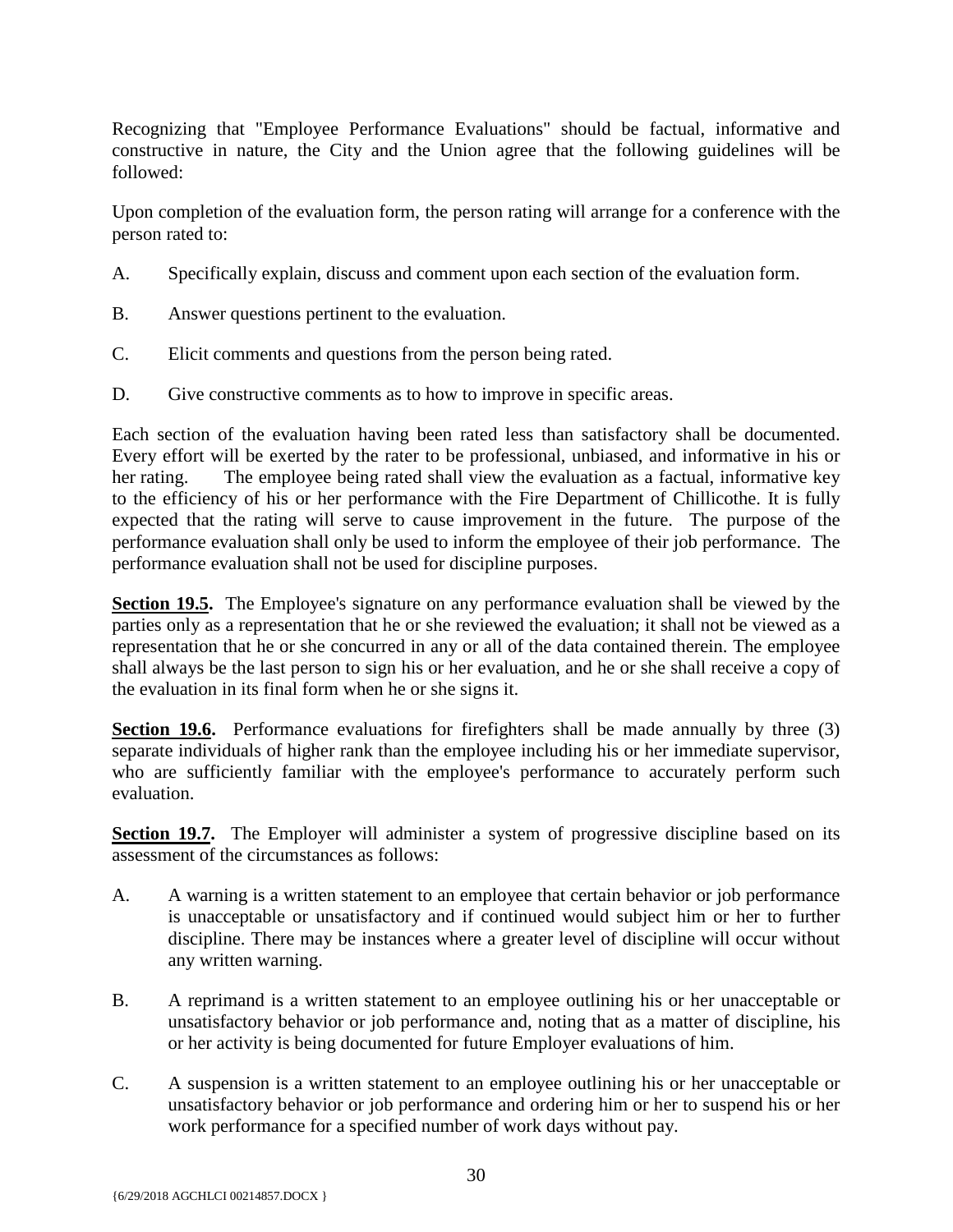- D. A demotion is a determination that an employee's unacceptable or unsatisfactory behavior of job performance has rendered him or her incapable or undeserving of assuming his or her existing job responsibilities. He or she may then be reassigned to another job or reduced one pay step within the job classification.
- E. A discharge is a written notification to an employee outlining his or her unacceptable or unsatisfactory behavior or job performance and terminating the existing employment relationship. A discharged employee is expected to fulfill all of his or her employment obligations up to the exact time the discharge is effective, and thus is required to complete all required forms and reports, and return all property issued to him.
- F. Before the employer issues a suspension, demotion, or discharge, the employee is to be given a personal opportunity to informally present his or her statement about the facts and circumstances of the proposed Employer discipline. The Employer is to notify the employee or IAFF Local 300 representative of the time, date, and place where the hearing is to occur. The Employer's decision to schedule the time and date of the hearing is final. The employee will be considered to have waived his or her opportunity for a hearing if he or she fails to attend the scheduled hearing. The hearing may be rescheduled if the grievant could not attend for legitimate reasons.
- G. Any form of discipline for any matter may be counted against an employee for determining a greater level of discipline for any subsequent offenses.
- H. Administering discipline is a management right. Management's decision to administer a certain level of discipline for a given offense is not to be relied on by employees as a binding practice to every similar circumstance.
- I. Disregarding evidence of discipline from file or other sources:

| <b>Discipline</b> | <b>Disregard Date</b> |
|-------------------|-----------------------|
| Warning           | $Six (6)$ months      |
| Reprimand         | One $(1)$ year        |
| Demotion          | Two $(2)$ years       |
| Suspension        | Two $(2)$ years       |
| Discharge         | Permanent             |

The date of previous action will be used as the benchmark for disregarding evidence of prior disciplinary action. The Chillicothe Civil Service Commission is a separate, independent entity under Chapter 124 of the Ohio Revised Code. The Employer will not use, attempt to use or otherwise rely upon such material after the times specified above, nor will the Employer use, attempt to use or otherwise rely upon any other records that might exist where such records relate to matters beyond the times specified above.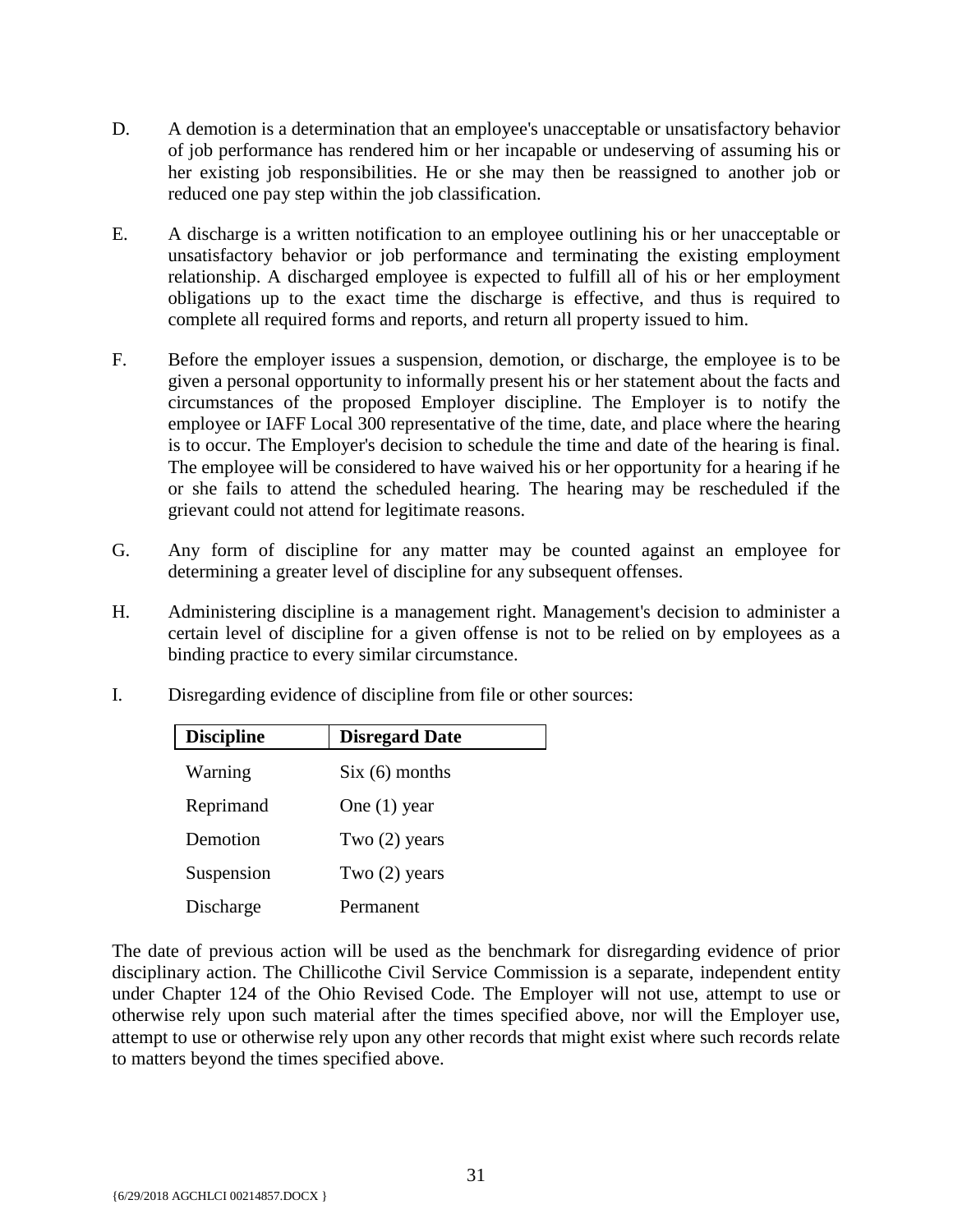**Section 19.8.** The City and the Union agree to adopt the system of Discipline Without Punishment (D.W.P.). D.W.P. may be used in place of or in addition to the current system of progressive discipline and corrective action.

D.W.P. is briefly described as follows:

The aspects of positive and negative punishment:

The focus of a punishment-oriented approach to discipline is: "How can I get you if you don't succeed." The focus of a positive approach to discipline is: "How can I help you succeed?"

This approach is based on four beliefs:

- 1. In adults, punishment produces many undesirable effects and few if any desirable ones.
- 2. It takes time and money to train employees.
- 3. Organizations have a responsibility to treat people humanly.
- 4. People respond well to respect and success.

Three goals of a supervisor in a positive approach to discipline:

- 1. Get the job done.
- 2. Develop people in the process.
- 3. Create a positive work environment.

The respect, rights and responsibilities of the employee, the supervisor, and the organization must be kept in balance.

A non-punitive system of disciple must contain seven basic steps.

- 1. A written plan.
- 2. An oral reminder.
- 3. A counseling session.
- 4. Documents of decisions of the counseling session.
- 5. A decision making paid leave. Optional.
- 6. Meeting to write the decision.
- 7. Termination as the employee's decision.

The primary objective of the counseling approach: Identify and solve the problem.

The primary objective of reprimand: Blame, find fault and punish.

When to ignore a problem: Never

When to confront/remind/counsel: Within 24 hours.

Three choices when an employee makes a mistake:

- 1. Confront it.
- 2. Live with it.
- 3. Terminate.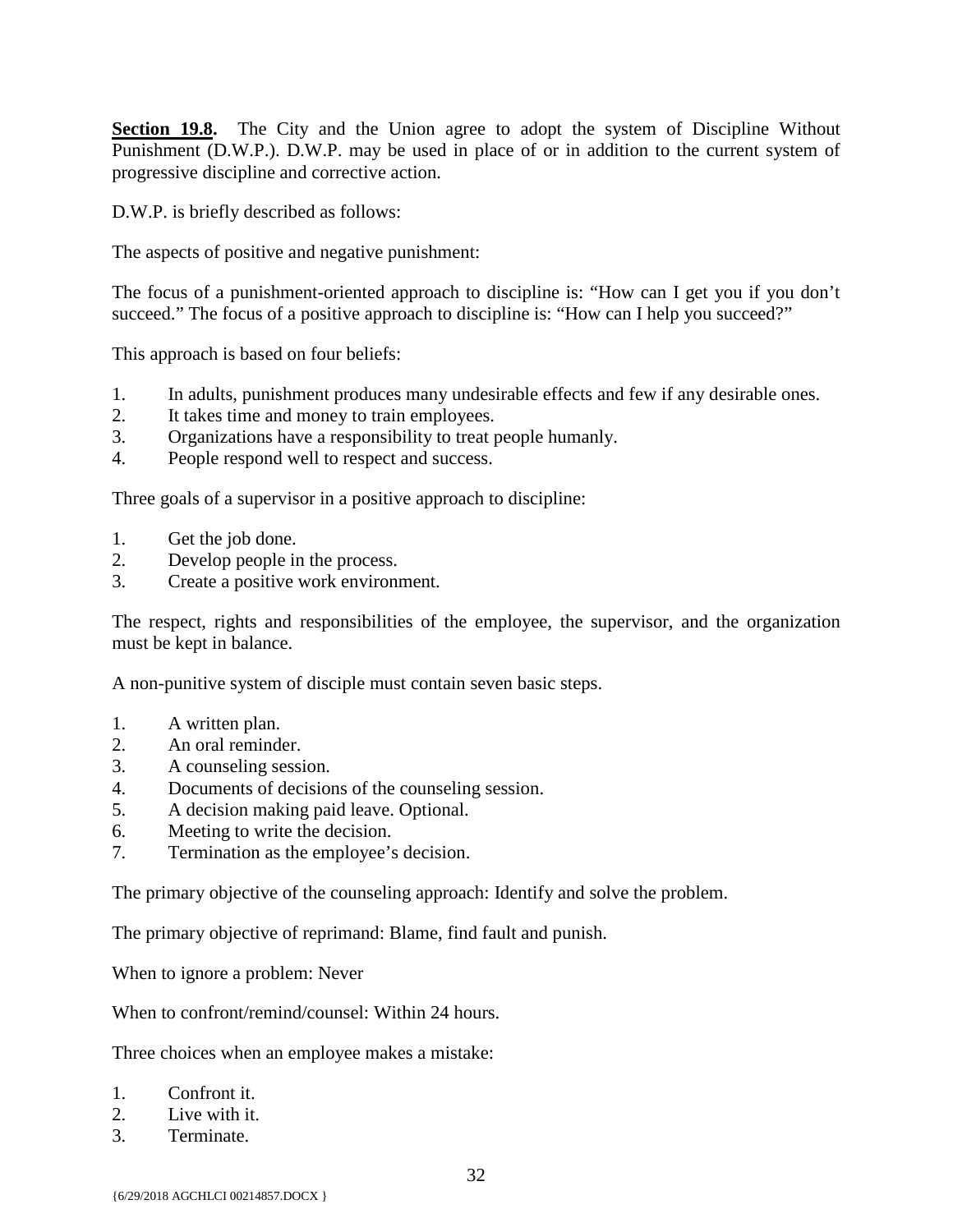In conclusion, here are eight steps to successfully implement a positive approach to discipline.

- 1. Let labor in on the planning.
- 2. Put the plan in writing.
- 3. Hire strategically.
- 4. Train well.
- 5. Write job goals.
- 6. Give attention and appreciation.
- 7. Follow the written plan.
- <span id="page-34-0"></span>8. Document.

#### **ARTICLE 20 APPLICATION AND INTERPRETATION OF WORK RULES, POLICIES AND DIRECTIVES**

**Section 20.1.** The Union recognizes that the City has the right to promulgate reasonable work rules, policies, procedures and directives consistent with statutory authority to regulate the personal conduct of employees as it relates to their job and the conduct of the City's services and programs.

**Section 20.2.** The parties recognize that it is the philosophy of the City that employees, when possible, will be put on advance written notice of any alleged work rules violations. The City will promulgate certain written rules in an attempt to establish standards of personal conduct that must be maintained in order to protect every employee's right to be treated with dignity and respect and maintain the dignity and respect of their position while effectively carrying out the City's program. The list provided is not exhaustive, and firefighter may be disciplined for other legitimate reasons.

**Section 20.3.** The City agrees that all rules, policies and directives shall be reduced to writing and presented in a timely manner. Every member shall have access to them for the duration of this Agreement. Copies of written rules will be furnished to the Stewards. The Union will be notified of any amendments to existing rules, to the extent possible, at least seven (7) calendar days prior to the effective date of such amendments. Should any work rule violate the law or the specific provisions of this Agreement, such rules shall be invalid to the extent of their illegality or conflict.

Present work rules or policy manual shall be updated as needed.

**Section 20.4.** Rules, policies and directives shall not be selectively enforced against department employees.

**Section 20.5.** The City shall furnish the Union with a copy of or copies of its existing written rules.

**Section 20.6.** In addition to rules, it is understood that the City has the statutory authority to promulgate policies, procedures and directives to regulate the conduct of the City's business. These written rules will be made available to bargaining unit members.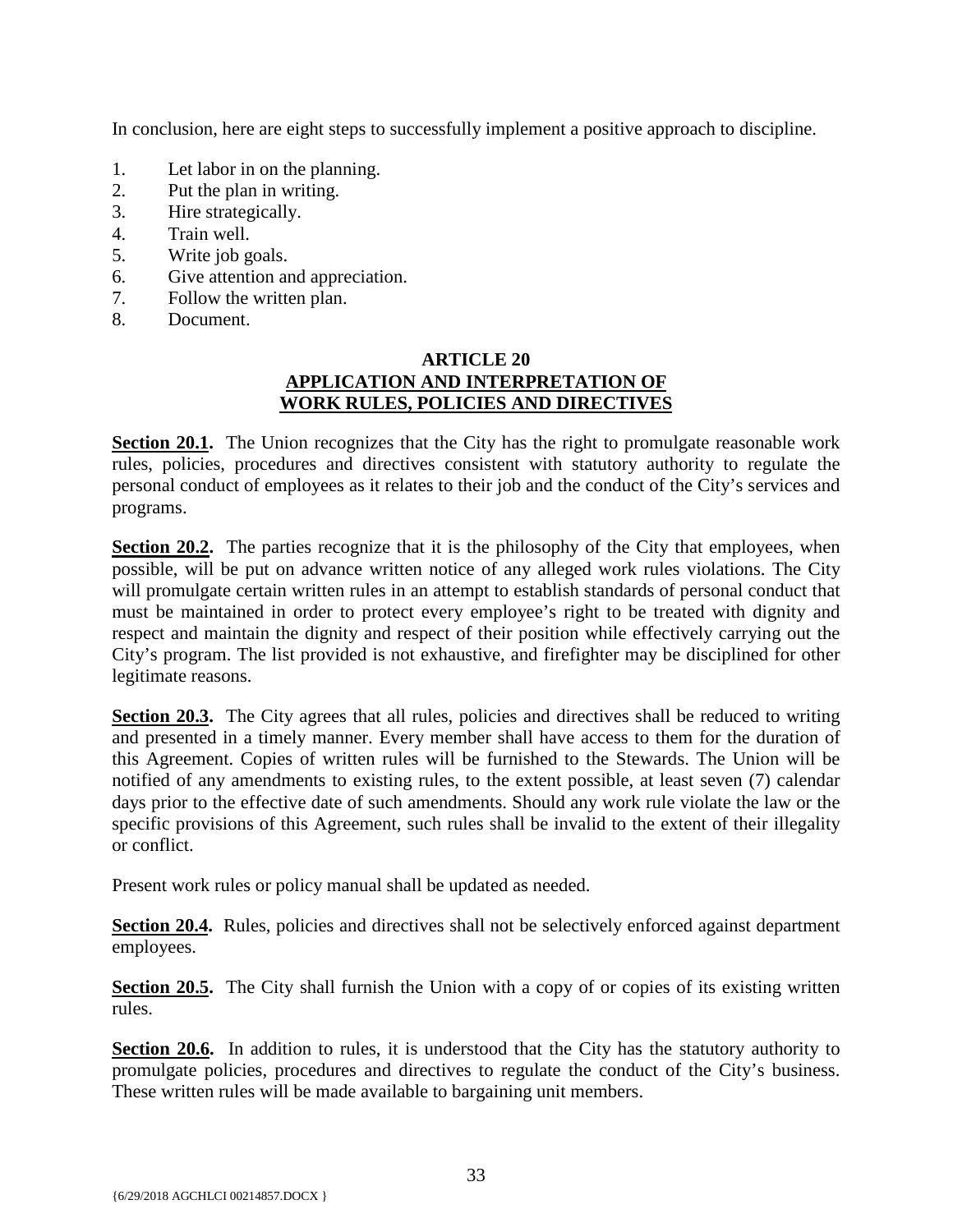**Section 20.7.** All new employees shall be supplied with a personal written copy or electronic access of all work rules, policies, procedures and directives upon reporting for work. Any existing City ordinances requested by the Union shall be obtainable upon request from the Clerk of Council.

Books , manuals, journals, periodicals and training aids pertinent to study for and passage of Civil Service promotional examinations shall be provided by the City and shall be available from the department Chief. Said material, as recommended by the Chief, shall be available to all employees. A memorandum of understanding is attached pertaining to implementation of this section by the Civil Service Commission.

#### **ARTICLE 21 LIGHT DUTY**

<span id="page-35-0"></span>**Section 21.1.** The City agrees to discuss with the Union, when the need arises, modifications to the Policy #1 C, Light or Restricted Duty Policy dated June 6, 2011.

#### **ARTICLE 22 OTHER BENEFITS**

<span id="page-35-1"></span>**Section 22.1.** All other provisions contained in applicable ordinances currently existing or promulgated in the future, which provide benefits applicable to this bargaining unit in addition to any provided in this Agreement, shall be granted to bargaining unit employees. Economic benefits are not subject to arbitration.

**Section 22.2.** Those employees who are attending training for FFI, FFII, EMT, Paramedic, Hazmat Tech, or who volunteer to attend other trainings, shall earn Earned Time Off (ETO) at a rate of one and one-half (1.5) hours for one (1) hour worked outside of their scheduled work hours. ETO shall be granted at the request of the employee in accordance with the Comp Time Policy and will have no cash value. ETO time will be rolled over from year to year.

## **ARTICLE 23 HEALTH AND SAFETY**

<span id="page-35-2"></span>**Section 23.1.** A joint Quality and Safety First Committee shall be established for the purposes of investigating any unsafe working conditions or unsafe equipment not to exceed three (3) representatives each from the City and the Union. Written recommendations shall be submitted to the City Council and Mayor. The Union and City shall each name their representatives within thirty (30) days of the effective date of this Agreement. Meetings shall not exceed three (3) hours duration. The Committee's recommendations are advisory only. The Joint Committee shall meet at least once each three (3) months at established dates. A special meeting may be called by a majority vote of the committee and shall be held within two (2) weeks. The parties by mutual agreement may include discussions of Quality and Safety First Committee issues during Labor Management Committee meetings.

**Section 23.2.** The Union agrees to comply with reasonable safety rules and regulations established by the City. The City agrees to abide by any applicable State or Federal Health or Safety laws.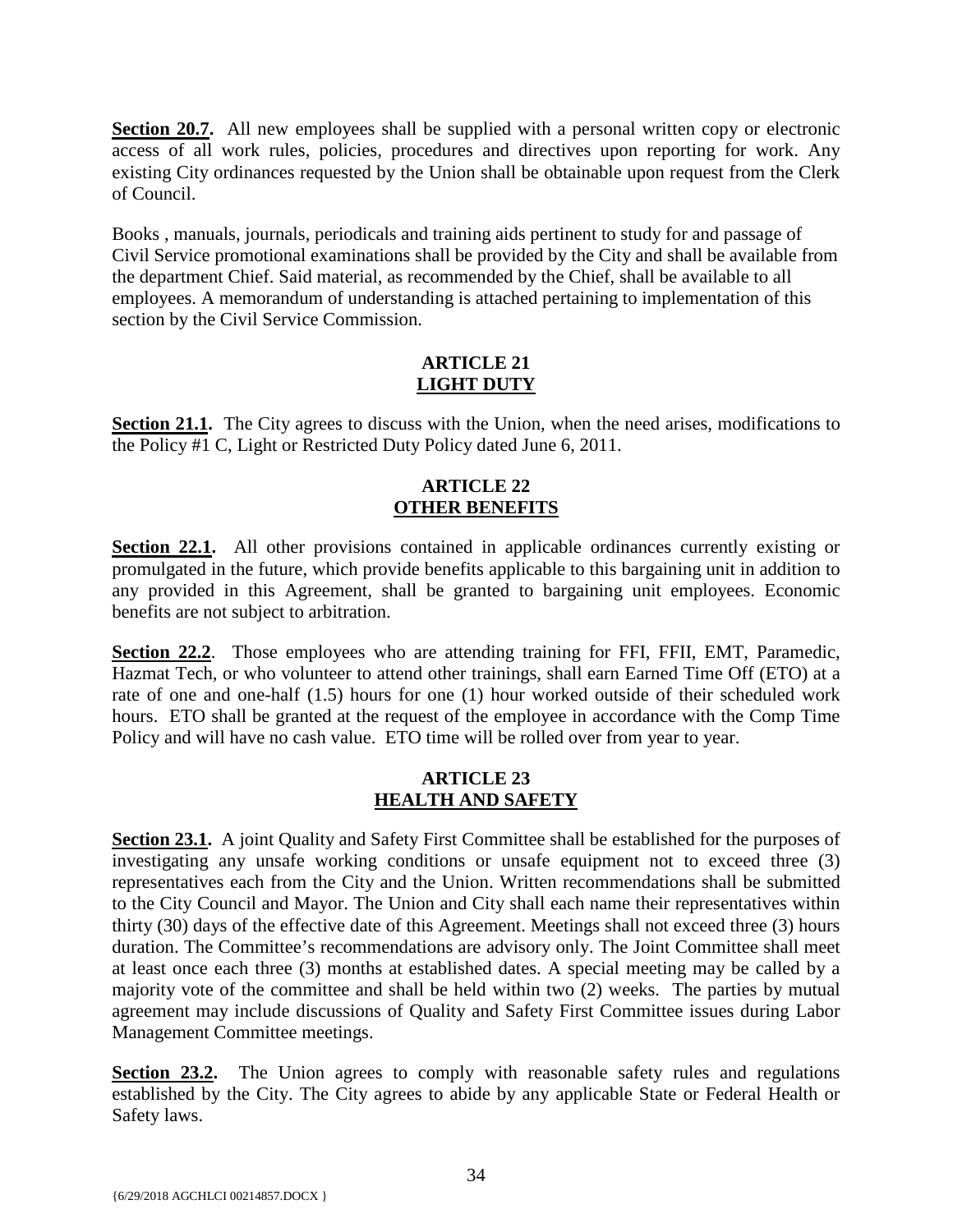**Section 23.3.** Employee representatives to the Committee shall be allowed a reasonable amount of City paid time off from their jobs to investigate health and safety conditions, and to attend any committee meetings scheduled.

**Section 23.4.** The City agrees to furnish and maintain in top working condition, all tools, facilities, vehicles, supplies, and equipment required to safely carry out the duties of each position. Employees are responsible for reporting any unsafe conditions or practices, and for properly using and caring for all tools and equipment furnished by the City. It is understood that the law of bailments shall apply to City property provided City employees.

**Section 23.5.** Adequate first aid equipment and training shall be provided at appropriate locations.

**Section 23.6.** The Chief or his or her officers will take any unsafe equipment out of operation until it is repaired.

**Section 23.7.** The City shall provide hearing protection for all persons when exposed to noise in excess of 90dBA when riding on fire apparatus, or operating equipment, except where such protective equipment would create an additional hazard to the user.

**Section 23.8. Wellness Program.** The City and Union agree to establish and follow a wellness program no later than January 1, 2016. The program will be designed to specifically help each firefighter obtain a level of fitness consistent with the duties of a firefighter. The wellness program shall be a positive program and not punitive in design; allow for on duty time participation utilizing facilities provided or arranged by the City; provide for rehabilitation and remedial support as needed through insurance coverage or other program designs; and be reasonable and equitable to all participants. The Wellness Committee will consist of the chief, two officer appointments by the chief, the union president, two union members appointed by the union president and a representative of the city administration.

Each participant shall be medically evaluated and cleared by the fire department's health care provider (as selected by the wellness committee) prior to the implementation of any wellness program. The medical evaluation and certification shall follow the guidelines set forth in NFPA 1582 – Standard on Comprehensive Occupational Medical Program for Fire Departments. Medical evaluations shall be in accordance with state and federal laws and shall be at no cost to the employee. The fire department shall ensure that the results of all medical evaluations and physical performance tests shall remain confidential to the extent provided by law.

## **ARTICLE 24 MISCELLANEOUS**

<span id="page-36-0"></span>**Section 24.1.** Upon prior approval of unit supervisors, employees shall be allowed by mutual agreements to reasonably trade days off.

**Section 24.2.** The City agrees to reproduce a sufficient number of copies of this agreement for all City and Fire management officials and bargaining unit employees. The Union shall be given the opportunity to approve the accuracy of such Agreement draft prior to its publication.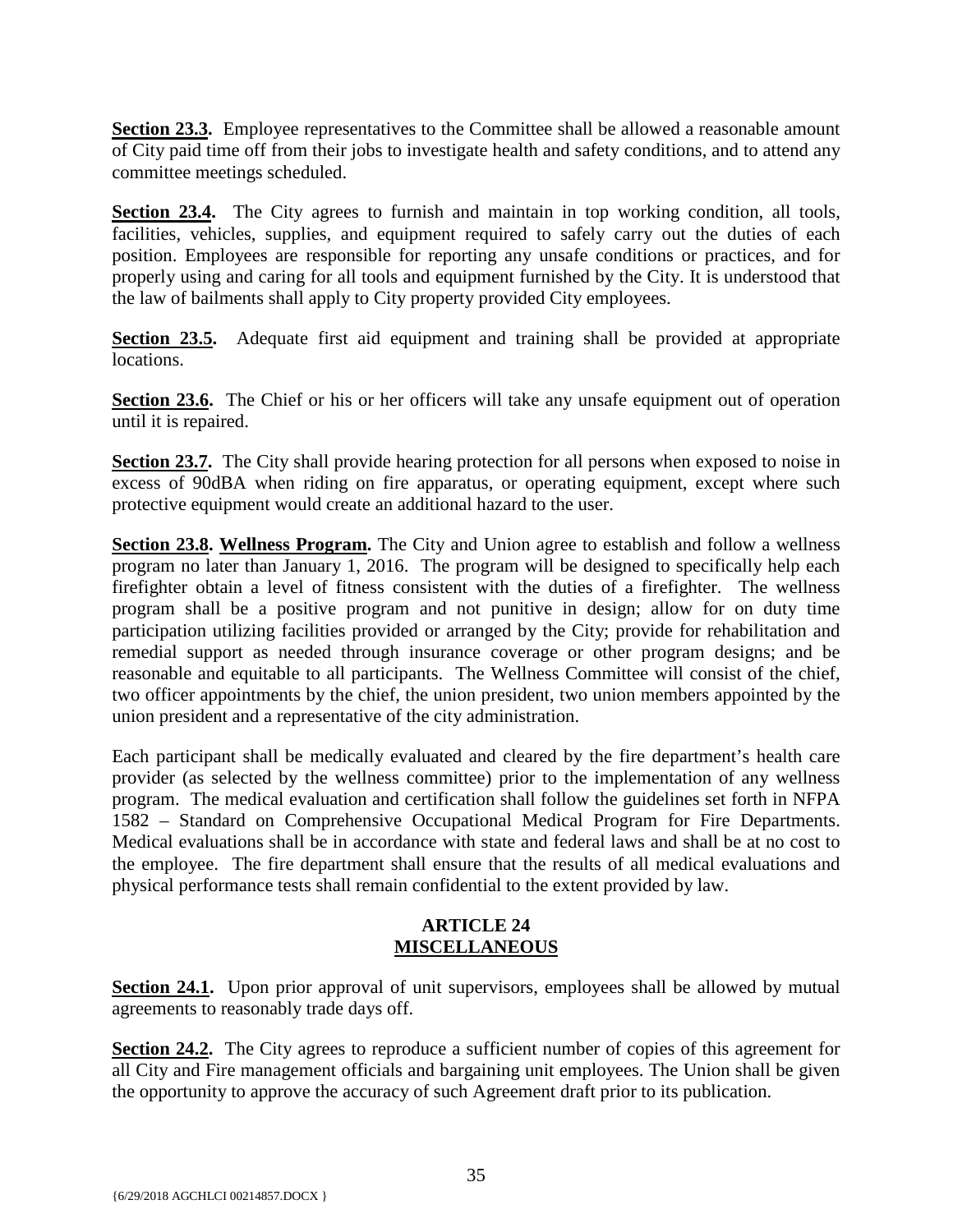**Section 24.3.** It is agreed as according to Ordinance numbers 137.02, 137.05, 137.24, 137.034 and 137.035, that members of the bargaining unit of the Chillicothe Fire Department shall receive the same group benefits.

**Section 24.4.** This Agreement between the parties governs their wages, hours, terms and conditions of employment. Where their Agreement makes no specification about the matter, the parties are subject to all Federal, State or Local laws or ordinances pertaining to wages, hours, terms or conditions of employment.

**Section 24.5.** It will be the joint responsibility of management and the bargaining unit to insure that all jobs are staffed with qualified personnel at all times. When appropriate, Departmental seniority within unit will prevail in making job assignments. When such cannot be accomplished in a timely manner, management will make the final determinations.

**Section 24.6.** The parties recognize the importance of training and cross training and will cooperate in seeing that employees receive such in order to maintain their competency, proficiency and continue their professional development.

## **ARTICLE 25 DRUG TESTING**

#### <span id="page-37-0"></span>**Section 25.1.**

- A. It is understood that the City and the Union agree to abide by the current Chillicothe Substance Abuse Policy Memorandum No. 8-98 effective date January 2, 1999.
	- 1. In addition to those substances listed in the above referenced policy, the following drugs will also be tested for: barbiturates, benzodiazepines, methadone, and propoxyphene.
- B. Any ensuing or subsequent changes to the above policy shall be considered material and Article 1, Section 1.4 of this Agreement shall apply.

#### **ARTICLE 26 MINIMUM FIREFIGHTER COMMITTEE**

<span id="page-37-1"></span>**Section 26.1.** A minimum firefighter committee made up of the Fire Chief, Mayor or his or her designate, the Union President and one other member shall meet at least once a year to discuss appropriate minimum firefighter levels for each crew. If the City anticipates reducing minimum levels below those currently in effect, a special meeting of the Committee will be called wherein the anticipated reduction is discussed. The Union may propose alternatives which will be given serious consideration by the City. The final decision over the number of employees on each crew shall be made by the Safety Director (or Mayor if no Safety Director is appointed).

#### **ARTICLE 27 BEREAVEMENT DAY**

<span id="page-37-2"></span>**Section 27.1.** In the event of the death of a member of the immediate family of any employee, the employee shall be entitled to take one (1) scheduled working day off, or two (2) 12 hour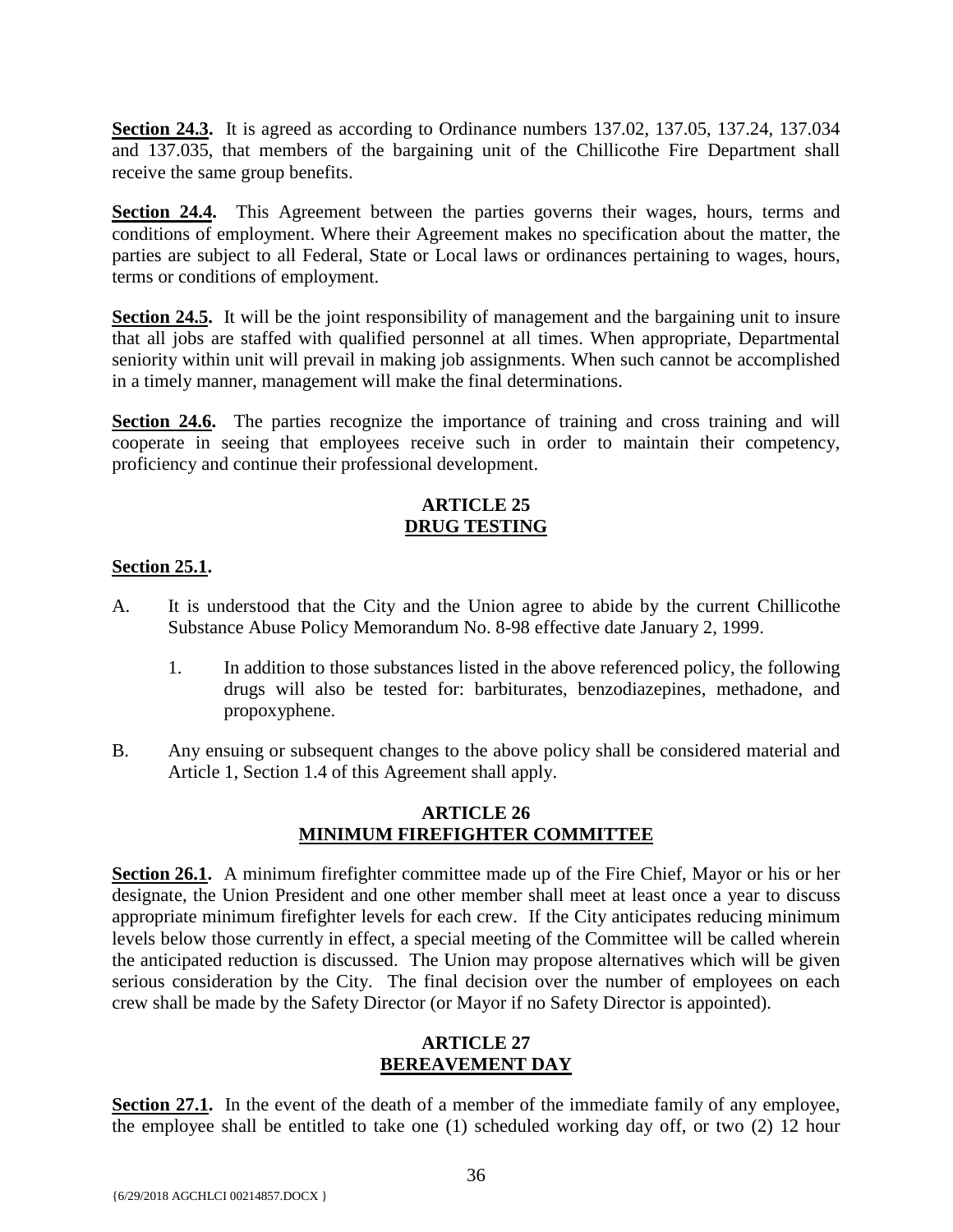shifts in consecutive days, for bereavement, without loss of pay at the regular hourly rate. "Immediate family" shall include the spouse, son, daughter, brother, sister, parent, grandparent, grandchild, Father-in-law,

Mother-in-law, son-in-law, grandparent-in law, daughter-in-law, step-father, step-mother, stepsister, step-brother, step-son, step-daughter, half-brother, half-sister, sister-in-law, brother-inlaw, a legal guardian or other person who stands in place of a parent.

**Section 27.2.** For forty (40) hour employees bereavement leave shall be limited to a maximum of three (3) working days per immediate family member occurrence.

#### **ARTICLE 28 DEATH OR DISABILITY**

<span id="page-38-0"></span>**Section 28.1.** If a line of duty death occurs or a line of duty disability which results in a permanent inability to perform the job, as determined by the Bureau of Workers Compensation, accumulated sick leave will be paid to the employee, employees' estate or designee 100% at the forty (40) hour rate of pay.

**Section 28.2.** For an employee's death other than in the line of duty, his or her heirs or estate shall be paid in cash for all accumulated Holivac, compensatory time, and applicable sick leave in accordance with article 14, Section 14.1

If an employee is approved for a non-line of dusty disability retirement, he or she shall be paid in cash for all his or her accumulated Holivac, compensatory time, and sixty percent 60% accumulated sick leave in accordance with Article 14, Section 14.1

## **ARTICLE 29 LAYOFF, RECALL AND SENIORITY**

<span id="page-38-1"></span>**Section 29.1.** In the event the City determines that layoff or classification as defined by civil service abolishment, involving employees in the bargaining unit, is necessary, the City shall advise the Union in writing, of its decision, no later than thirty (30) days of the date of the planned implementation of its decision. No later than three (3) days following the receipt from the Union of the City's notification, the parties shall meet to discuss the effects of the layoff.

**Section 29.2.** In the event that any layoff is necessary, employees shall be laid off in the order of reverse seniority, with the least senior employees laid off first.

**Section 29.3.** Employees that are laid off shall be placed on a recall list for a period of three (3) years. Employees who are on the recall list shall be recalled in the inverse order of their layoff. No new employees will be hired until all employees on the recall list have had the opportunity to return to work. Recall notices shall be sent by certified mail to the last known address of the employee, with a copy to the Union.

**Section 29.4.** Seniority will be defined as the length of continuous service with the Chillicothe Fire Department and will be measured in total calendar days of service, in the Department including probationary periods. Any lost time due to an authorized leave of absence without pay,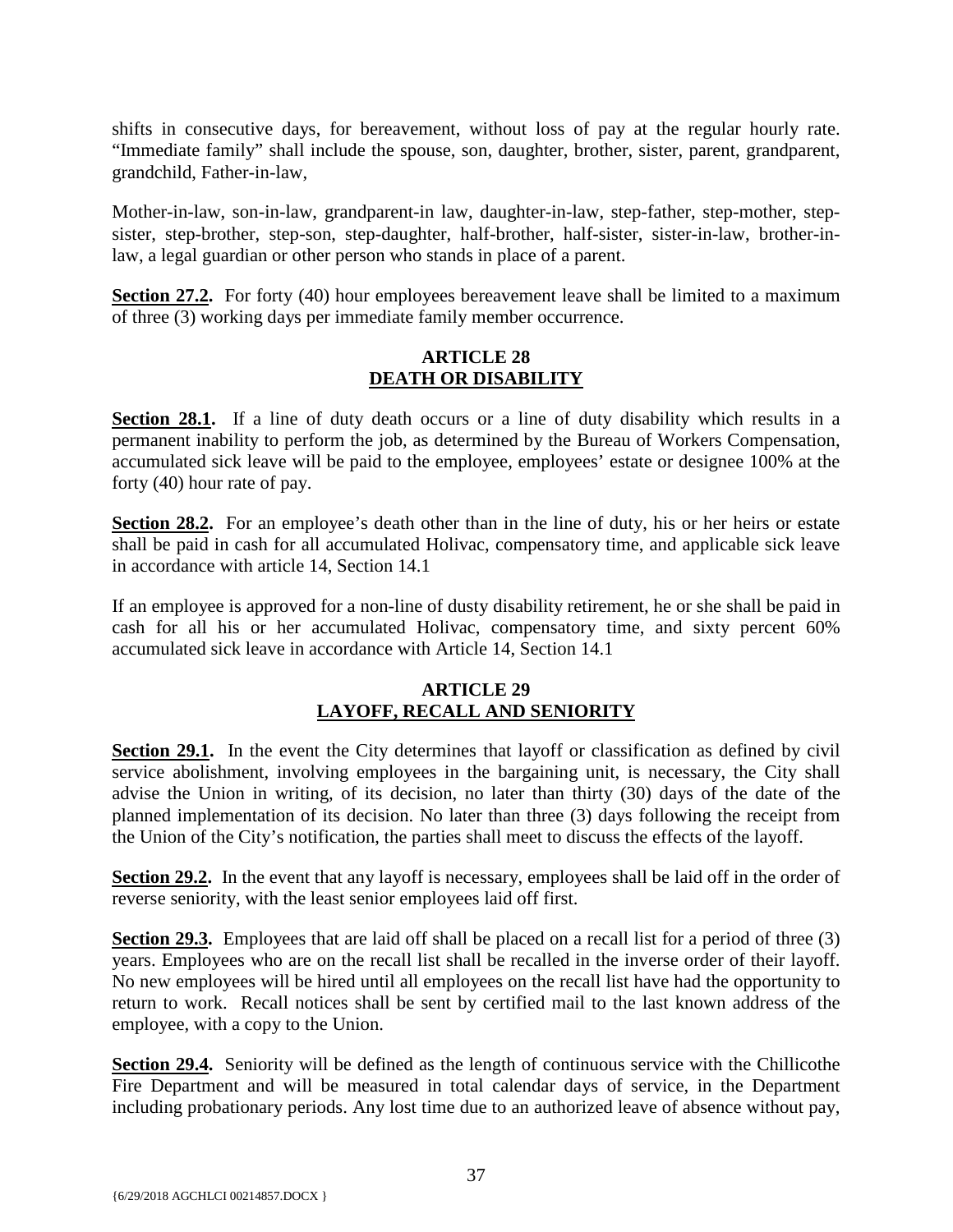suspensions, or layoffs, will not be considered a break in service, but any such time lost will be deducted when calculating the length of continuous service for seniority purposes.

Seniority will normally determine areas of permanent assignment. The existence of a vacancy will be posted in each fire station for a period of six (6) calendar days. When, in the judgment of the Fire Chief, the good of the fire service or the qualifications of an individual dictate a decision on a basis other than seniority, a written explanation will be provided to the employee(s) affected. Any employee who feels he or she is aggrieved thereby has recourse to the grievance procedure. References to seniority for this and all other labor contract terms that are based on seniority, unless specifically stated otherwise, shall be understood to be relative to Chillicothe Fire Department service. Any City of Chillicothe service, earned outside the Chillicothe Fire Department, would apply only to the amount of vacation time earned and/or Longevity Benefits.

#### **ARTICLE30 DURATION**

**Section 30.1.** This Agreement shall become effective on April 1, 2018 and shall continue until midnight March 31, 2021. Either party may, within sixty (60) days prior to above termination date, give written notice to the other party of a desire to change, alter, or amend any provisions of this Agreement, or to terminate it. Should the notification express the desire to terminate the entire Agreement, all obligations in this Agreement shall terminate at midnight on March 31, 2021, unless the parties mutually agree in writing to extend the Agreement.

#### **Section 30.2.**

| Signed and dated on this | $\Lambda$ | day of | Hugust | 2018. |
|--------------------------|-----------|--------|--------|-------|
|                          |           |        |        |       |